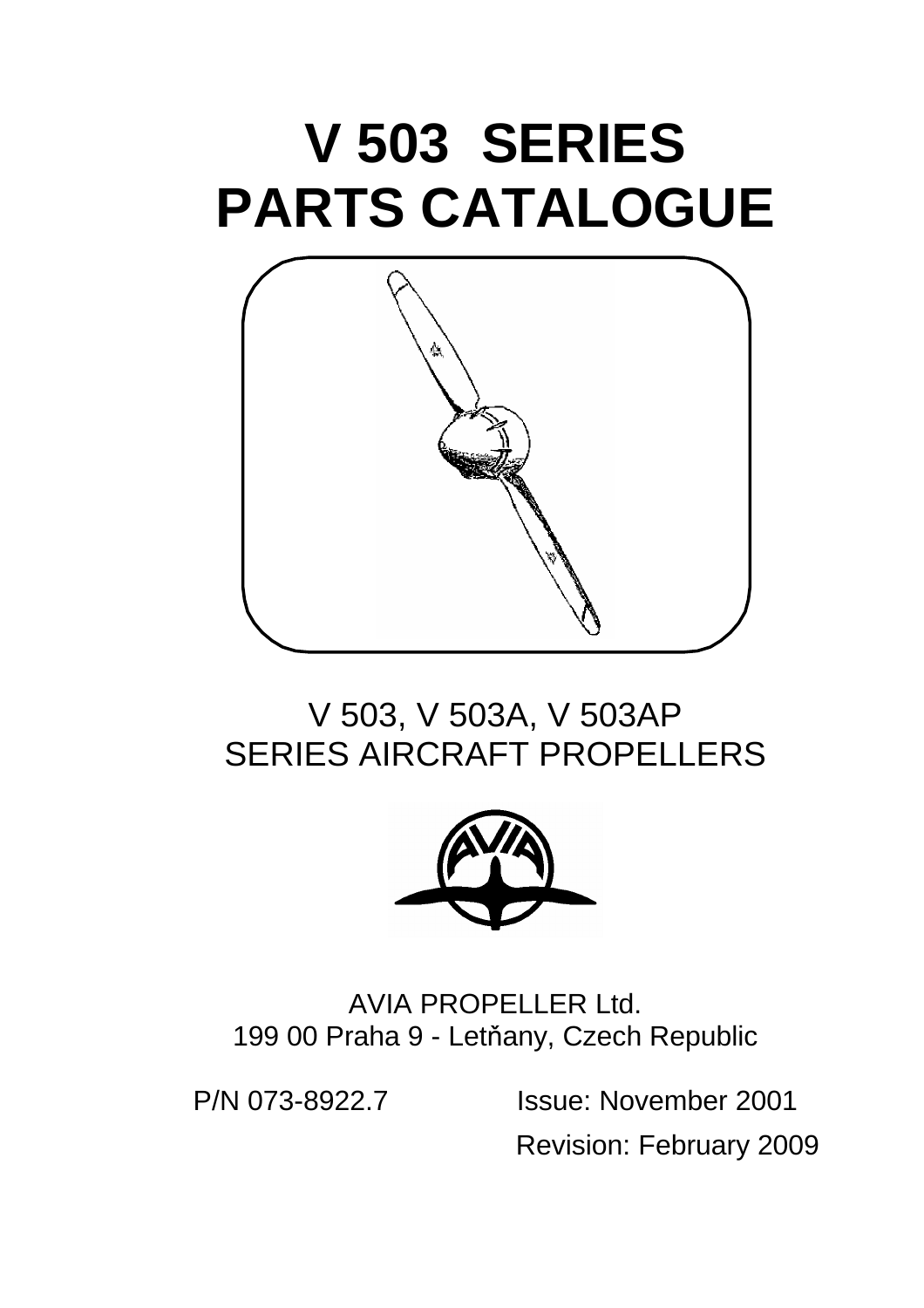## **CURRENT STATUS OF PAGES AS OF:**

### JUNE 1998

#### THE ORIGINAL DATE OF THIS PUBLICATION IS JUNE 1998 INSERT LATEST PAGES DESTROY SUPERSEDED PAGES

MODELS: V 503, V 503A, V 503AP

|                                   | <b>PAGE STATUS</b>                  |                                        | <b>PAGE STATUS</b>                  |
|-----------------------------------|-------------------------------------|----------------------------------------|-------------------------------------|
| Page:<br>$\mathbf i$<br>ij.<br>Ϊİ | Date:<br>Feb. 2009<br>Feb. 2009     | Page:<br>$8 - 1$<br>$8 - 2$<br>$8 - 3$ | Date:<br>Nov. 2001<br>Nov. 2001     |
| iv<br>v                           | Nov. 2001<br>Nov. 2001<br>Nov. 2001 | $9 - 0$<br>$9 - 1$                     | Nov. 2001<br>Nov. 2001<br>Dec. 2006 |
| $0 - 1$<br>$0 - 2$<br>$0 - 3$     | Nov. 2001<br>Nov. 2001<br>Nov. 2001 | $9 - 2$<br>$9 - 3$<br>$9 - 4$          | Dec. 2006<br>Nov. 2001<br>Dec. 2006 |
| $0 - 4$<br>$0 - 5$<br>$0-6$       | Dec. 2008<br>Nov. 2001<br>Nov. 2001 | $9-5$                                  | Feb. 2009                           |
| $1 - 1$<br>$1 - 2$<br>$2 - 1$     | Nov. 2001<br>Nov. 2001<br>Nov. 2001 |                                        |                                     |
| $2 - 2$<br>$2 - 3$<br>$2 - 4$     | Nov. 2001<br>Nov. 2001<br>Nov. 2001 |                                        |                                     |
| $2 - 5$<br>$2 - 6$<br>$3 - 1$     | Nov. 2001<br>Feb. 2009<br>Nov. 2001 |                                        |                                     |
| $3 - 2$<br>$3 - 3$<br>$3 - 4$     | Nov. 2001<br>Nov. 2001<br>Nov. 2001 |                                        |                                     |
| $3 - 5$<br>$3-6$<br>$4 - 1$       | Nov. 2001<br>Dec. 2007<br>Nov. 2001 |                                        |                                     |
| $4 - 2$<br>$7 - 1$<br>$7 - 2$     | Nov. 2001<br>Nov. 2001<br>Nov. 2001 |                                        |                                     |
|                                   |                                     |                                        |                                     |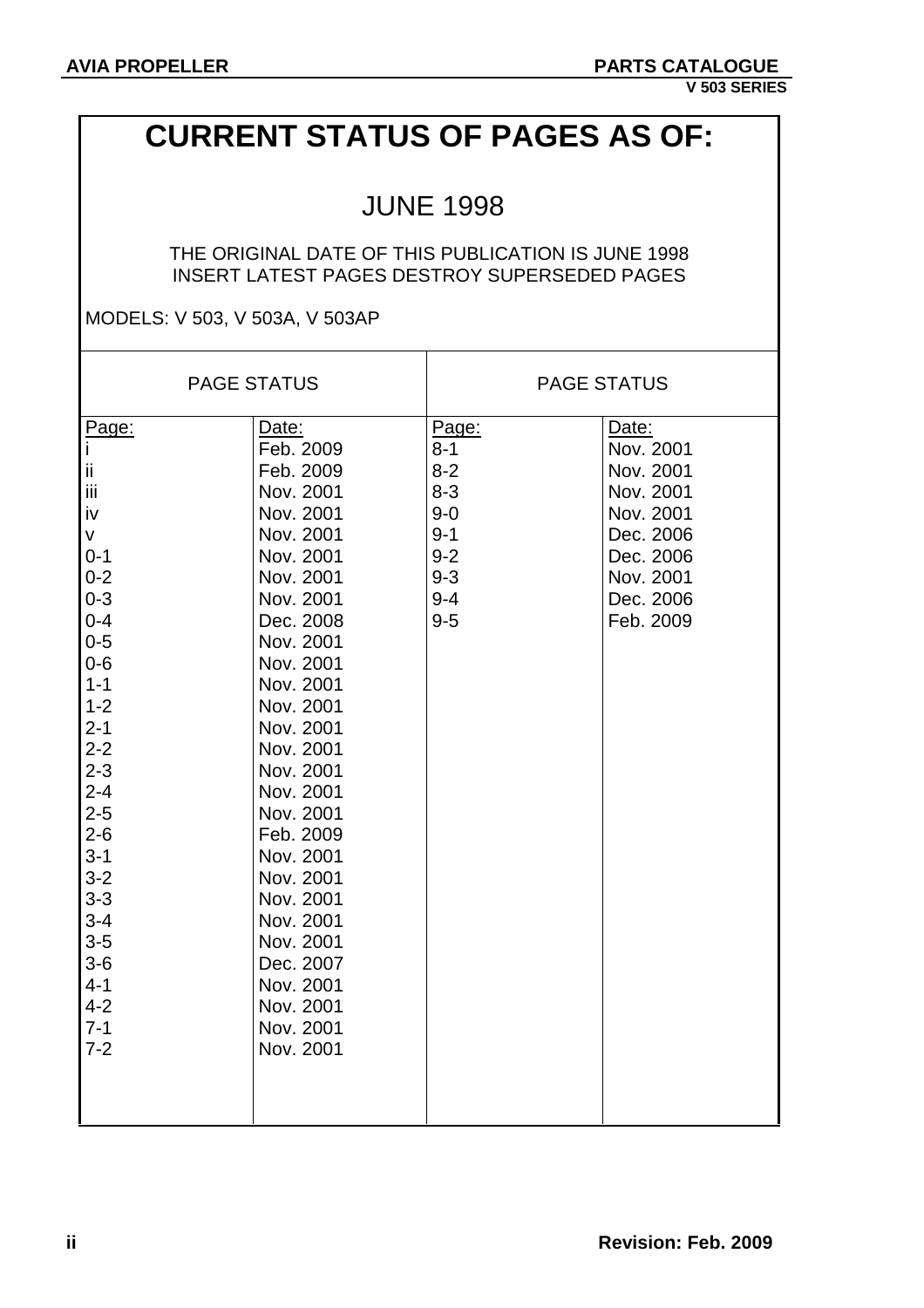#### **INTRODUCTION**

 This V 503 propeller Parts Catalogue is intended for ordering spare parts. Together with V 503 propeller Operator´s, Installation and Maintenance Manual, this catalogue provides a better understanding of the constructural desing, function and assembly of this propeller.

 The spare parts mentioned in this catalogue will enable the customer to perform the repairs according to the Operator´s, Installation and Maintenance Manual . A workshop equipped with the necessary documentation, and production and testing facilities will be able to carry out the medium repairs and overhauls.

 The parts which are recommended for repairs, have the notation "O" in the column "SEP" (separately for sale for each customer). The parts without any notation are intended for medium repairs and overhauls, which are to be carried out in authorised repair shops only.

 The tools and accessories used for medium and propeller repairs together with technical documentation of the V 503 propeller are also included in this catalogue.

Orders for spare parts are to be addressed to:

 AVIA PROPELLER Ltd. Sales department Beranových 666 199 00 Praha 9 - Letňany CZECH REPUBLIC tel.: +420/0/2/9633 6530 fax.:+420/0/2/9633 6533 E-mail: bozena.linhartova@aviapropeller.cz

When placing an order, the following must be stated:

1. Part number and description of spare part. In the case of ordering standard parts, include the number and description of the standard part.

2. Number of pieces ordered

Example: "073 - 1000, Propeller Blade (Set), 2pcs" or "5.3 ČSN 02 1702.14 Washer, 4pcs."

AVIA PROPELLER Ltd.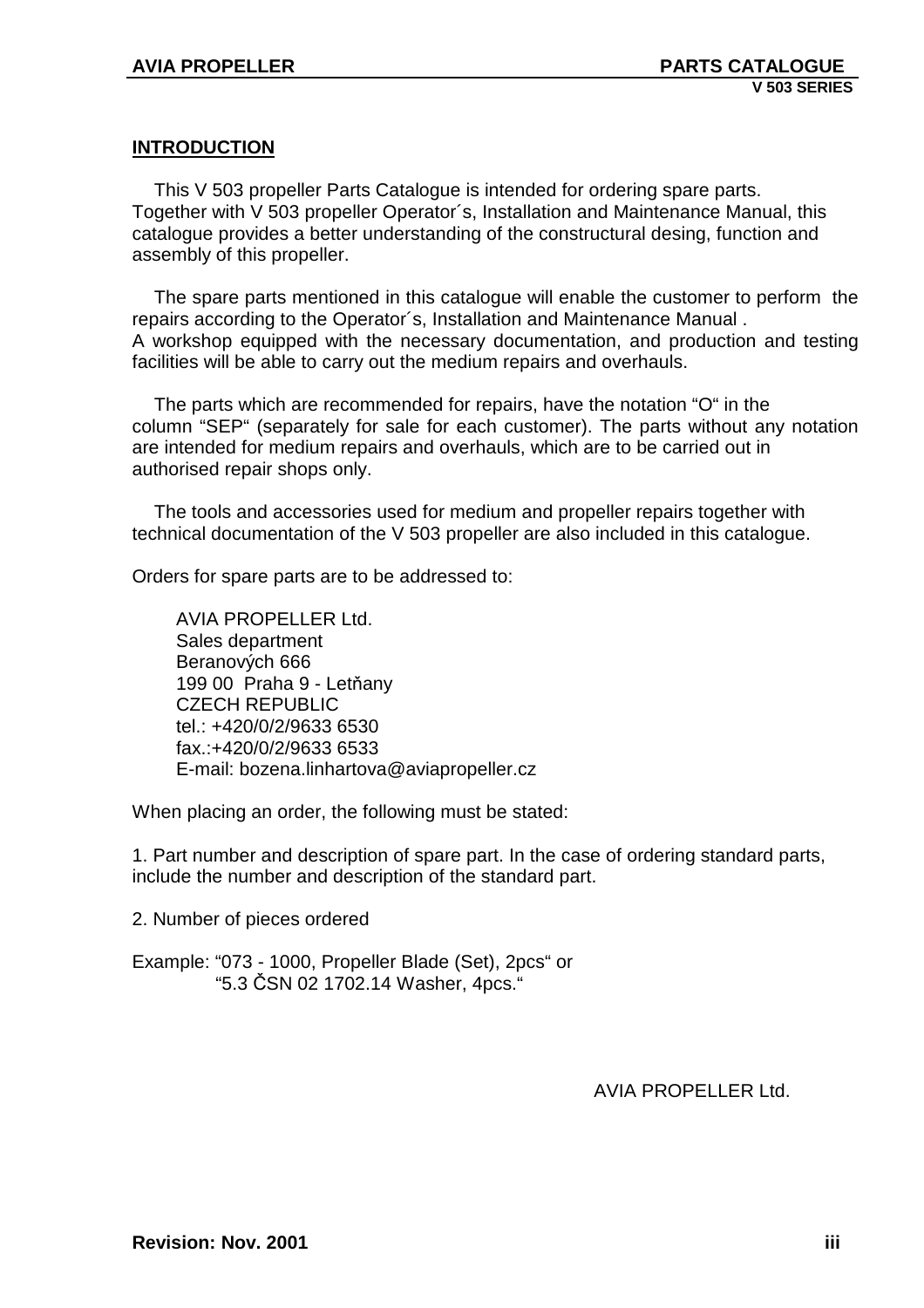### **TABLE OF CONTENTS**

| <b>SECTION</b>                                 | <b>PAGE</b> |
|------------------------------------------------|-------------|
|                                                |             |
|                                                |             |
|                                                |             |
|                                                |             |
| Group:                                         |             |
| 0 Automatic Propeller Installation 0 - 1       |             |
|                                                |             |
|                                                |             |
|                                                |             |
|                                                |             |
|                                                |             |
|                                                |             |
|                                                |             |
|                                                |             |
| 4                                              |             |
|                                                |             |
| 8 Set of the V 503 Propeller Spare Parts 8 - 1 |             |
|                                                |             |
| Technical and Operational Documentation. 8 - 3 |             |
| 9                                              |             |
|                                                |             |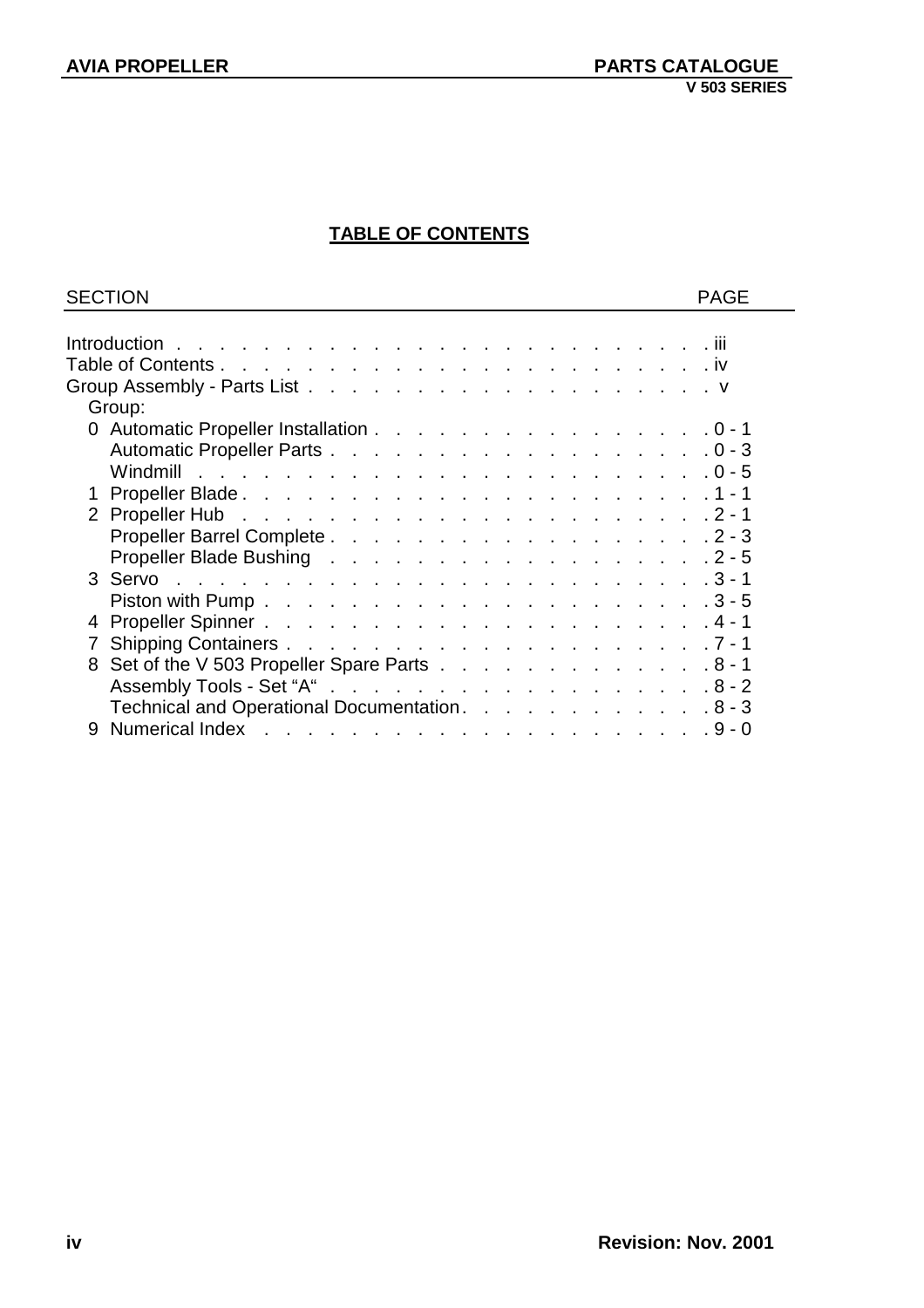**GROUP ASSEMBLY**

### **PARTS LIST**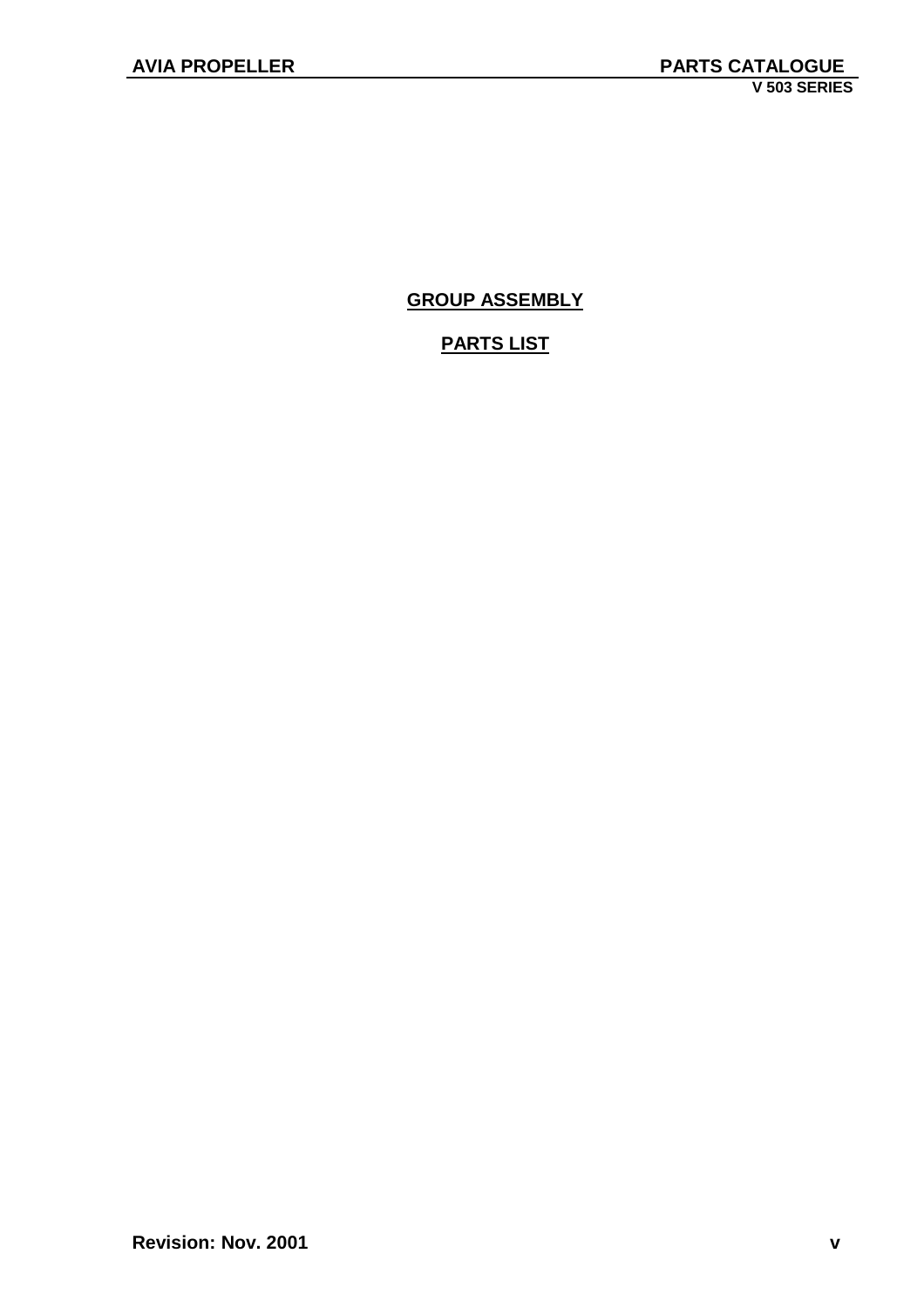

Fig. 1. Automatic Propeller Installation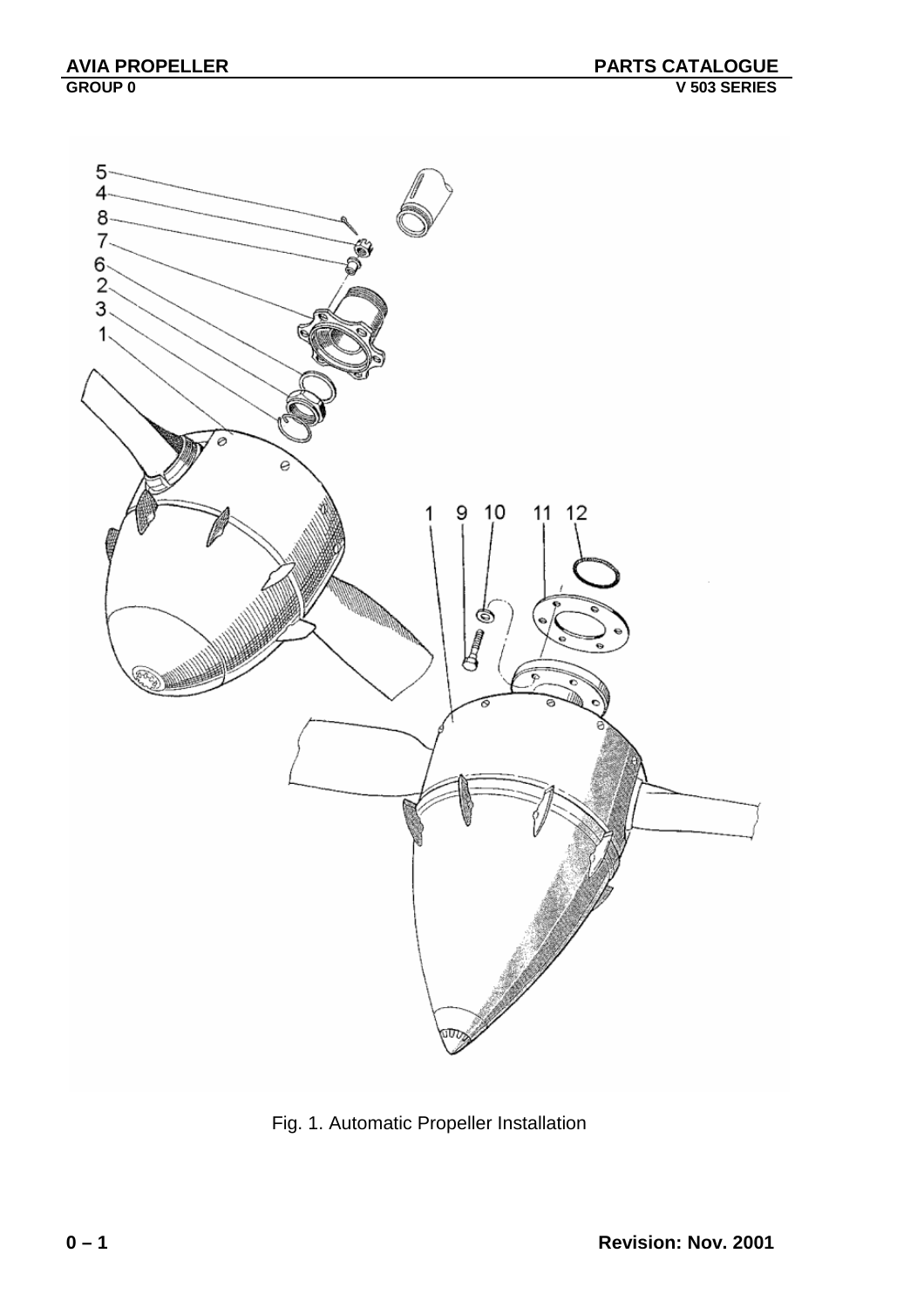|                         |                         |                                      |          |             | <b>QUANTITY</b> |             |
|-------------------------|-------------------------|--------------------------------------|----------|-------------|-----------------|-------------|
|                         | <b>FIG. PART NUMBER</b> | <b>DESCRIPTION</b>                   | SEP.     | $\mathbf v$ | V               | $\mathbf v$ |
| REF.                    |                         |                                      |          | 503         | 503A            | 503AP       |
| 1                       | V <sub>503</sub>        | <b>Automatic Propeller</b>           | $\Omega$ | 1           |                 |             |
| 1                       | 053-0000                | <b>Automatic Propeller</b>           | O        |             | 1               |             |
|                         |                         | <b>Counter- Clockwise</b>            |          |             |                 |             |
| 1                       | 073-0000                | <b>Automatic Propeller Clockwise</b> | O        |             |                 | 1           |
|                         |                         |                                      |          |             |                 |             |
|                         |                         |                                      |          |             |                 |             |
| $\overline{2}$          | V 506-0001              | Propeller Flange Nut                 | O        | 1           | $1*$            |             |
| 3                       | V 506-0002              | Locking Ring                         | O        | 1           | $1*$            |             |
| $\overline{\mathbf{4}}$ | V 506-0003              | <b>Nut</b>                           | O        | 6           | 6               |             |
| 4                       | 060-0001 **             | <b>Nut</b>                           | O        |             | $6\phantom{1}6$ |             |
| 5                       | 2x22 ČSN 02 1781.04     | <b>Cotter Pin</b>                    | O        | 6           | 6               |             |
| 5                       | Ø 0.8 x 500 **          | <b>Binding Wire</b>                  | $\Omega$ |             | 1               | 1           |
| 6                       | V 410-2103              | Ring                                 | O        | 1           | $1*$            |             |
|                         |                         |                                      |          |             |                 |             |
|                         | V 503-6100              | <b>Propeller Flange</b>              | $\Omega$ | 1           | $1^*$           |             |
| $\overline{7}$          | V 503-6101              | Flange                               |          | 1           | $1^*$           |             |
| 8                       | V 503-6102              | Driving Pin                          |          | 6           | $6*$            |             |
|                         |                         |                                      |          |             |                 |             |
| 9                       | 073-0001                | <b>Bolt</b>                          | O        |             |                 | 6           |
| 10                      | 073-0002                | Washer                               | O        |             |                 | 6           |
| 11                      | 073-0005                | Insert                               | O        |             |                 | 1           |
| 12                      | 55x5 OR 5005500         | O-Ring Busak + Shamban               | O        |             |                 | 1           |

### **AUTOMATIC PROPELLER INSTALLATION**

∗ - This part is delivered optionally only.

∗ ∗ - Supersedes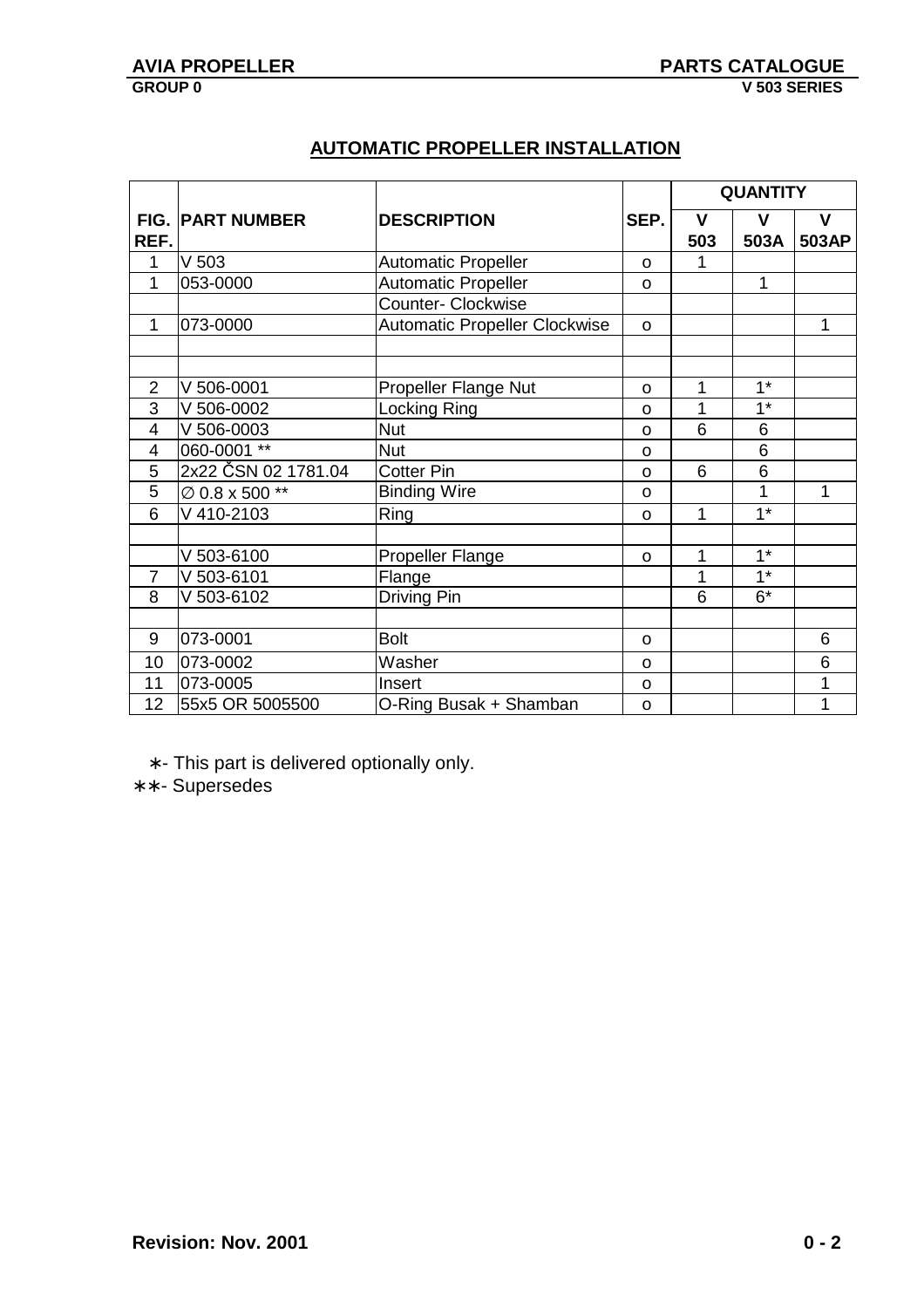

Fig. 2. Automatic Propeller Parts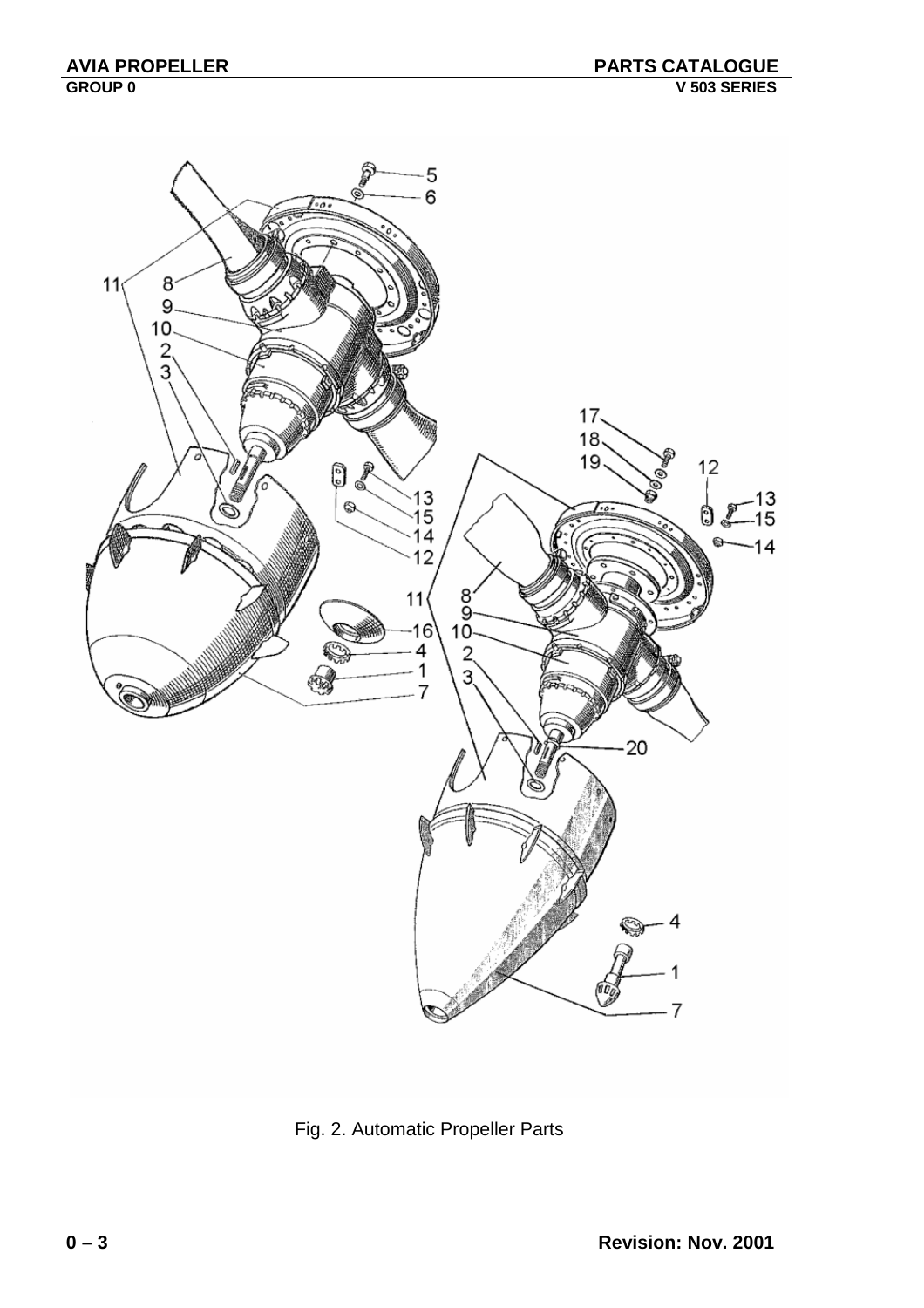### **AUTOMATIC PROPELLER PARTS**

| $\mathbf{V}$<br><b>FIG. PART NUMBER</b><br>$\mathsf{V}$<br><b>DESCRIPTION</b><br>SEP.<br>V<br>REF.<br>503<br>503A<br>503AP<br>V <sub>503</sub><br><b>Automatic Propeller</b><br>$\mathsf{o}$<br>Automatic Propeller Counter-clock.<br>053 - 0000<br>$\mathbf 1$<br>$\mathsf{o}$<br>Automatic Propeller Clockwise<br>1<br>073 - 0000<br>$\mathsf{o}$<br>Plug with Nut<br>V 503 - 0001<br>$\mathbf 1$<br>1<br>1<br>O<br>$\mathbf{1}$<br>$\overline{073} - 0003$<br>Plug with Nut<br>1<br>o<br>$\overline{2}$<br>V 503 - 0002<br>Key<br>1<br>1<br>1<br>o<br>$\overline{1}$<br>3<br>$\mathbf 1$<br>$V$ 503 - 0003<br>Washer<br>$\mathsf{o}$<br>3<br>073 - 0004<br>$\mathbf{1}$<br>Washer<br>O<br>$\overline{4}$<br>1<br>1<br>$\mathbf{1}$<br>$V$ 503 - 0004<br>Lock Washer<br>O<br>5<br>$V$ 503 - 0005<br>$\overline{\mathbf{4}}$<br>$\overline{\mathbf{4}}$<br><b>Bolt</b><br>o<br>$\overline{6}$<br>$\sqrt{503 - 0006}$<br>Washer<br>$\overline{4}$<br>$\overline{4}$<br>$\mathsf{o}$<br>$\overline{7}$<br>V 503 - 0100<br>1<br>Windmill<br>O<br>$\overline{7}$<br>$\mathbf 1$<br>053 - 0100<br>Windmill<br>o<br>Windmill<br>$\overline{7}$<br>073 - 0100<br>1<br>o<br>053 - 1000/73<br>Propeller Blade (Set)*<br>8<br>$\overline{2}$<br>o<br>Set $\overline{)^*}$<br>$\overline{2}$<br>8<br>053 - 1000/75<br>Propeller Blade (<br>O<br>053 - 1000/79<br>$\overline{2}$<br>8<br>Propeller Blade (Set)*<br>o<br>8<br>Propeller Blade (Set)*<br>073 - 1000.1<br>$\overline{2}$<br>o<br>$V$ 503 - 2<br>Propeller Hub<br>9<br>1<br>Propeller Hub<br>$\mathbf{1}$<br>$9\,$<br>053 - 2000<br>Propeller Hub<br>$9\,$<br>073 - 2000<br>$\mathbf 1$<br>10<br>$V$ 503 - 3<br>Servo<br>1<br>053 - 3000<br>$\mathbf{1}$<br>10<br>Servo<br>073 - 3000<br>1<br>10<br>Servo<br>11<br>$V$ 503 - 4<br>Propeller Spinner<br>1<br>1<br>o<br>11<br>073 - 4000<br>Propeller Spinner<br>1<br>o<br>LN - 6011<br>12<br><b>Balancing Piece</b><br>A<br>A<br>A<br>o<br>12<br>LN - 6012<br><b>Balancing Piece</b><br>A<br>A<br>Α<br>$\mathsf O$<br>$\overline{A}$<br>$\overline{A}$<br>$\overline{A}$<br>12<br>LN - 6013<br><b>Balancing Piece</b><br>$\mathsf{o}$<br>LN - 6014<br><b>Balancing Piece</b><br>12<br>A<br>A<br>A<br>o<br>M 5x12 ČSN 02 1103.44 Bolt<br>13<br>A<br>A<br>$\mathsf{o}$<br>M 5x16 ČSN 02 1103.44 Bolt<br>13<br>A<br>A<br>O<br>M 5x18 ČSN 02 1103.44 Bolt<br>13<br>A<br>A<br>o<br>13<br>M5x12-8.8 B2L ISO 4017 Bolt<br>A<br>o<br>M5x16-8.8 B2L ISO 4017 Bolt<br>13<br>A<br>$\mathsf{o}$<br>M5x20-8.8 B2L ISO 4017 Bolt<br>13<br>A<br>$\mathsf{o}$<br>M 5 ONL 3248<br>14<br>Self - Locking Nut<br>A<br>A<br>A<br>o<br>5.3 ČSN 02 1702.14<br>15<br>Washer<br>A<br>A<br>A<br>o<br>053 - 0001<br>16<br>Cover<br>1<br>$\mathsf{o}$<br>M8x20-8.8 B2L ISO 4017<br>17<br><b>Bolt</b><br>$\overline{4}$<br>$\mathsf{o}$<br>8.4 ČSN 02 1702.14<br>8<br>Washer<br>18<br>o<br>M 8 ČSN 02 1492.24<br>19<br>Self - Locking Nut<br>4<br>o<br>14 ČSN 02 2930<br>20<br><b>Retaining Ring</b><br>1<br>o |  |  | <b>QUANTITY</b> |  |
|-----------------------------------------------------------------------------------------------------------------------------------------------------------------------------------------------------------------------------------------------------------------------------------------------------------------------------------------------------------------------------------------------------------------------------------------------------------------------------------------------------------------------------------------------------------------------------------------------------------------------------------------------------------------------------------------------------------------------------------------------------------------------------------------------------------------------------------------------------------------------------------------------------------------------------------------------------------------------------------------------------------------------------------------------------------------------------------------------------------------------------------------------------------------------------------------------------------------------------------------------------------------------------------------------------------------------------------------------------------------------------------------------------------------------------------------------------------------------------------------------------------------------------------------------------------------------------------------------------------------------------------------------------------------------------------------------------------------------------------------------------------------------------------------------------------------------------------------------------------------------------------------------------------------------------------------------------------------------------------------------------------------------------------------------------------------------------------------------------------------------------------------------------------------------------------------------------------------------------------------------------------------------------------------------------------------------------------------------------------------------------------------------------------------------------------------------------------------------------------------------------------------------------------------------------------------------------------------------------------------------------------------------------------------------------------------------------------------------------------------------------------------------------------------------------------------------------------------------------------------------------------------------------------------------------------------------------------------------------------|--|--|-----------------|--|
|                                                                                                                                                                                                                                                                                                                                                                                                                                                                                                                                                                                                                                                                                                                                                                                                                                                                                                                                                                                                                                                                                                                                                                                                                                                                                                                                                                                                                                                                                                                                                                                                                                                                                                                                                                                                                                                                                                                                                                                                                                                                                                                                                                                                                                                                                                                                                                                                                                                                                                                                                                                                                                                                                                                                                                                                                                                                                                                                                                                   |  |  |                 |  |
|                                                                                                                                                                                                                                                                                                                                                                                                                                                                                                                                                                                                                                                                                                                                                                                                                                                                                                                                                                                                                                                                                                                                                                                                                                                                                                                                                                                                                                                                                                                                                                                                                                                                                                                                                                                                                                                                                                                                                                                                                                                                                                                                                                                                                                                                                                                                                                                                                                                                                                                                                                                                                                                                                                                                                                                                                                                                                                                                                                                   |  |  |                 |  |
|                                                                                                                                                                                                                                                                                                                                                                                                                                                                                                                                                                                                                                                                                                                                                                                                                                                                                                                                                                                                                                                                                                                                                                                                                                                                                                                                                                                                                                                                                                                                                                                                                                                                                                                                                                                                                                                                                                                                                                                                                                                                                                                                                                                                                                                                                                                                                                                                                                                                                                                                                                                                                                                                                                                                                                                                                                                                                                                                                                                   |  |  |                 |  |
|                                                                                                                                                                                                                                                                                                                                                                                                                                                                                                                                                                                                                                                                                                                                                                                                                                                                                                                                                                                                                                                                                                                                                                                                                                                                                                                                                                                                                                                                                                                                                                                                                                                                                                                                                                                                                                                                                                                                                                                                                                                                                                                                                                                                                                                                                                                                                                                                                                                                                                                                                                                                                                                                                                                                                                                                                                                                                                                                                                                   |  |  |                 |  |
|                                                                                                                                                                                                                                                                                                                                                                                                                                                                                                                                                                                                                                                                                                                                                                                                                                                                                                                                                                                                                                                                                                                                                                                                                                                                                                                                                                                                                                                                                                                                                                                                                                                                                                                                                                                                                                                                                                                                                                                                                                                                                                                                                                                                                                                                                                                                                                                                                                                                                                                                                                                                                                                                                                                                                                                                                                                                                                                                                                                   |  |  |                 |  |
|                                                                                                                                                                                                                                                                                                                                                                                                                                                                                                                                                                                                                                                                                                                                                                                                                                                                                                                                                                                                                                                                                                                                                                                                                                                                                                                                                                                                                                                                                                                                                                                                                                                                                                                                                                                                                                                                                                                                                                                                                                                                                                                                                                                                                                                                                                                                                                                                                                                                                                                                                                                                                                                                                                                                                                                                                                                                                                                                                                                   |  |  |                 |  |
|                                                                                                                                                                                                                                                                                                                                                                                                                                                                                                                                                                                                                                                                                                                                                                                                                                                                                                                                                                                                                                                                                                                                                                                                                                                                                                                                                                                                                                                                                                                                                                                                                                                                                                                                                                                                                                                                                                                                                                                                                                                                                                                                                                                                                                                                                                                                                                                                                                                                                                                                                                                                                                                                                                                                                                                                                                                                                                                                                                                   |  |  |                 |  |
|                                                                                                                                                                                                                                                                                                                                                                                                                                                                                                                                                                                                                                                                                                                                                                                                                                                                                                                                                                                                                                                                                                                                                                                                                                                                                                                                                                                                                                                                                                                                                                                                                                                                                                                                                                                                                                                                                                                                                                                                                                                                                                                                                                                                                                                                                                                                                                                                                                                                                                                                                                                                                                                                                                                                                                                                                                                                                                                                                                                   |  |  |                 |  |
|                                                                                                                                                                                                                                                                                                                                                                                                                                                                                                                                                                                                                                                                                                                                                                                                                                                                                                                                                                                                                                                                                                                                                                                                                                                                                                                                                                                                                                                                                                                                                                                                                                                                                                                                                                                                                                                                                                                                                                                                                                                                                                                                                                                                                                                                                                                                                                                                                                                                                                                                                                                                                                                                                                                                                                                                                                                                                                                                                                                   |  |  |                 |  |
|                                                                                                                                                                                                                                                                                                                                                                                                                                                                                                                                                                                                                                                                                                                                                                                                                                                                                                                                                                                                                                                                                                                                                                                                                                                                                                                                                                                                                                                                                                                                                                                                                                                                                                                                                                                                                                                                                                                                                                                                                                                                                                                                                                                                                                                                                                                                                                                                                                                                                                                                                                                                                                                                                                                                                                                                                                                                                                                                                                                   |  |  |                 |  |
|                                                                                                                                                                                                                                                                                                                                                                                                                                                                                                                                                                                                                                                                                                                                                                                                                                                                                                                                                                                                                                                                                                                                                                                                                                                                                                                                                                                                                                                                                                                                                                                                                                                                                                                                                                                                                                                                                                                                                                                                                                                                                                                                                                                                                                                                                                                                                                                                                                                                                                                                                                                                                                                                                                                                                                                                                                                                                                                                                                                   |  |  |                 |  |
|                                                                                                                                                                                                                                                                                                                                                                                                                                                                                                                                                                                                                                                                                                                                                                                                                                                                                                                                                                                                                                                                                                                                                                                                                                                                                                                                                                                                                                                                                                                                                                                                                                                                                                                                                                                                                                                                                                                                                                                                                                                                                                                                                                                                                                                                                                                                                                                                                                                                                                                                                                                                                                                                                                                                                                                                                                                                                                                                                                                   |  |  |                 |  |
|                                                                                                                                                                                                                                                                                                                                                                                                                                                                                                                                                                                                                                                                                                                                                                                                                                                                                                                                                                                                                                                                                                                                                                                                                                                                                                                                                                                                                                                                                                                                                                                                                                                                                                                                                                                                                                                                                                                                                                                                                                                                                                                                                                                                                                                                                                                                                                                                                                                                                                                                                                                                                                                                                                                                                                                                                                                                                                                                                                                   |  |  |                 |  |
|                                                                                                                                                                                                                                                                                                                                                                                                                                                                                                                                                                                                                                                                                                                                                                                                                                                                                                                                                                                                                                                                                                                                                                                                                                                                                                                                                                                                                                                                                                                                                                                                                                                                                                                                                                                                                                                                                                                                                                                                                                                                                                                                                                                                                                                                                                                                                                                                                                                                                                                                                                                                                                                                                                                                                                                                                                                                                                                                                                                   |  |  |                 |  |
|                                                                                                                                                                                                                                                                                                                                                                                                                                                                                                                                                                                                                                                                                                                                                                                                                                                                                                                                                                                                                                                                                                                                                                                                                                                                                                                                                                                                                                                                                                                                                                                                                                                                                                                                                                                                                                                                                                                                                                                                                                                                                                                                                                                                                                                                                                                                                                                                                                                                                                                                                                                                                                                                                                                                                                                                                                                                                                                                                                                   |  |  |                 |  |
|                                                                                                                                                                                                                                                                                                                                                                                                                                                                                                                                                                                                                                                                                                                                                                                                                                                                                                                                                                                                                                                                                                                                                                                                                                                                                                                                                                                                                                                                                                                                                                                                                                                                                                                                                                                                                                                                                                                                                                                                                                                                                                                                                                                                                                                                                                                                                                                                                                                                                                                                                                                                                                                                                                                                                                                                                                                                                                                                                                                   |  |  |                 |  |
|                                                                                                                                                                                                                                                                                                                                                                                                                                                                                                                                                                                                                                                                                                                                                                                                                                                                                                                                                                                                                                                                                                                                                                                                                                                                                                                                                                                                                                                                                                                                                                                                                                                                                                                                                                                                                                                                                                                                                                                                                                                                                                                                                                                                                                                                                                                                                                                                                                                                                                                                                                                                                                                                                                                                                                                                                                                                                                                                                                                   |  |  |                 |  |
|                                                                                                                                                                                                                                                                                                                                                                                                                                                                                                                                                                                                                                                                                                                                                                                                                                                                                                                                                                                                                                                                                                                                                                                                                                                                                                                                                                                                                                                                                                                                                                                                                                                                                                                                                                                                                                                                                                                                                                                                                                                                                                                                                                                                                                                                                                                                                                                                                                                                                                                                                                                                                                                                                                                                                                                                                                                                                                                                                                                   |  |  |                 |  |
|                                                                                                                                                                                                                                                                                                                                                                                                                                                                                                                                                                                                                                                                                                                                                                                                                                                                                                                                                                                                                                                                                                                                                                                                                                                                                                                                                                                                                                                                                                                                                                                                                                                                                                                                                                                                                                                                                                                                                                                                                                                                                                                                                                                                                                                                                                                                                                                                                                                                                                                                                                                                                                                                                                                                                                                                                                                                                                                                                                                   |  |  |                 |  |
|                                                                                                                                                                                                                                                                                                                                                                                                                                                                                                                                                                                                                                                                                                                                                                                                                                                                                                                                                                                                                                                                                                                                                                                                                                                                                                                                                                                                                                                                                                                                                                                                                                                                                                                                                                                                                                                                                                                                                                                                                                                                                                                                                                                                                                                                                                                                                                                                                                                                                                                                                                                                                                                                                                                                                                                                                                                                                                                                                                                   |  |  |                 |  |
|                                                                                                                                                                                                                                                                                                                                                                                                                                                                                                                                                                                                                                                                                                                                                                                                                                                                                                                                                                                                                                                                                                                                                                                                                                                                                                                                                                                                                                                                                                                                                                                                                                                                                                                                                                                                                                                                                                                                                                                                                                                                                                                                                                                                                                                                                                                                                                                                                                                                                                                                                                                                                                                                                                                                                                                                                                                                                                                                                                                   |  |  |                 |  |
|                                                                                                                                                                                                                                                                                                                                                                                                                                                                                                                                                                                                                                                                                                                                                                                                                                                                                                                                                                                                                                                                                                                                                                                                                                                                                                                                                                                                                                                                                                                                                                                                                                                                                                                                                                                                                                                                                                                                                                                                                                                                                                                                                                                                                                                                                                                                                                                                                                                                                                                                                                                                                                                                                                                                                                                                                                                                                                                                                                                   |  |  |                 |  |
|                                                                                                                                                                                                                                                                                                                                                                                                                                                                                                                                                                                                                                                                                                                                                                                                                                                                                                                                                                                                                                                                                                                                                                                                                                                                                                                                                                                                                                                                                                                                                                                                                                                                                                                                                                                                                                                                                                                                                                                                                                                                                                                                                                                                                                                                                                                                                                                                                                                                                                                                                                                                                                                                                                                                                                                                                                                                                                                                                                                   |  |  |                 |  |
|                                                                                                                                                                                                                                                                                                                                                                                                                                                                                                                                                                                                                                                                                                                                                                                                                                                                                                                                                                                                                                                                                                                                                                                                                                                                                                                                                                                                                                                                                                                                                                                                                                                                                                                                                                                                                                                                                                                                                                                                                                                                                                                                                                                                                                                                                                                                                                                                                                                                                                                                                                                                                                                                                                                                                                                                                                                                                                                                                                                   |  |  |                 |  |
|                                                                                                                                                                                                                                                                                                                                                                                                                                                                                                                                                                                                                                                                                                                                                                                                                                                                                                                                                                                                                                                                                                                                                                                                                                                                                                                                                                                                                                                                                                                                                                                                                                                                                                                                                                                                                                                                                                                                                                                                                                                                                                                                                                                                                                                                                                                                                                                                                                                                                                                                                                                                                                                                                                                                                                                                                                                                                                                                                                                   |  |  |                 |  |
|                                                                                                                                                                                                                                                                                                                                                                                                                                                                                                                                                                                                                                                                                                                                                                                                                                                                                                                                                                                                                                                                                                                                                                                                                                                                                                                                                                                                                                                                                                                                                                                                                                                                                                                                                                                                                                                                                                                                                                                                                                                                                                                                                                                                                                                                                                                                                                                                                                                                                                                                                                                                                                                                                                                                                                                                                                                                                                                                                                                   |  |  |                 |  |
|                                                                                                                                                                                                                                                                                                                                                                                                                                                                                                                                                                                                                                                                                                                                                                                                                                                                                                                                                                                                                                                                                                                                                                                                                                                                                                                                                                                                                                                                                                                                                                                                                                                                                                                                                                                                                                                                                                                                                                                                                                                                                                                                                                                                                                                                                                                                                                                                                                                                                                                                                                                                                                                                                                                                                                                                                                                                                                                                                                                   |  |  |                 |  |
|                                                                                                                                                                                                                                                                                                                                                                                                                                                                                                                                                                                                                                                                                                                                                                                                                                                                                                                                                                                                                                                                                                                                                                                                                                                                                                                                                                                                                                                                                                                                                                                                                                                                                                                                                                                                                                                                                                                                                                                                                                                                                                                                                                                                                                                                                                                                                                                                                                                                                                                                                                                                                                                                                                                                                                                                                                                                                                                                                                                   |  |  |                 |  |
|                                                                                                                                                                                                                                                                                                                                                                                                                                                                                                                                                                                                                                                                                                                                                                                                                                                                                                                                                                                                                                                                                                                                                                                                                                                                                                                                                                                                                                                                                                                                                                                                                                                                                                                                                                                                                                                                                                                                                                                                                                                                                                                                                                                                                                                                                                                                                                                                                                                                                                                                                                                                                                                                                                                                                                                                                                                                                                                                                                                   |  |  |                 |  |
|                                                                                                                                                                                                                                                                                                                                                                                                                                                                                                                                                                                                                                                                                                                                                                                                                                                                                                                                                                                                                                                                                                                                                                                                                                                                                                                                                                                                                                                                                                                                                                                                                                                                                                                                                                                                                                                                                                                                                                                                                                                                                                                                                                                                                                                                                                                                                                                                                                                                                                                                                                                                                                                                                                                                                                                                                                                                                                                                                                                   |  |  |                 |  |
|                                                                                                                                                                                                                                                                                                                                                                                                                                                                                                                                                                                                                                                                                                                                                                                                                                                                                                                                                                                                                                                                                                                                                                                                                                                                                                                                                                                                                                                                                                                                                                                                                                                                                                                                                                                                                                                                                                                                                                                                                                                                                                                                                                                                                                                                                                                                                                                                                                                                                                                                                                                                                                                                                                                                                                                                                                                                                                                                                                                   |  |  |                 |  |
|                                                                                                                                                                                                                                                                                                                                                                                                                                                                                                                                                                                                                                                                                                                                                                                                                                                                                                                                                                                                                                                                                                                                                                                                                                                                                                                                                                                                                                                                                                                                                                                                                                                                                                                                                                                                                                                                                                                                                                                                                                                                                                                                                                                                                                                                                                                                                                                                                                                                                                                                                                                                                                                                                                                                                                                                                                                                                                                                                                                   |  |  |                 |  |
|                                                                                                                                                                                                                                                                                                                                                                                                                                                                                                                                                                                                                                                                                                                                                                                                                                                                                                                                                                                                                                                                                                                                                                                                                                                                                                                                                                                                                                                                                                                                                                                                                                                                                                                                                                                                                                                                                                                                                                                                                                                                                                                                                                                                                                                                                                                                                                                                                                                                                                                                                                                                                                                                                                                                                                                                                                                                                                                                                                                   |  |  |                 |  |
|                                                                                                                                                                                                                                                                                                                                                                                                                                                                                                                                                                                                                                                                                                                                                                                                                                                                                                                                                                                                                                                                                                                                                                                                                                                                                                                                                                                                                                                                                                                                                                                                                                                                                                                                                                                                                                                                                                                                                                                                                                                                                                                                                                                                                                                                                                                                                                                                                                                                                                                                                                                                                                                                                                                                                                                                                                                                                                                                                                                   |  |  |                 |  |
|                                                                                                                                                                                                                                                                                                                                                                                                                                                                                                                                                                                                                                                                                                                                                                                                                                                                                                                                                                                                                                                                                                                                                                                                                                                                                                                                                                                                                                                                                                                                                                                                                                                                                                                                                                                                                                                                                                                                                                                                                                                                                                                                                                                                                                                                                                                                                                                                                                                                                                                                                                                                                                                                                                                                                                                                                                                                                                                                                                                   |  |  |                 |  |
|                                                                                                                                                                                                                                                                                                                                                                                                                                                                                                                                                                                                                                                                                                                                                                                                                                                                                                                                                                                                                                                                                                                                                                                                                                                                                                                                                                                                                                                                                                                                                                                                                                                                                                                                                                                                                                                                                                                                                                                                                                                                                                                                                                                                                                                                                                                                                                                                                                                                                                                                                                                                                                                                                                                                                                                                                                                                                                                                                                                   |  |  |                 |  |
|                                                                                                                                                                                                                                                                                                                                                                                                                                                                                                                                                                                                                                                                                                                                                                                                                                                                                                                                                                                                                                                                                                                                                                                                                                                                                                                                                                                                                                                                                                                                                                                                                                                                                                                                                                                                                                                                                                                                                                                                                                                                                                                                                                                                                                                                                                                                                                                                                                                                                                                                                                                                                                                                                                                                                                                                                                                                                                                                                                                   |  |  |                 |  |
|                                                                                                                                                                                                                                                                                                                                                                                                                                                                                                                                                                                                                                                                                                                                                                                                                                                                                                                                                                                                                                                                                                                                                                                                                                                                                                                                                                                                                                                                                                                                                                                                                                                                                                                                                                                                                                                                                                                                                                                                                                                                                                                                                                                                                                                                                                                                                                                                                                                                                                                                                                                                                                                                                                                                                                                                                                                                                                                                                                                   |  |  |                 |  |
|                                                                                                                                                                                                                                                                                                                                                                                                                                                                                                                                                                                                                                                                                                                                                                                                                                                                                                                                                                                                                                                                                                                                                                                                                                                                                                                                                                                                                                                                                                                                                                                                                                                                                                                                                                                                                                                                                                                                                                                                                                                                                                                                                                                                                                                                                                                                                                                                                                                                                                                                                                                                                                                                                                                                                                                                                                                                                                                                                                                   |  |  |                 |  |
|                                                                                                                                                                                                                                                                                                                                                                                                                                                                                                                                                                                                                                                                                                                                                                                                                                                                                                                                                                                                                                                                                                                                                                                                                                                                                                                                                                                                                                                                                                                                                                                                                                                                                                                                                                                                                                                                                                                                                                                                                                                                                                                                                                                                                                                                                                                                                                                                                                                                                                                                                                                                                                                                                                                                                                                                                                                                                                                                                                                   |  |  |                 |  |
|                                                                                                                                                                                                                                                                                                                                                                                                                                                                                                                                                                                                                                                                                                                                                                                                                                                                                                                                                                                                                                                                                                                                                                                                                                                                                                                                                                                                                                                                                                                                                                                                                                                                                                                                                                                                                                                                                                                                                                                                                                                                                                                                                                                                                                                                                                                                                                                                                                                                                                                                                                                                                                                                                                                                                                                                                                                                                                                                                                                   |  |  |                 |  |
|                                                                                                                                                                                                                                                                                                                                                                                                                                                                                                                                                                                                                                                                                                                                                                                                                                                                                                                                                                                                                                                                                                                                                                                                                                                                                                                                                                                                                                                                                                                                                                                                                                                                                                                                                                                                                                                                                                                                                                                                                                                                                                                                                                                                                                                                                                                                                                                                                                                                                                                                                                                                                                                                                                                                                                                                                                                                                                                                                                                   |  |  |                 |  |
|                                                                                                                                                                                                                                                                                                                                                                                                                                                                                                                                                                                                                                                                                                                                                                                                                                                                                                                                                                                                                                                                                                                                                                                                                                                                                                                                                                                                                                                                                                                                                                                                                                                                                                                                                                                                                                                                                                                                                                                                                                                                                                                                                                                                                                                                                                                                                                                                                                                                                                                                                                                                                                                                                                                                                                                                                                                                                                                                                                                   |  |  |                 |  |
|                                                                                                                                                                                                                                                                                                                                                                                                                                                                                                                                                                                                                                                                                                                                                                                                                                                                                                                                                                                                                                                                                                                                                                                                                                                                                                                                                                                                                                                                                                                                                                                                                                                                                                                                                                                                                                                                                                                                                                                                                                                                                                                                                                                                                                                                                                                                                                                                                                                                                                                                                                                                                                                                                                                                                                                                                                                                                                                                                                                   |  |  |                 |  |
|                                                                                                                                                                                                                                                                                                                                                                                                                                                                                                                                                                                                                                                                                                                                                                                                                                                                                                                                                                                                                                                                                                                                                                                                                                                                                                                                                                                                                                                                                                                                                                                                                                                                                                                                                                                                                                                                                                                                                                                                                                                                                                                                                                                                                                                                                                                                                                                                                                                                                                                                                                                                                                                                                                                                                                                                                                                                                                                                                                                   |  |  |                 |  |
|                                                                                                                                                                                                                                                                                                                                                                                                                                                                                                                                                                                                                                                                                                                                                                                                                                                                                                                                                                                                                                                                                                                                                                                                                                                                                                                                                                                                                                                                                                                                                                                                                                                                                                                                                                                                                                                                                                                                                                                                                                                                                                                                                                                                                                                                                                                                                                                                                                                                                                                                                                                                                                                                                                                                                                                                                                                                                                                                                                                   |  |  |                 |  |

\* - Delivered on the sets only. Static balancing is necessary.

A - According to balancing.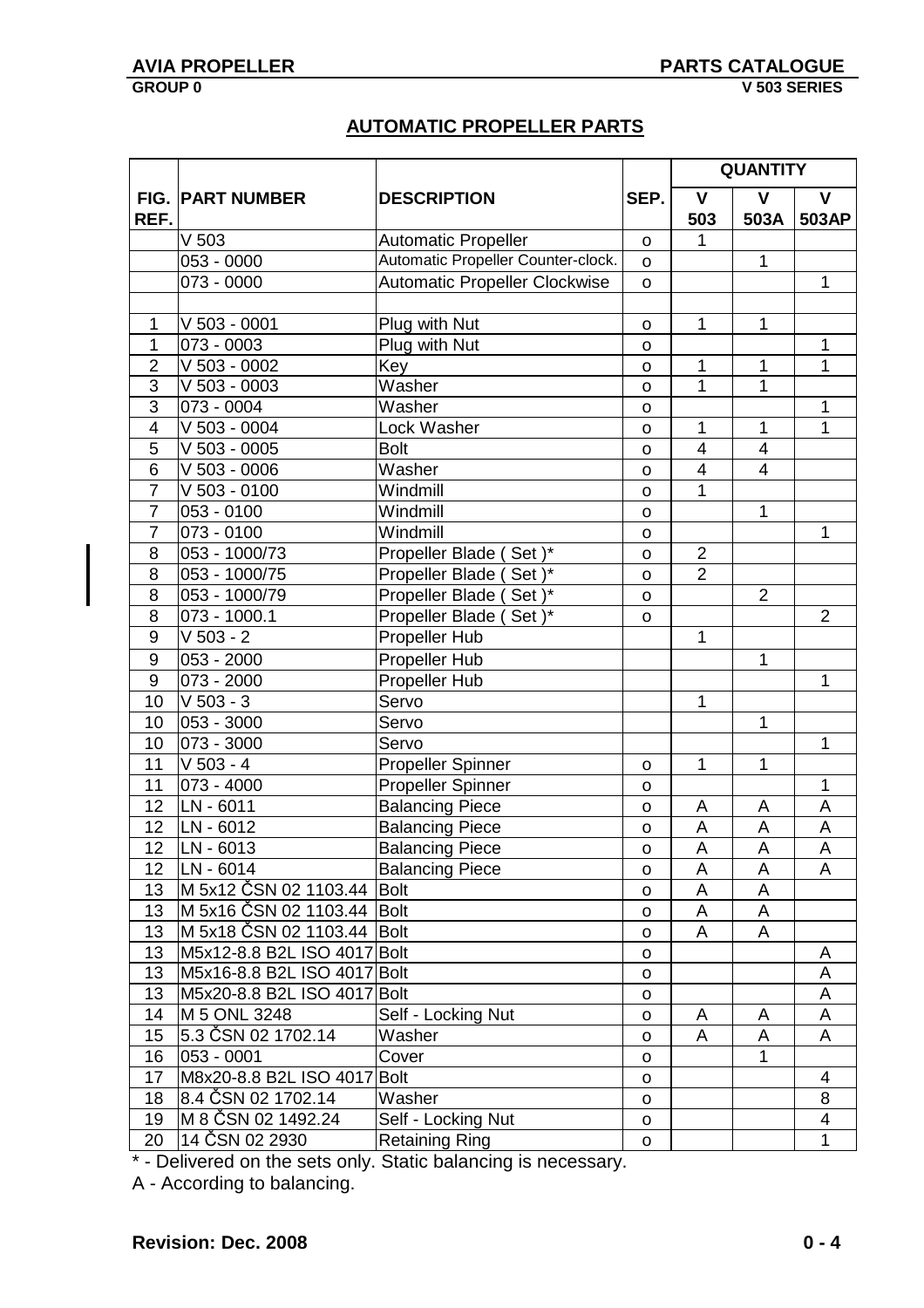

Fig. 3. Windmill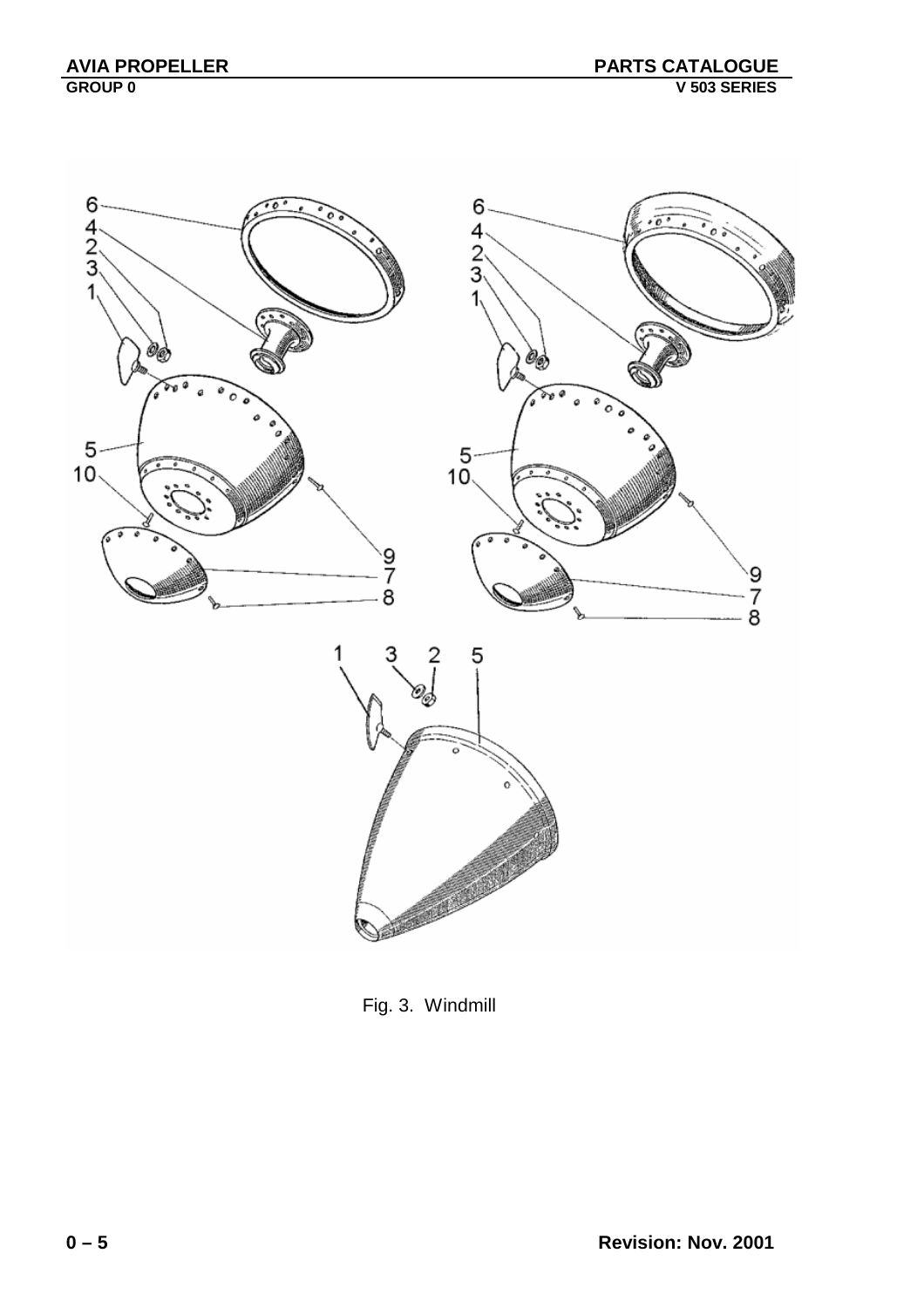### **WINDMILL**

|                |                         |                           |              | <b>QUANTITY</b> |              |              |
|----------------|-------------------------|---------------------------|--------------|-----------------|--------------|--------------|
|                | <b>FIG. PART NUMBER</b> | <b>DESCRIPTION</b>        | SEP.         | $\mathbf{V}$    | $\mathbf v$  | $\mathbf{V}$ |
| REF.           |                         |                           |              | 503             | 503A         | 503AP        |
|                | $V$ 503 - 0100          | Windmill                  | $\mathsf{o}$ | 1               |              |              |
|                | 053 - 0100              | Windmill                  | O            |                 | 1            |              |
|                | 073 - 0100              | Windmill                  | $\mathsf{o}$ |                 |              | $\mathbf{1}$ |
|                |                         |                           |              |                 |              |              |
| 1              | $V$ 503 - 0101          | Vane                      | O            | 8               |              |              |
| 1              | * V 503 - 0105          | Vane                      | $\Omega$     | 8               |              |              |
| 1              | $053 - 0105$            | Vane                      | O            |                 | 8            |              |
| $\overline{1}$ | 073 - 0105              | Vane                      | $\mathsf{o}$ |                 |              | 8            |
| $\overline{2}$ | M 8 ČSN 02 1403.54      | Nut                       | $\mathsf{o}$ | 8               |              |              |
| $\overline{2}$ | M 8 ČSN 02 1403.9       | <b>Nut</b>                | $\circ$      |                 | 8            | 8            |
| $\overline{3}$ | 8.4 ČSN 02 1701.14      | Washer                    | $\Omega$     | 8               |              |              |
| $\overline{3}$ | 8.4 ČSN 02 1702.14      | Washer                    | $\Omega$     |                 | 8            | 8            |
| 4              | V 503 - 0111            | Flange                    |              | 1               |              |              |
| $\overline{4}$ | 053 - 0111              | Flange                    |              |                 | 1            |              |
| 5              | $V$ 503 - 0112          | <b>Windmill Spinner</b>   |              | 1               |              |              |
| $\overline{5}$ | $053 - 0112$            | Windmill Spinner          |              |                 | $\mathbf{1}$ |              |
| 5              | 073 - 0110              | Windmill Spinner Complete | O            |                 |              | 1            |
| 6              | V 503 - 0113            | <b>Stiffening Ring</b>    |              | 1               |              |              |
| 6              | 053 - 0113              | <b>Stiffening Ring</b>    |              |                 | $\mathbf{1}$ |              |
| $\overline{7}$ | $V$ 503 - 0114          | <b>Flange Fairing</b>     |              | 1               |              |              |
| $\overline{7}$ | $053 - 0115$            | <b>Flange Fairing</b>     |              |                 | 1            |              |
| 8              | 2.6x6 ČSN 02 2320.4     | Rivet                     |              | 15              | 15           |              |
| 9              | 2.6x8 ČSN 02 2320.4     | <b>Rivet</b>              |              | 24              | 24           |              |
| 10             | 3.5x10 ČSN 02 2302.4    | Rivet                     |              | 24              | 24           |              |
| 11             | 3x8 ČSN 02 2150.1       | Pin                       |              |                 | $\mathbf{1}$ |              |

\* - Supersedes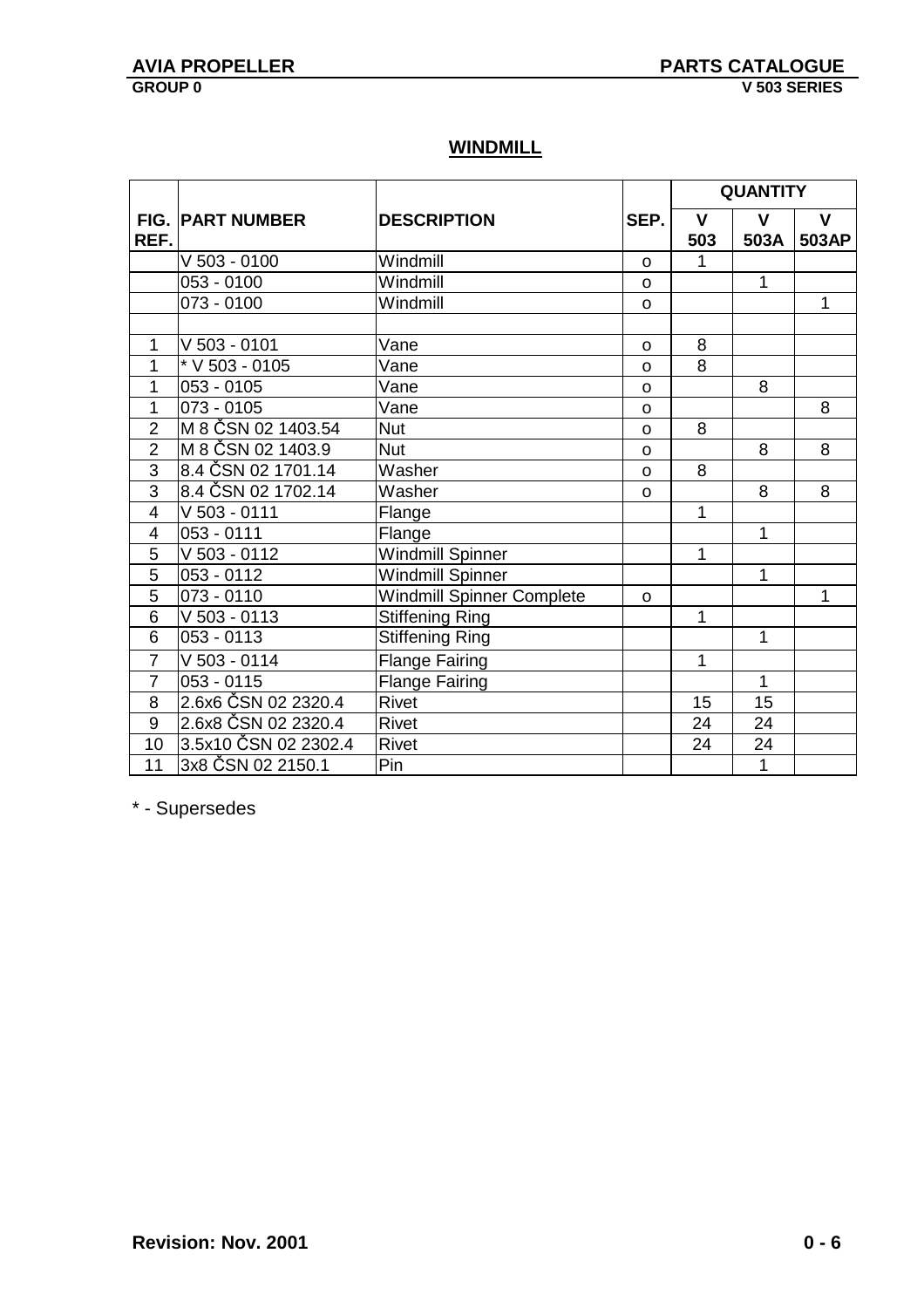

Fig. 4. Propeller Blade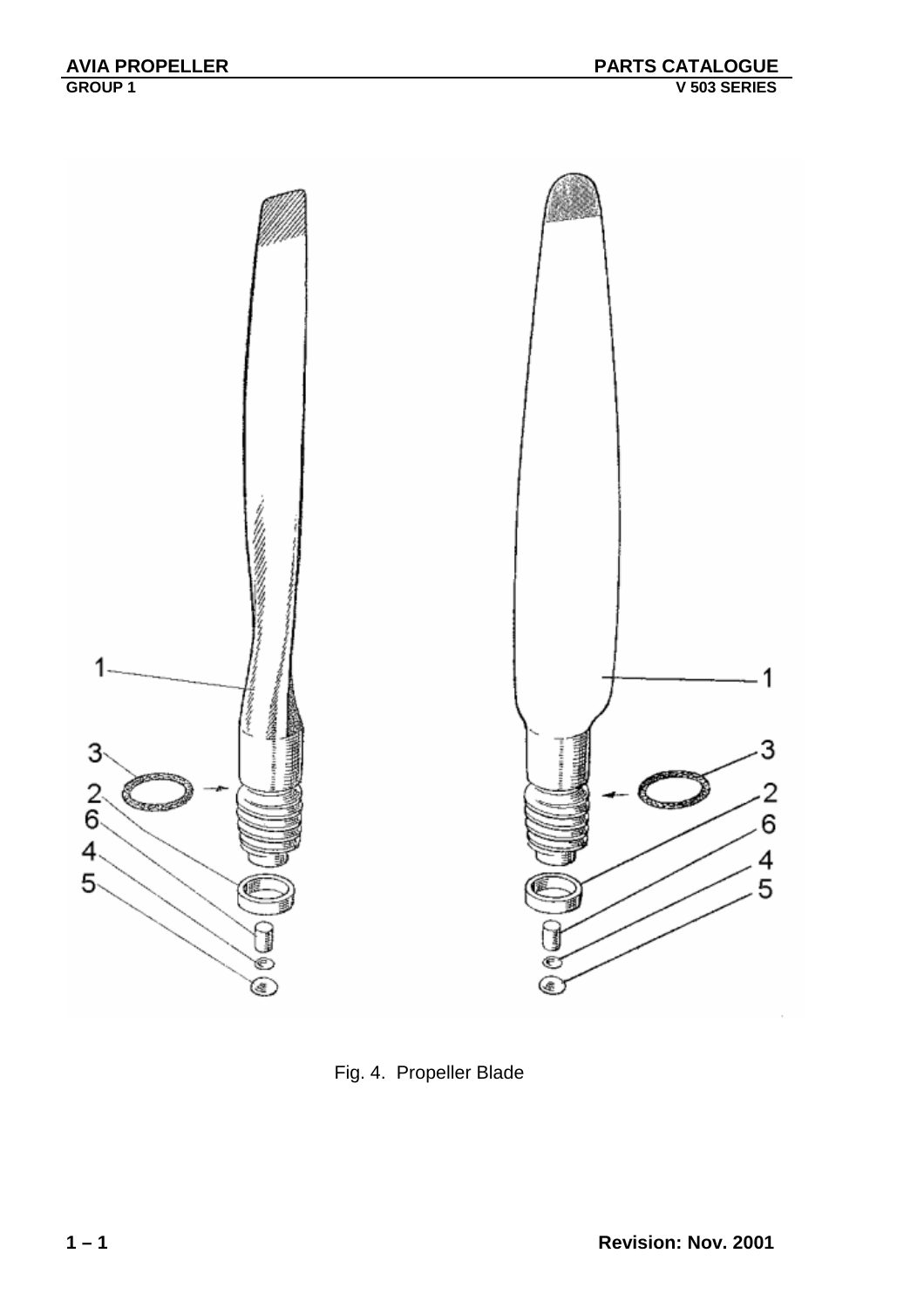### **PROPELLER BLADE**

|                |                     |                               |      |           | <b>QUANTITY</b> |           |
|----------------|---------------------|-------------------------------|------|-----------|-----------------|-----------|
| FIG.           | <b>PART NUMBER</b>  | <b>DESCRIPTION</b>            | SEP. | v         | v               | V         |
| REF.           |                     |                               |      | 503       | 503A            | 503AP     |
|                | $V$ 503 - 1         | Propeller Blade (of 2pcs Set) | O    |           |                 |           |
|                | 053 - 1000          | Propeller Blade (of 2pcs Set) | O    |           | 1               |           |
|                | 073 - 1000.1        | Propeller Blade (of 2pcs Set) | O    |           |                 |           |
|                |                     |                               |      |           |                 |           |
| 1              | V 503 - 1001        | Propeller Blade<br>(ccw)      |      |           |                 |           |
| 1              | 053 - 1001.7        | Propeller Blade<br>(ccw)      |      |           | 1               |           |
| 1              | 073 - 1001.7        | Propeller Blade (cw)          |      |           |                 |           |
| $\overline{2}$ | V 410 - 1002        | Collar                        |      |           | 1               |           |
| $\overline{2}$ | V 410-1002R         | Collar                        |      | <b>OH</b> | <b>OH</b>       | <b>OH</b> |
| 3              | 66x56 ČSN 02 9280.2 | Packing Ring                  | O    |           |                 |           |
| 4              | 15 ČSN 30 1399.2    | Plug - Sheet Made             |      | A         | A               | A         |
| 5              | 20 ČSN 30 1399.2    | Plug - Sheet Made             |      | A         | А               | A         |
| 6              |                     | Lead Roller, Dia 15x10        |      | A         |                 |           |
| 6              |                     | Lead Roller, Dia 18           |      |           | A               |           |
| 6              |                     | Lead Roller, Dia 12           |      |           |                 | Α         |

A - According to balancing.

OH - for Overhaul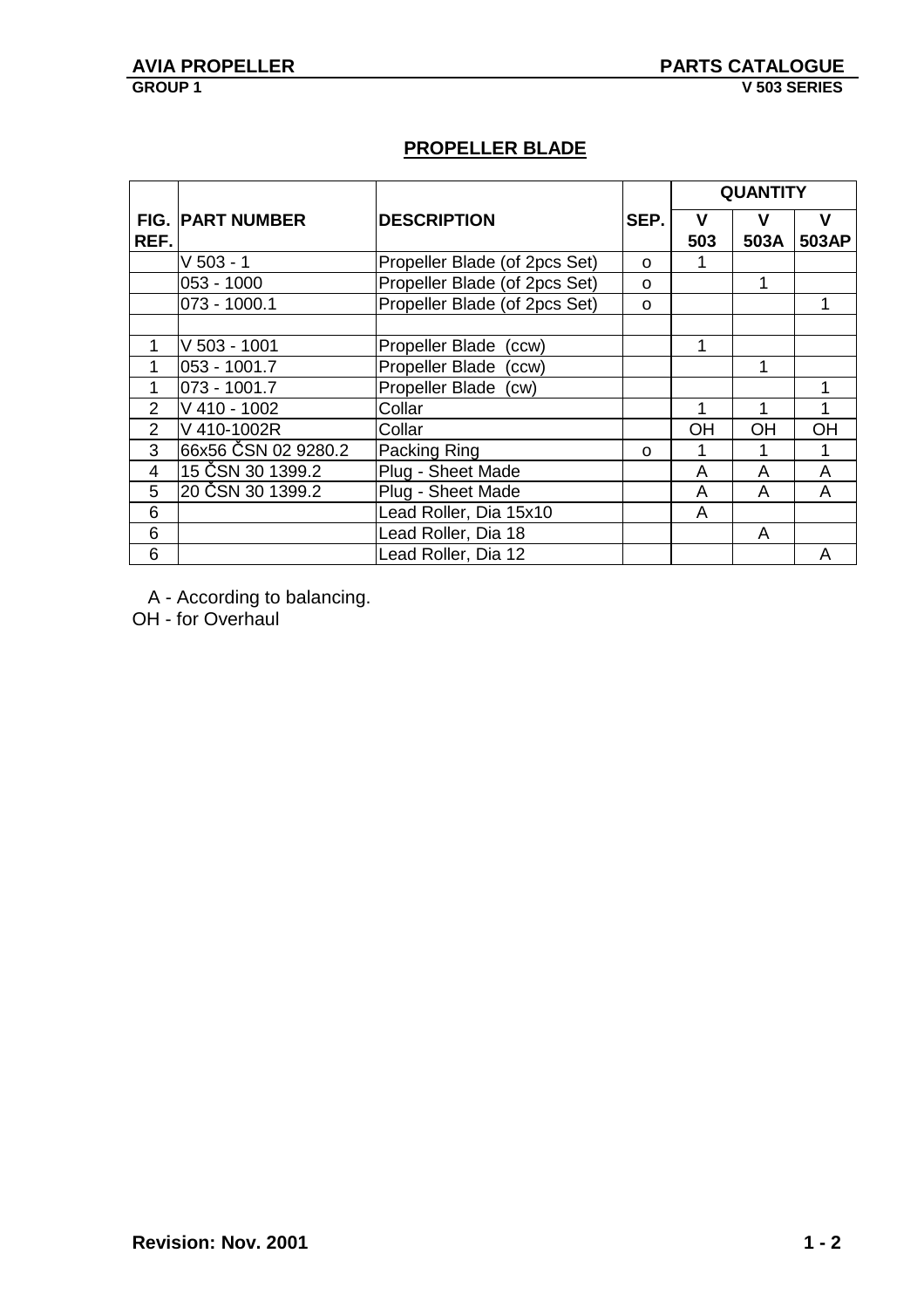

Fig. 5. Propeller Hub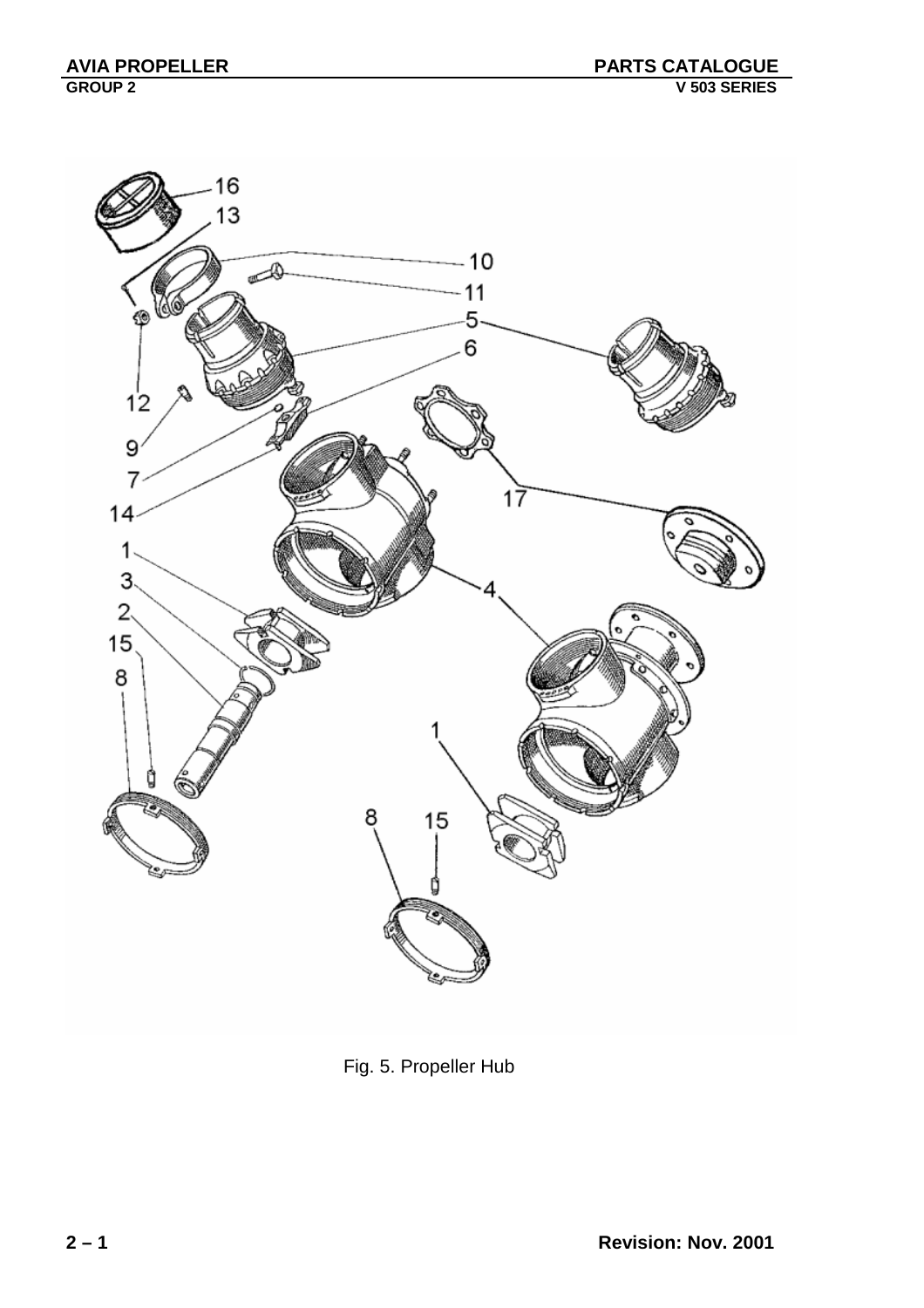### **PROPELLER HUB**

|                  |                          |                                  |              |                | <b>QUANTITY</b> |                |
|------------------|--------------------------|----------------------------------|--------------|----------------|-----------------|----------------|
|                  | <b>FIG. PART NUMBER</b>  | <b>DESCRIPTION</b>               | SEP.         | $\mathbf{V}$   | $\mathbf v$     | V              |
| REF.             |                          |                                  |              | 503            | 503A            | 503AP          |
|                  | $V$ 503 - 2              | Propeller Hub                    |              |                |                 |                |
|                  | 053 - 2000               | Propeller Hub                    |              |                | $\mathbf 1$     |                |
|                  | $073 - 2000$             | <b>Propeller Hub</b>             |              |                |                 | $\mathbf{1}$   |
|                  |                          |                                  |              |                |                 |                |
| 1                | V 503 - 2011             | Carrier                          |              | 1              | $\mathbf{1}$    | $\mathbf{1}$   |
| $\overline{2}$   | V 503 - 2012             | Piston Rod                       |              | 1              |                 |                |
| $\overline{2}$   | $\overline{0}$ 53 - 2012 | Piston Rod                       |              |                | $\mathbf{1}$    |                |
| $\overline{2}$   | 073 - 2012               | Piston Rod                       |              |                |                 | 1              |
| $\overline{3}$   | 42 ČSN 02 2925           | Lock Ring                        |              | 1              |                 |                |
| $\overline{3}$   | 42 ČSN 02 2925.2         | Lock Ring                        |              |                | 1               | 1              |
| $\overline{4}$   | $V$ 503 - 2100           | <b>Propeller Barrel Complete</b> |              | 1              | 1               |                |
| 4                | 073 - 2100               | <b>Propeller Barrel Complete</b> |              |                |                 | 1              |
| 5                | V 506 - 2200.1           | <b>Blade Bushing (Set)</b>       | o            | $\overline{2}$ |                 |                |
| $\overline{5}$   | 053 - 2200               | <b>Blade Bushing (Set)</b>       | O            |                | $\overline{2}$  | $\overline{2}$ |
| 6                | V 506 - 2001             | <b>Carrier Guide</b>             |              | $\overline{2}$ | $\overline{2}$  | $\overline{2}$ |
| $\overline{7}$   | V 506 - 2002             | Insert                           |              | $\overline{2}$ | $\overline{2}$  | $\overline{2}$ |
| 8                | V 506 - 2003             | <b>Cylinder Retaining Bolt</b>   |              | 1              | 1               | $\overline{1}$ |
| $\boldsymbol{9}$ | V 506 - 2004             | <b>Bolt</b>                      | o            | $\overline{2}$ |                 |                |
| 9                | 053 - 2001               | <b>Bolt</b>                      | $\mathbf{o}$ |                | $\overline{2}$  | $\overline{2}$ |
| 10               | V 503 - 2005             | Sleeve (Set)                     | o            | $\overline{2}$ | $\overline{2}$  | $\overline{2}$ |
| 11               | V 506 - 2006             | <b>Sleeve Bolt</b>               | O            | $\overline{2}$ | $\overline{2}$  | $\overline{2}$ |
| 12               | $V$ 506 - 2007           | Sleeve Nut                       | $\mathsf{o}$ | $\overline{2}$ | $\overline{2}$  | $\overline{2}$ |
| $\overline{13}$  | 3.2x25 ČSN 02 1781.04    | <b>Cotter Pin</b>                | $\mathsf{o}$ | $\overline{2}$ | $\overline{2}$  | $\overline{2}$ |
| 14               | 4x10 CSN 02 2150.1       | Pin                              |              | $\overline{4}$ | $\overline{4}$  |                |
| 14               | ISO 2338-A-4x10-St       | Pin                              |              |                |                 | 4              |
| 15               | V 506 - 2004             | <b>Bolt</b>                      | O            | 1              | $\mathbf{1}$    | $\mathbf 1$    |
| 16               | V 506 - 7002             | <b>Bushing Cover</b>             | O            | $\mathbf{2}$   | $\overline{2}$  | $\overline{2}$ |
| 17               | V 506 - 7001             | <b>Flange Cover</b>              | $\mathsf{o}$ | $\overline{1}$ | $\overline{1}$  |                |
| $\overline{17}$  | 073 - 7020               | <b>Flange Cover</b>              | $\circ$      |                |                 | $\mathbf{1}$   |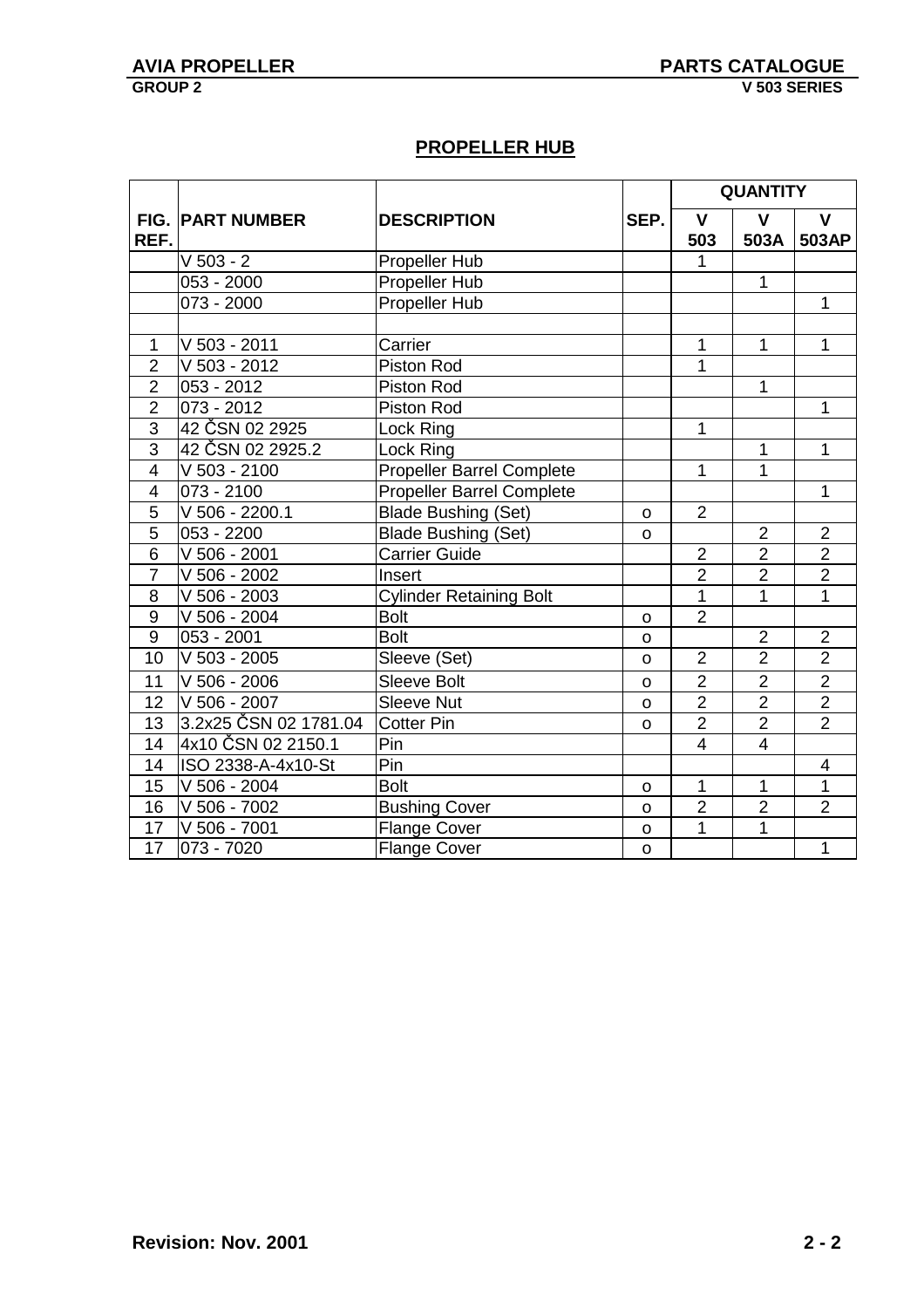

Fig. 6. Propeller Barrell Complete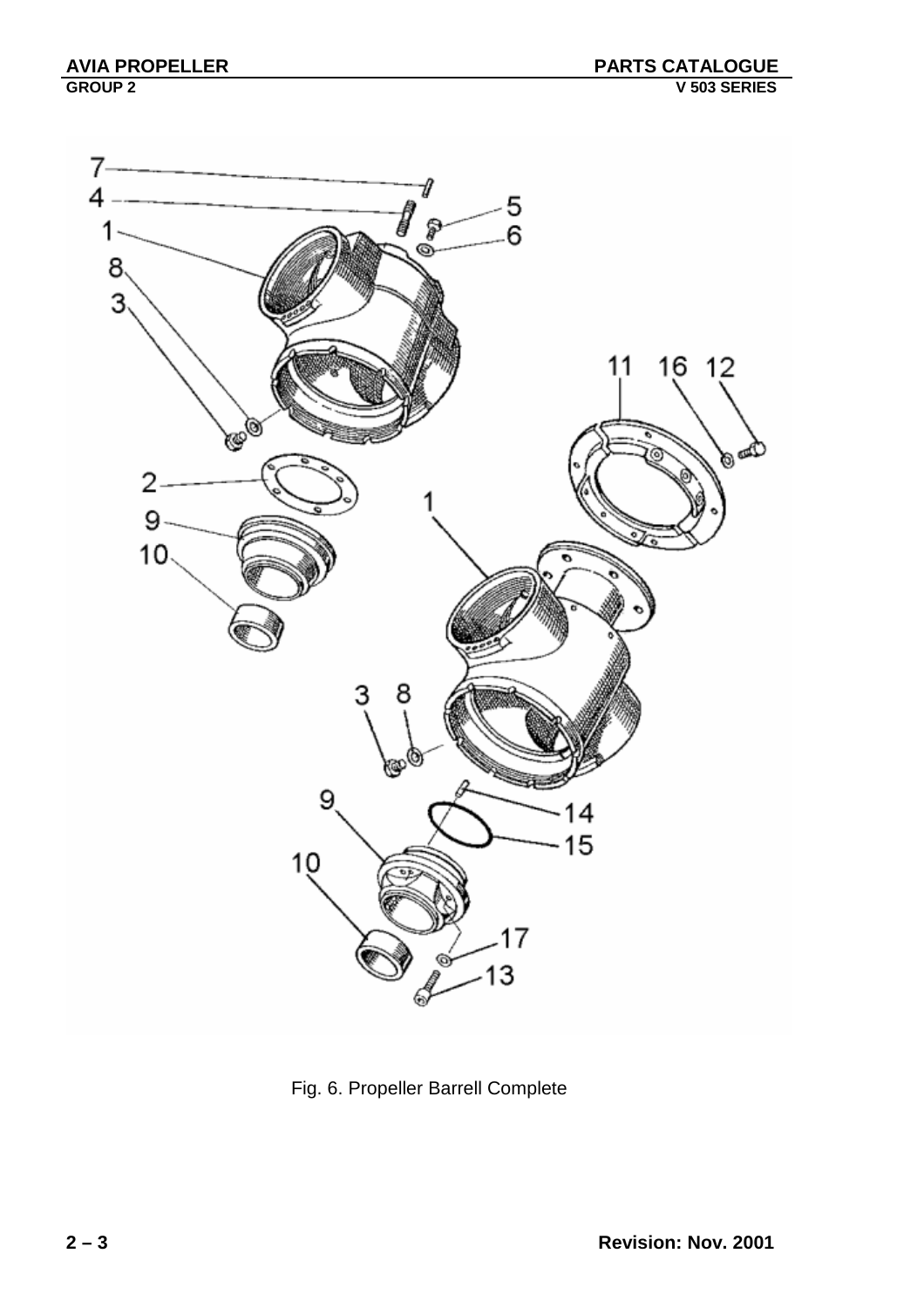### **PROPELLER BARREL COMPLETE**

|                |                         |                                  |          |              | <b>QUANTITY</b> |                |
|----------------|-------------------------|----------------------------------|----------|--------------|-----------------|----------------|
|                | <b>FIG. PART NUMBER</b> | <b>DESCRIPTION</b>               | SEP.     | $\mathbf{V}$ | $\mathbf{V}$    | $\mathbf v$    |
| REF.           |                         |                                  |          | 503          | 503A            | 503AP          |
|                | $V$ 503 - 2100          | <b>Propeller Barrel Complete</b> |          | 1            | 1               |                |
|                | $073 - 2100$            | <b>Propeller Barrel Complete</b> |          |              |                 | 1              |
|                |                         |                                  |          |              |                 |                |
| $\mathbf{1}$   | V 503 - 2101            | <b>Propeller Barrel</b>          |          | 1            | 1               |                |
| 1              | 073 - 2102              | Propeller Barrel                 |          |              |                 | 1              |
| $\overline{2}$ | $V$ 503 - 2102          | Gasket                           |          | 1            | 1               |                |
| 3              | $V$ 503 - 2103          | <b>Retaining Bolt</b>            | O        | 1            | 1               | 1              |
| $\overline{4}$ | $V$ 506 - 2103          | <b>Bolt</b>                      |          | 6            |                 |                |
| $\overline{4}$ | V 506-2103R             | <b>Bolt</b>                      |          | OH           |                 |                |
| $\overline{4}$ | $060 - 2102$            | <b>Bolt</b>                      |          |              | 6               |                |
| $\overline{4}$ | 060-2102R               | <b>Bolt</b>                      |          |              | OH              |                |
| $\overline{5}$ | M6x12 ČSN 02 1208.44    | <b>Bolt</b>                      |          | 6            | $6\phantom{1}6$ |                |
| 6              | 6.4 ČSN 02 1702.14      | Washer                           |          | 6            | 6               |                |
| $\overline{7}$ | 4x10 ČSN 02 2150.2      | Pin                              |          | 1            | 1               |                |
| $\overline{7}$ | ISO 2338-A-4x10-St      | Pin                              |          |              |                 | 1              |
| 8              | 10x14 ČSN 02 9310.3     | Packing Ring                     |          | 1            | 1               | 1              |
| 9              | $V$ 503 - 2111          | <b>Rear Cover</b>                |          | 1            | $\overline{1}$  |                |
| 9              | $073 - 2111$            | <b>Rear Cover</b>                |          |              |                 | 1              |
| 10             | $V$ 503 - 2112          | <b>Bushing</b>                   |          | 1            | $\mathbf{1}$    |                |
| 10             | V 503-2112R             | <b>Bushing</b>                   |          | OH           | OH              |                |
| 10             | GR 6500420              | <b>Bushing</b>                   |          |              |                 | 1              |
| 11             | 073 - 2103              | Propeller Spinner Flange         |          |              |                 | 1              |
| 12             | 073 - 2104              | <b>Bolt</b>                      | $\Omega$ |              |                 | 6              |
| 13             | 073 - 2105              | <b>Bolt</b>                      |          |              |                 | $\overline{4}$ |
| 15             | LN - 5316               | O-Ring                           |          |              |                 | 1              |
| 16             | 8.4 ČSN 02 1702.14      | Washer                           | $\circ$  |              |                 | min.6          |
| 17             | 6.4 ČSN 02 1703.14      | Washer                           |          |              |                 | $\overline{4}$ |

OH - for Overhaul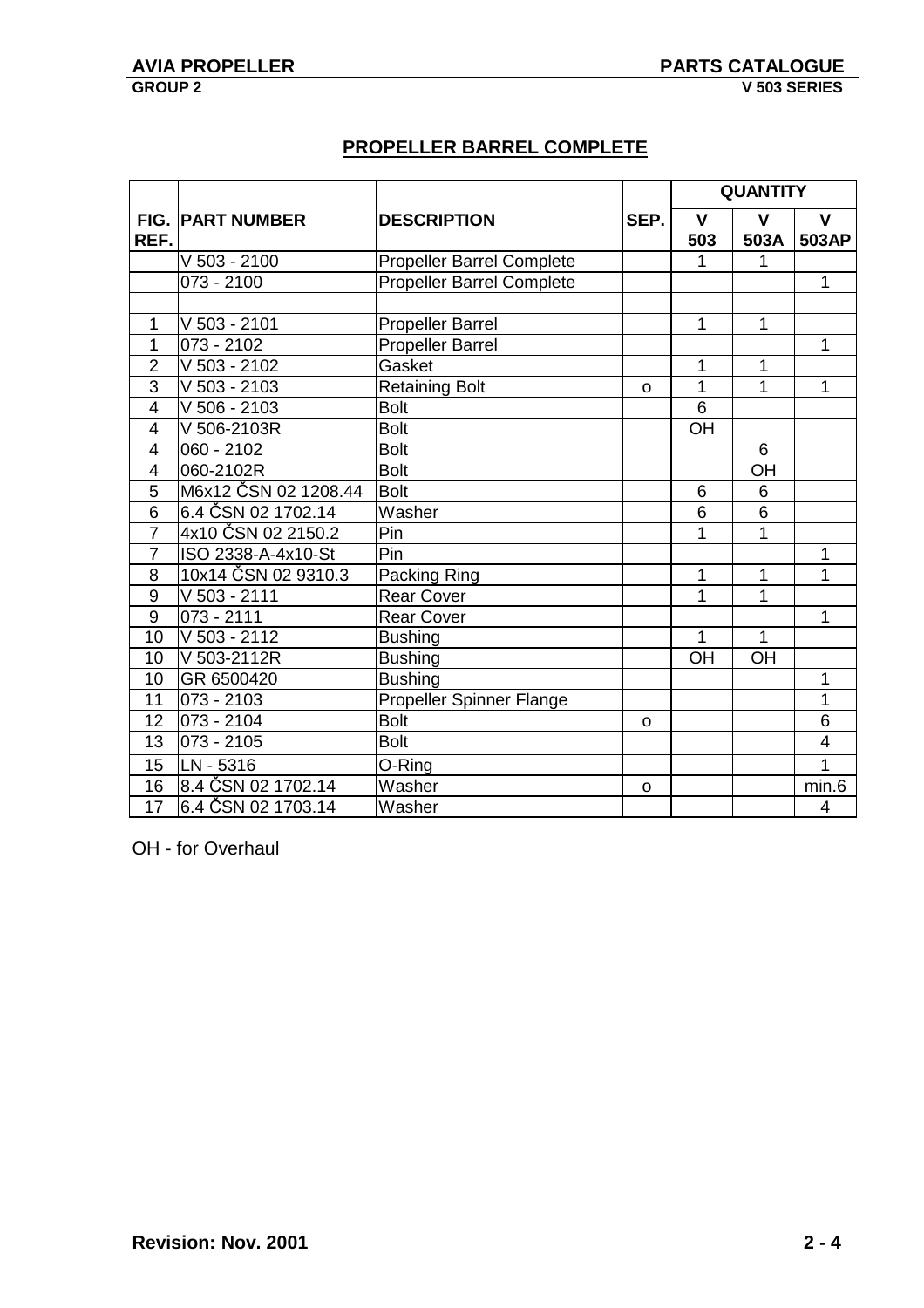

Fig. 7. Propeller Blade Bushing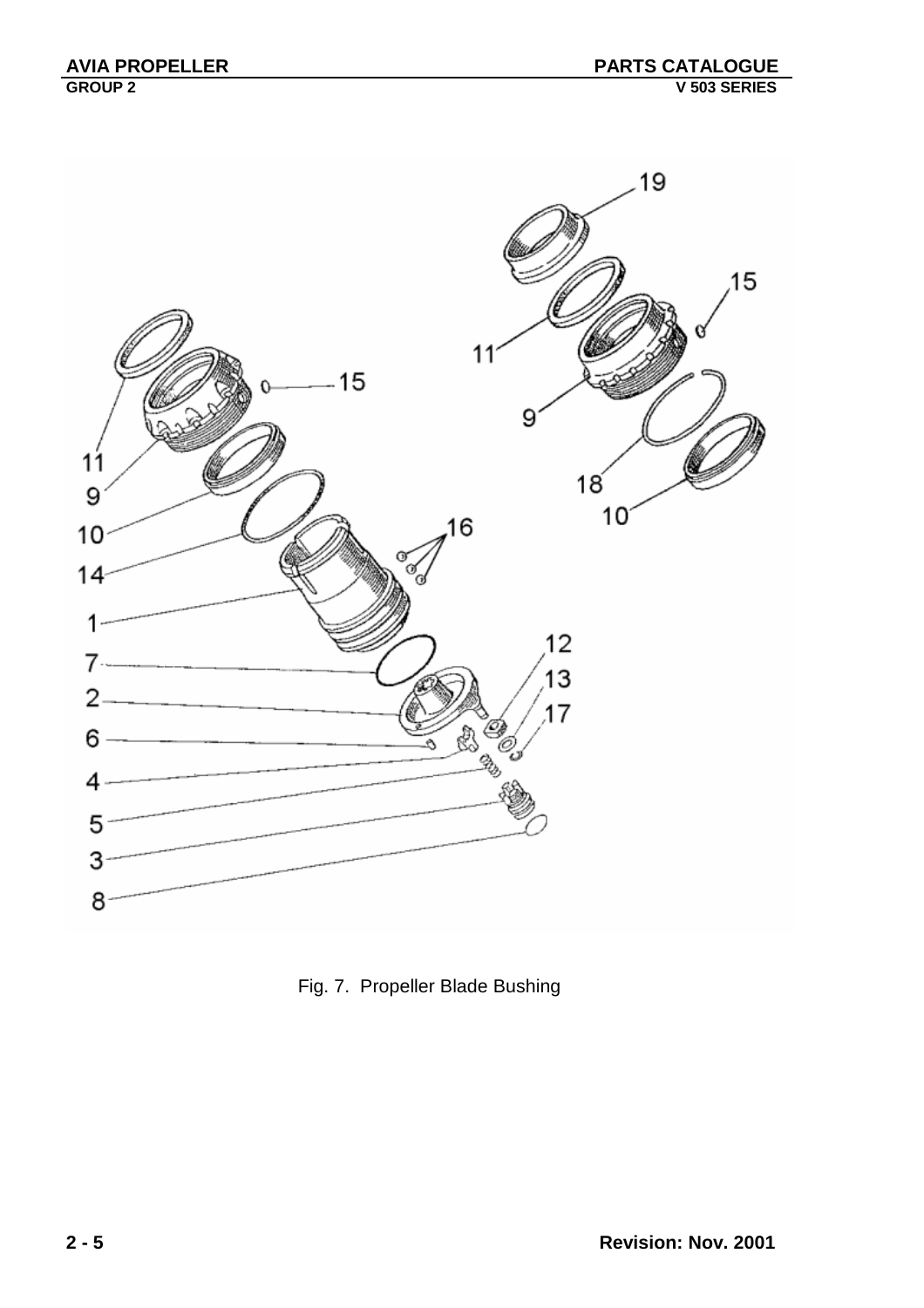$\overline{\phantom{a}}$ 

 $\overline{\phantom{a}}$ 

 $\overline{\phantom{a}}$ 

 $\overline{1}$ 

### **PROPELLER BLADE BUSHING**

|                |                                  |                                |              |                | <b>QUANTITY</b> |                |
|----------------|----------------------------------|--------------------------------|--------------|----------------|-----------------|----------------|
|                | <b>FIG. PART NUMBER</b>          | <b>DESCRIPTION</b>             | SEP.         | $\mathsf{V}$   | $\mathbf v$     | $\mathbf v$    |
| REF.           |                                  |                                |              | 503            | 503A            | 503AP          |
|                | V 506 - 2200.1                   | <b>Propeller Blade Bushing</b> |              | 1              |                 |                |
|                | 053 - 2200                       | <b>Propeller Blade Bushing</b> |              |                | 1               | 1              |
|                |                                  |                                |              |                |                 |                |
| $\mathbf{1}$   | V 410 - 2211                     | <b>Blade Bushing</b>           |              | 1              | 1               | 1              |
| <b>or</b>      | 300-194                          | <b>Blade Bushing</b>           |              | 1              | 1               | 1              |
| $\overline{2}$ | $***$<br>V 506 - 2212            | Flange                         |              | 1              | 1               | 1              |
| 3              | V 506 - 2213                     | <b>Adjusting Bolt</b>          |              | 1              | 1               | 1              |
| $\overline{4}$ | V 506 - 2214                     | <b>Lock Piece</b>              |              | 1              | 1               | 1              |
| 5              | V 506 - 2215                     | Spring                         |              | 1              | $\overline{1}$  | $\overline{1}$ |
| 6              | $***$<br>V 506 - 2216            | Pin (Set)                      |              | $\overline{3}$ | 3               | $\overline{3}$ |
| $\overline{7}$ | $\star\star$<br>60,05x1,78-NBR70 | O - Ring                       |              | 1              | 1               | 1              |
| 8              | 17x2-NBR70                       | O - Ring                       | o            | 1              | $\overline{1}$  | 1              |
| 9              | V 506 - 2201.1                   | <b>Outer Ring</b>              |              | 1              |                 |                |
| 9              | 053 - 2221                       | <b>Outer Ring</b>              |              |                | 1               | 1              |
| 10             | V 506 - 2202                     | Insert                         |              | 1              |                 |                |
| 10             | 053 - 2222                       | Insert                         |              |                | 1               | 1              |
| 11             | 000 - 6099                       | Gasket                         |              | 1              |                 |                |
| 11             | * 80x90 ČSN 02 9269              | Gasket                         |              | 1              |                 |                |
| 11             | 000-6087                         | Gasket                         | 0            |                | 1               | 1              |
| 12             | V 506 - 2204                     | <b>Block</b>                   |              | 1              | 1               | $\overline{1}$ |
| 12             | V 506 - 2204R                    | <b>Block</b>                   |              | OH             | OH              | OH             |
| 13             | V 506 - 2205                     | Washer                         |              | 1              | 1               | 1              |
| 14             | 106x2-NBR70                      | O - Ring                       | o            | 1              | 1               | 1              |
| 15             | DIN470-10                        | Plug - Sheet made              |              | 1              | $\overline{1}$  | 1              |
| 16             | I 5/16" ČSN 02 3680              | Ball                           |              | 105            |                 |                |
| 16             | Ø7.938 - 5 ČSN 02 3680           | Ball                           |              |                | 105             | 105            |
| 17             | DIN7993A-12                      | Lock Ring                      |              | 1              | 1               | 1              |
| 18             | 90 ČSN 02 2925.2                 | Lock Ring                      |              |                | 1               | 1              |
| 19             | 053 - 2201                       | Ring                           | $\mathsf{o}$ |                | 1               | $\mathbf{1}$   |

OH - for Overhaul

\* - Supersedes

\*\* - Only with blade bushing No.V410-2211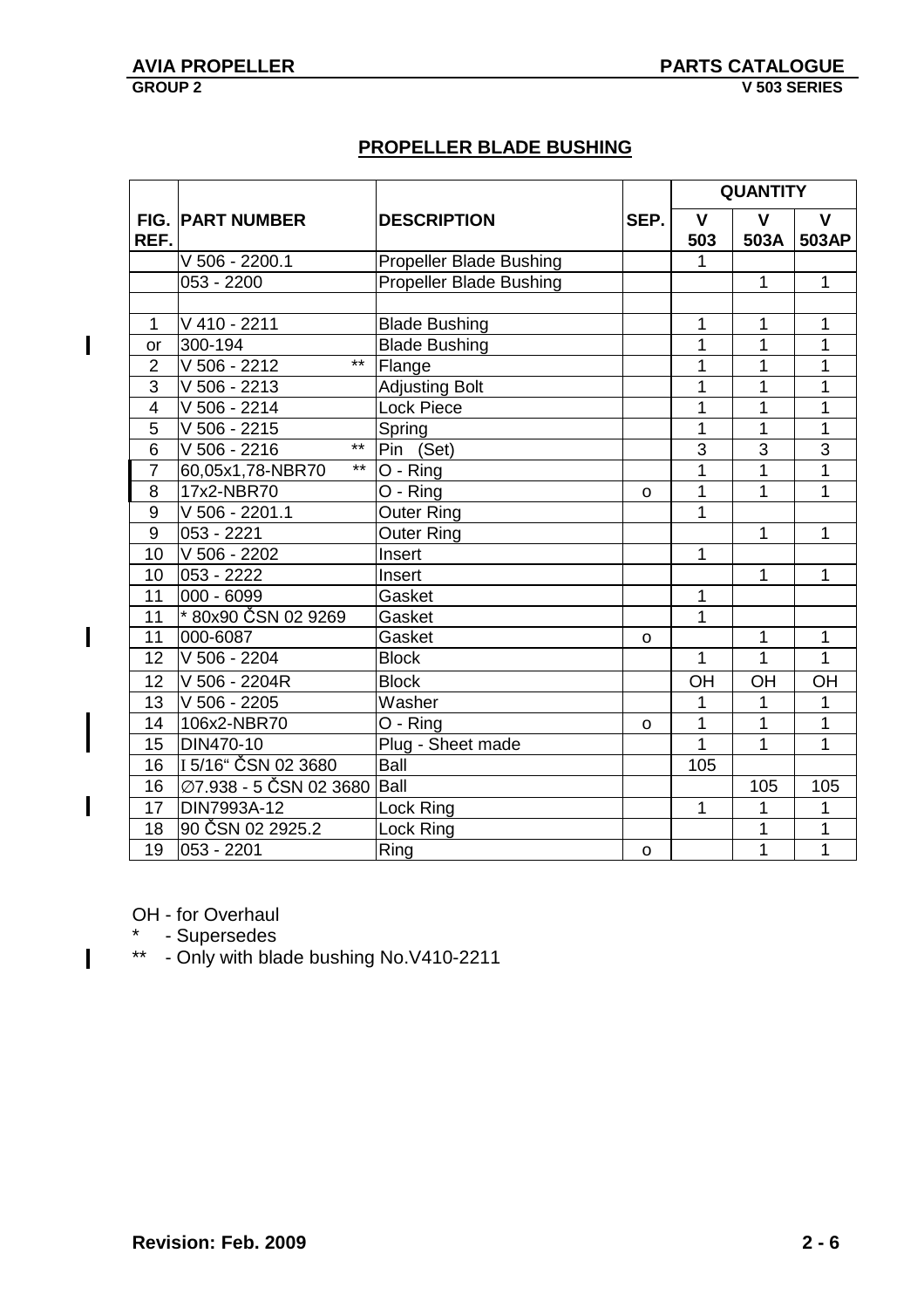

Fig. 8. Servo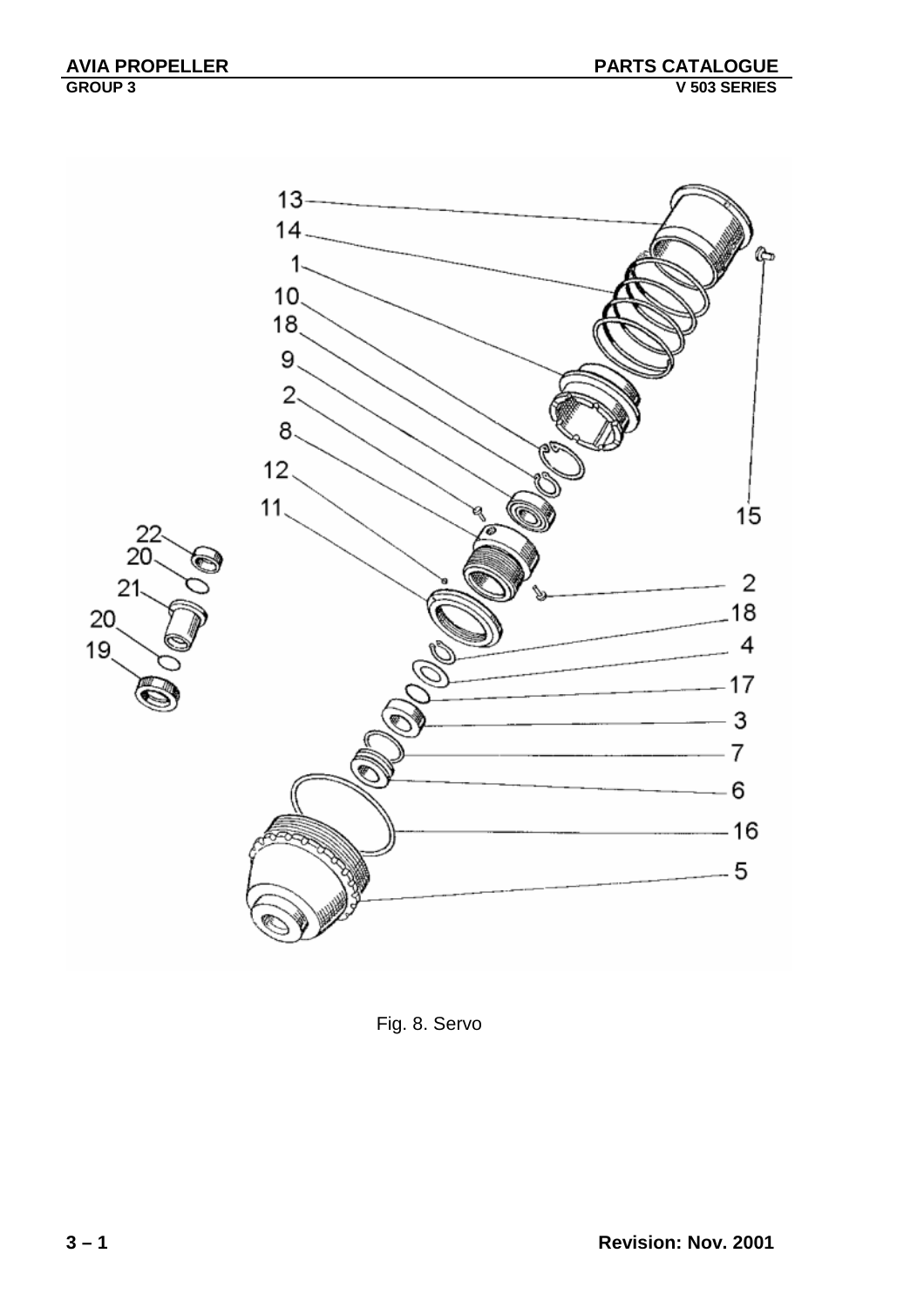**SERVO**

|                |                         |                        |      |                     | <b>QUANTITY</b>      |                       |
|----------------|-------------------------|------------------------|------|---------------------|----------------------|-----------------------|
| REF.           | <b>FIG. PART NUMBER</b> | <b>DESCRIPTION</b>     | SEP. | $\mathbf{V}$<br>503 | $\mathbf{V}$<br>503A | $\mathbf{V}$<br>503AP |
|                | $V$ 503 - 3             | Servo                  |      | $\mathbf{1}$        |                      |                       |
|                | 053 - 3000              | Servo                  |      |                     | $\mathbf{1}$         |                       |
|                | 073 - 3000              | Servo                  |      |                     |                      | $\mathbf{1}$          |
|                |                         |                        |      |                     |                      |                       |
| 1              | V 503 - 3001            | <b>Spring Support</b>  |      | 1                   | 1                    |                       |
| 1              | 073 - 3001              | <b>Spring Support</b>  |      |                     |                      | 1                     |
| $\overline{2}$ | V 503 - 3002            | Pin                    |      | $\overline{2}$      | $\overline{2}$       | $\overline{2}$        |
| 3              | V 503 - 3003            | Packing Insert         |      | 1                   | 1                    |                       |
| $\overline{4}$ | $V$ 503 - 3007          | Washer                 |      | A                   | A                    |                       |
| 4              | $\sqrt{6}$ 503 - 3008   | Washer                 |      | A                   | A                    |                       |
| $\overline{4}$ | $\sqrt{503 - 3009}$     | Washer                 |      | A                   | A                    |                       |
| 5              | V 503 - 3021            | <b>Cylinder Cover</b>  |      | 1                   | 1                    |                       |
| $\overline{5}$ | 073 - 3021              | <b>Cylinder Cover</b>  |      |                     |                      | $\mathbf{1}$          |
| $\overline{6}$ | V 503 - 3022            | Insert                 |      | 1                   | 1                    |                       |
| $\overline{7}$ | LN 6054                 | O - Ring               |      | 1                   | 1                    |                       |
| 8              | $V$ 503 - 3031          | <b>Bearing Housing</b> |      | 1                   |                      |                       |
| $\overline{8}$ | 053 - 3031              | <b>Bearing Housing</b> |      |                     | 1                    | 1                     |
| $\overline{9}$ | 16002 P 63              | <b>Bearing</b>         |      | 1                   | $\overline{1}$       | 1                     |
| 10             | 32 ČSN 02 2931          | Lock Ring              |      | 1                   | 1                    | 1                     |
| 11             | V 503 - 3041            | <b>Nut</b>             |      | 1                   | 1                    | 1                     |
| 12             | II 3 ČSN 02 3680        | Ball                   |      | 1                   |                      |                       |
| 12             | 3 - 5 ČSN 02 3680       | Ball                   |      |                     | 1                    | 1                     |
| 13             | V 503 - 3051            | <b>Bushing</b>         |      | 1                   |                      |                       |
| 13             | 053 - 3051              | <b>Bushing</b>         |      |                     | 1                    |                       |
| 13             | 073 - 3051              | <b>Bushing</b>         |      |                     |                      | 1                     |
| 14             | V 503 - 3052            | Spring                 |      | 1                   |                      |                       |
| 14             | 053 - 3052              | Spring                 |      |                     | 1                    |                       |
| 14             | $\overline{073 - 3052}$ | Spring                 |      |                     |                      | $\mathbf{1}$          |
| 15             | V 503 - 3053            | Pin with Head          |      | 1                   | 1                    |                       |
| 16             | V 415.1 - 10.06.1       | $O - Ring$             |      | 1                   | 1                    |                       |
| 16             | 100x2.5 OR 2510000      | $O - Ring$             |      |                     |                      | 1                     |
| 17             | LN 6061                 | $O - Ring$             |      | 1                   | 1                    |                       |
| 18             | 15 ČSN 02 2930          | Lock Ring              |      | $\overline{2}$      | $\overline{2}$       | 1                     |
| 19             | TPA 100200              | Vari Lip               |      |                     |                      | 1                     |
| 20             | 15x1.5 OR 1501500       | $O - Ring$             |      |                     |                      | $\overline{2}$        |
| 21             | 073 - 3054              | <b>Bushing</b>         |      |                     |                      | 1                     |
| 22             | 073 - 3053              | Ring                   |      |                     |                      | 1                     |

A - Number of pieces reguired according to assembly operation.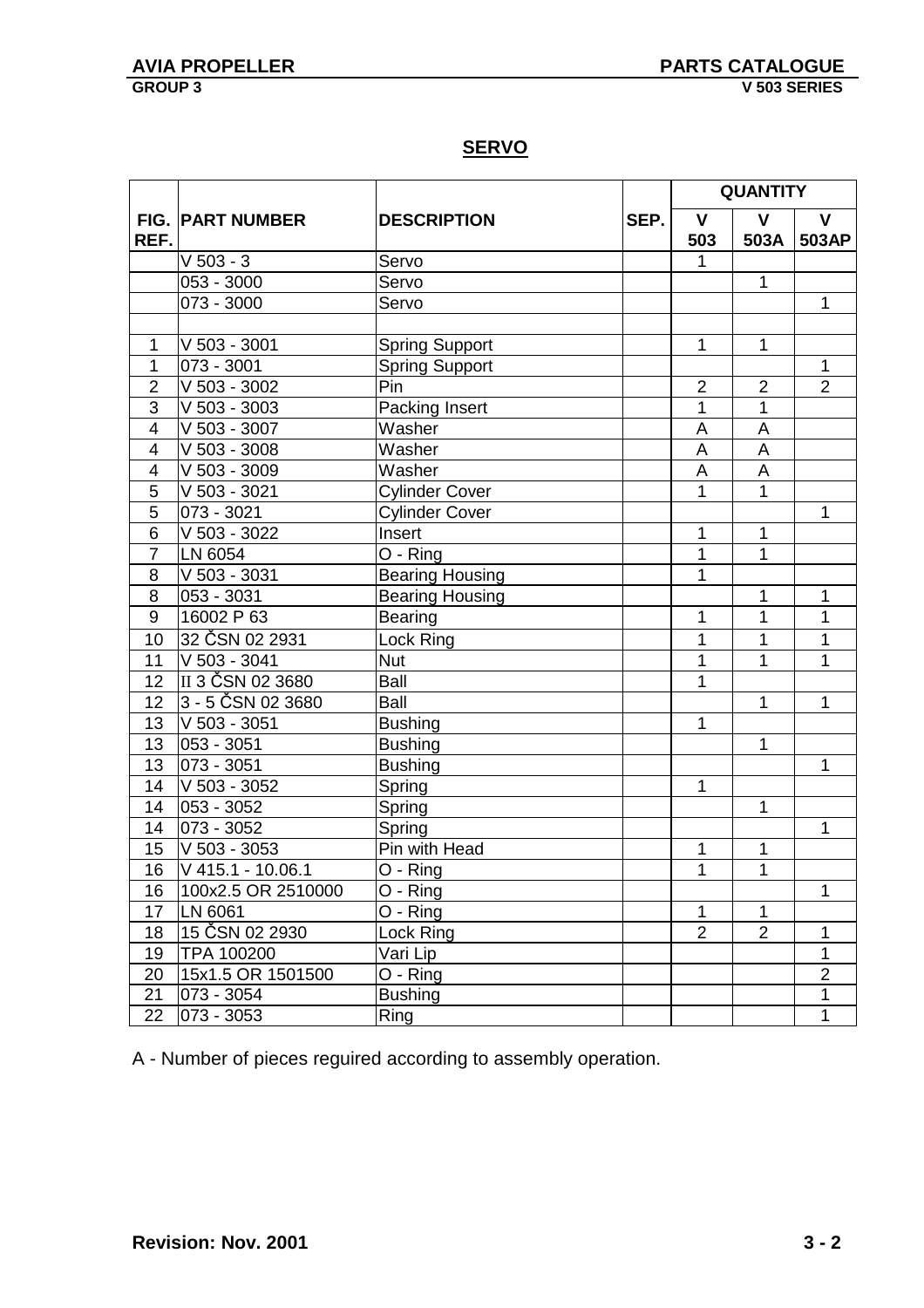

Fig. 9. Servo (Ctd.)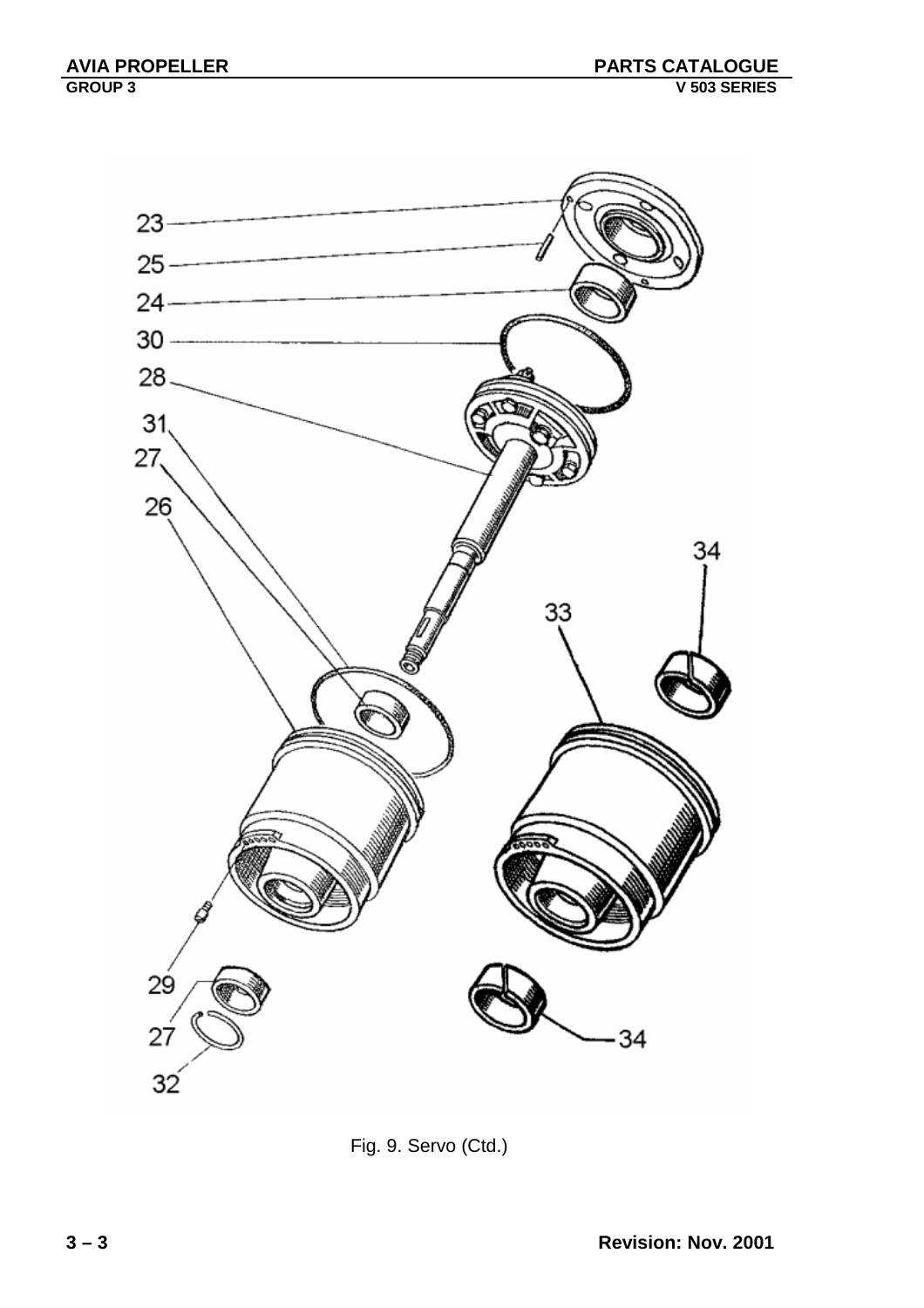### **SERVO (Ctd.)**

|      |                         |                       |          |                | <b>QUANTITY</b> |                |
|------|-------------------------|-----------------------|----------|----------------|-----------------|----------------|
|      | <b>FIG. PART NUMBER</b> | <b>DESCRIPTION</b>    | SEP.     | $\mathbf{V}$   | V               | $\mathbf v$    |
| REF. |                         |                       |          | 503            | 503A            | 503AP          |
| 23   | V 503 - 3011            | Flange                |          |                | 1               |                |
| 23   | 073 - 3011              | Flange                |          |                |                 | $\mathbf 1$    |
| 24   | V 503 - 2112            | <b>Bushing</b>        |          |                | 1               |                |
| 24   | V 503 - 2112R           | <b>Bushing</b>        |          | OH             | OH              |                |
| 24   | GR 6500420              | <b>Bushing</b>        |          |                |                 | 1              |
| 25   | 4x12 ČSN 02 2150.2      | Pin                   |          | 1              | 1               |                |
| 25   | ISO 2338-A-4x12-St      | Pin                   |          |                |                 | 1              |
| 26   | V 503 - 3101            | Cylinder              |          |                | 1               |                |
| 27   | V 503 - 3102            | <b>Bushing</b>        |          | $\overline{2}$ |                 |                |
| 27   | V 503 - 3103            | <b>Bushing</b>        |          |                | 1               |                |
| 28   | V 503 - 3200            | Piston with Pump      | O        | 1              |                 |                |
| 28   | 053 - 3200              | Piston with Pump      | $\Omega$ |                | 1               |                |
| 28   | 073 - 3200              | Piston with Pump      | O        |                |                 | 1              |
| 29   | $V$ 506 - 2004          | <b>Bolt</b>           | O        | 1              | 1               | 1              |
| 30   | V 506 - 3106            | O - Ring              | O        | 1              |                 |                |
| 30   | LN 6064                 | Packing Ring          | O        |                | 1               | 1              |
| 31   | V 506 - 3204            | $\overline{O}$ - Ring | O        | 1              | 1               |                |
| 31   | 130x2.5 OR 251 3000     | $\overline{O}$ - Ring | O        |                |                 | 1              |
| 32   | 38 ČSN 02 2925.2        | <b>Ring Locking</b>   | O        |                | 1               |                |
| 33   | 073 - 3101              | Cylinder              |          |                |                 | 1              |
| 34   | 073 - 3102              | Insert                |          |                |                 | $\overline{2}$ |

OH - for Overhaul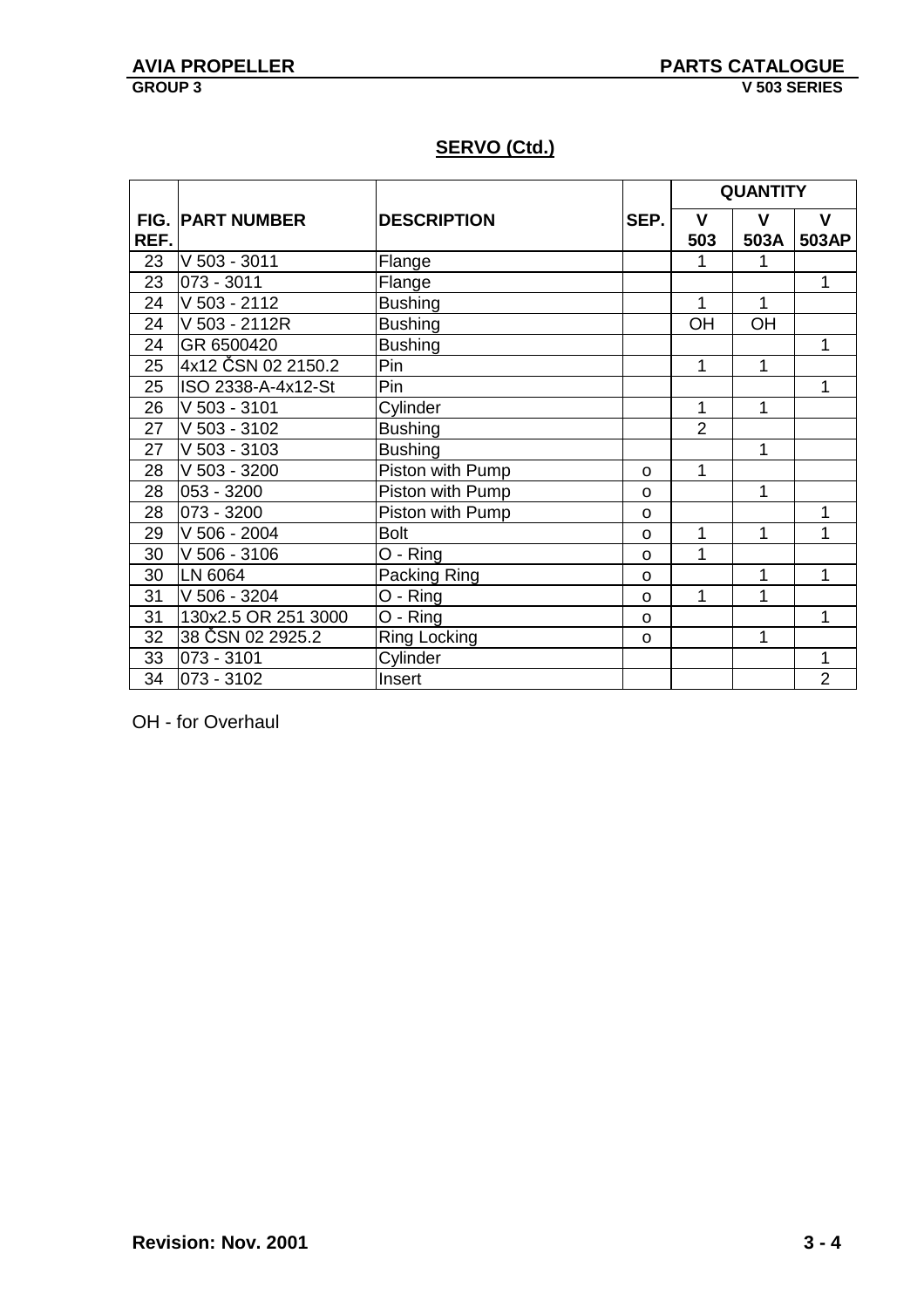

Fig. 10. Piston with Pump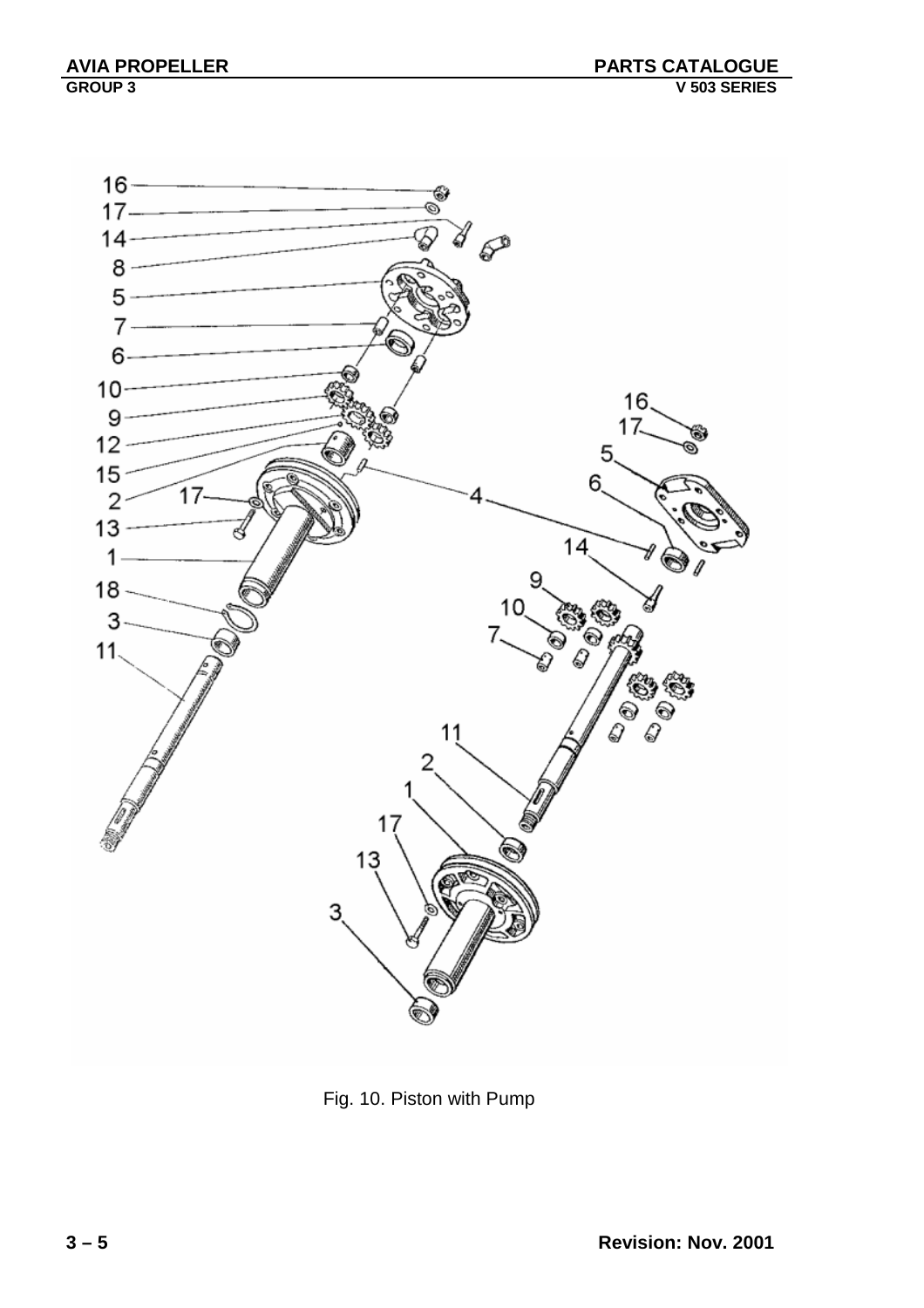### **PISTON WITH PUMP**

|                         |                          |                    |      |                | <b>QUANTITY</b> |                         |
|-------------------------|--------------------------|--------------------|------|----------------|-----------------|-------------------------|
|                         | <b>FIG. PART NUMBER</b>  | <b>DESCRIPTION</b> | SEP. | $\mathsf{V}$   | $\mathbf{V}$    | $\mathbf{V}$            |
| REF.                    |                          |                    |      | 503            | 503A            | 503AP                   |
|                         | V 503 - 3200             | Piston with Pump   |      | 1              |                 |                         |
|                         | 053 - 3200               | Piston with Pump   |      |                | $\mathbf{1}$    |                         |
|                         | 073 - 3200               | Piston with Pump   |      |                |                 | $\mathbf{1}$            |
|                         |                          |                    |      |                |                 |                         |
| 1                       | V 503 - 3211             | Piston             |      | 1              |                 |                         |
| 1                       | 053 - 3211               | Piston             |      |                | $\mathbf{1}$    |                         |
| $\mathbf{1}$            | 073 - 3211               | Piston             |      |                |                 | $\mathbf{1}$            |
| $\overline{2}$          | $\sqrt{503 - 3212}$      | <b>Bushing</b>     |      | 1              |                 |                         |
| $\overline{2}$          | 053 - 3212               | <b>Bushing</b>     |      |                | $\mathbf{1}$    |                         |
| $\overline{3}$          | $V$ 503 - 3213           | <b>Bushing</b>     |      | 1              | $\overline{1}$  | $\overline{2}$          |
| $\overline{\mathbf{4}}$ | 5x12 ČSN 02 2150         | Pin                |      | 1              |                 |                         |
| $\overline{4}$          | 3x8 ČSN 02 2150.1        | Pin (Set)          |      |                | $\overline{2}$  |                         |
| $\overline{\mathbf{4}}$ | ISO 2338 - A - 3x8 - St  | Pin (Set)          |      |                |                 | $\overline{2}$          |
| 5                       | V 503 - 3221             | Pump Body          |      | 1              |                 |                         |
| $\overline{5}$          | 053 - 3221               | <b>Pump Cover</b>  |      |                | $\mathbf 1$     | $\overline{1}$          |
| $\overline{6}$          | V 503 - 3222             | <b>Bushing</b>     |      | 1              |                 |                         |
| $\overline{6}$          | $\overline{0}$ 53 - 3222 | <b>Bushing</b>     |      |                | $\mathbf{1}$    | $\mathbf{1}$            |
| $\overline{7}$          | $\sqrt{503 - 3224}$      | Pin (Set)          |      | $\overline{2}$ | $\overline{4}$  | $\overline{4}$          |
| 8                       | $\sqrt{6}$ 503 - 3225    | Tube               |      | $\overline{2}$ |                 |                         |
| $9\,$                   | V 503 - 3231             | Gear               |      | $\overline{2}$ | $\overline{4}$  | $\overline{\mathbf{4}}$ |
| 10                      | V 503 - 3232             | <b>Bushing</b>     |      | $\overline{2}$ | $\overline{4}$  | $\overline{4}$          |
| 11                      | $V$ 503 - 3201           | <b>Pump Shaft</b>  |      | $\mathbf{1}$   |                 |                         |
| 11                      | 053 - 3201               | <b>Pump Shaft</b>  |      |                | $\mathbf 1$     |                         |
| 11                      | 073 - 3201               | <b>Pump Shaft</b>  |      |                |                 | $\mathbf{1}$            |
| 12                      | $V$ 503 - 3202           | Gear               |      | $\mathbf{1}$   |                 |                         |
| 13                      | V 503 - 3203             | <b>Bolt</b>        |      | 6              |                 |                         |
| 13                      | 053 - 3202               | <b>Bolt</b>        |      |                | $6\phantom{1}6$ | 6                       |
| 14                      | V 503 - 3204             | Insert             |      | 1              | 1               | 1                       |
| 15 <sub>15</sub>        | II 3 ČSN 02 3680         | Ball               |      | $\overline{3}$ |                 |                         |
| 16                      | DIN935-M5-8-B2L          | <b>Nut</b>         |      | 6              | 6               | 6                       |
| 17                      | 5.3 ČSN 02 1702.14       | Washer             |      | 12             | 12              | 12                      |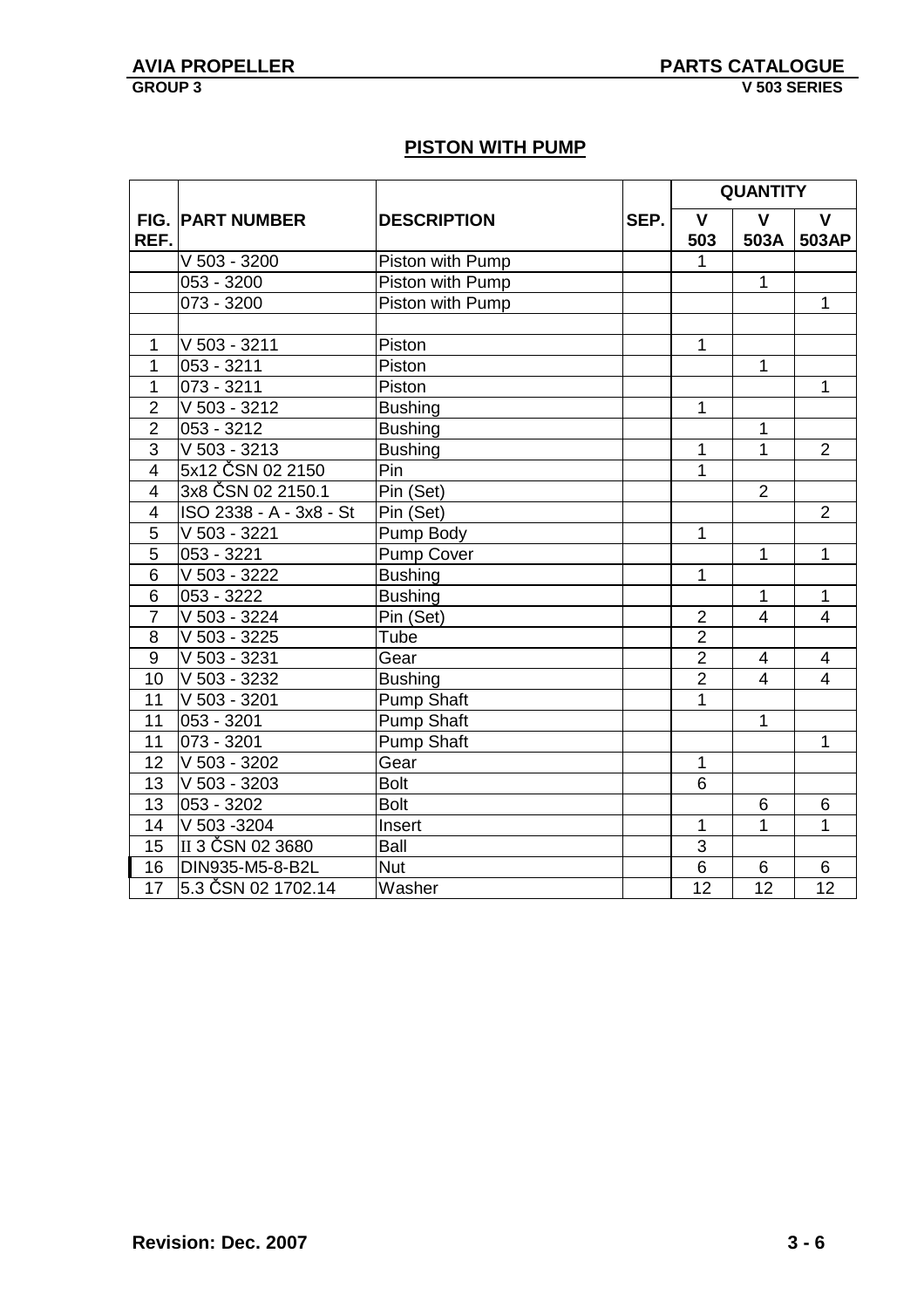

Fig. 11. Propeller Spinner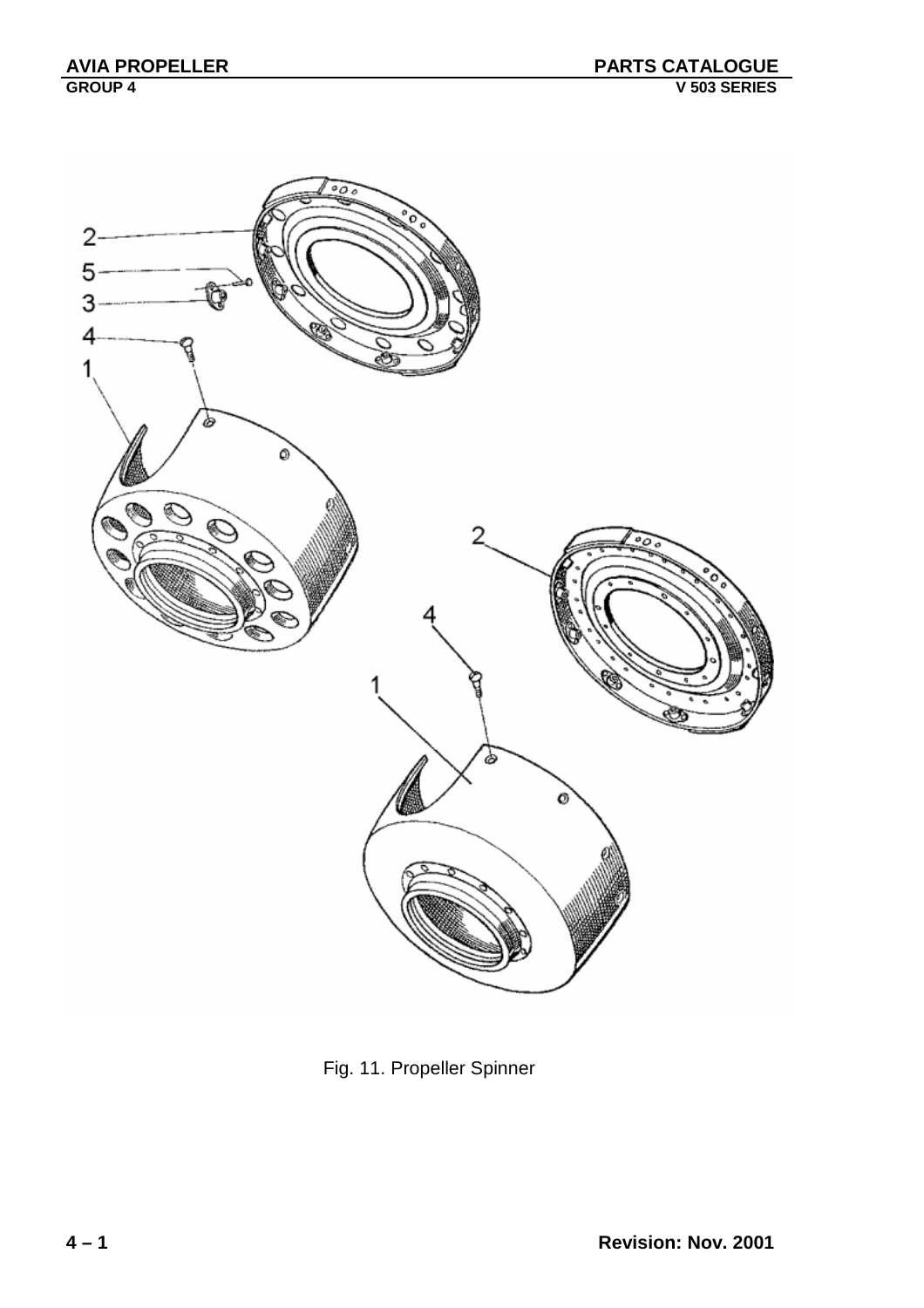### **PROPELLER SPINNER**

|                |                         |                          |      | <b>QUANTITY</b> |      |       |
|----------------|-------------------------|--------------------------|------|-----------------|------|-------|
|                | <b>FIG. PART NUMBER</b> | <b>DESCRIPTION</b>       | SEP. | ν               | v    | v     |
| REF.           |                         |                          |      | 503             | 503A | 503AP |
|                | $V$ 503 - 4             | <b>Propeller Spinner</b> | O    |                 |      |       |
|                | $ 073 - 4000 $          | <b>Propeller Spinner</b> | O    |                 |      |       |
|                |                         |                          |      |                 |      |       |
| 1              | $V$ 503 - 4100          | Spinner                  |      |                 |      |       |
| 1              | 073 - 4100              | Spinner                  |      |                 |      |       |
| 2              | V 503 -4200             | Spinner Bulkhead         |      |                 |      |       |
| $\overline{2}$ | 073 - 4200              | Spinner Bulkhead         |      |                 |      |       |
| 3              | $V$ 506 - 4001          | <b>Reveting Nut</b>      |      | 10              | 10   |       |
| 4              | $V$ 506 - 4002          | <b>Bolt</b>              |      | 10              | 10   |       |
| 4              | 073 - 4002              | <b>Bolt</b>              |      |                 |      | 10    |
| 5              | 3x8 ČSN 02 2320.4       | Rivet                    |      | 20              |      |       |
| 5              | 2.6 x 8 ČSN 02 2320.4   | <b>Rivet</b>             |      |                 | 20   |       |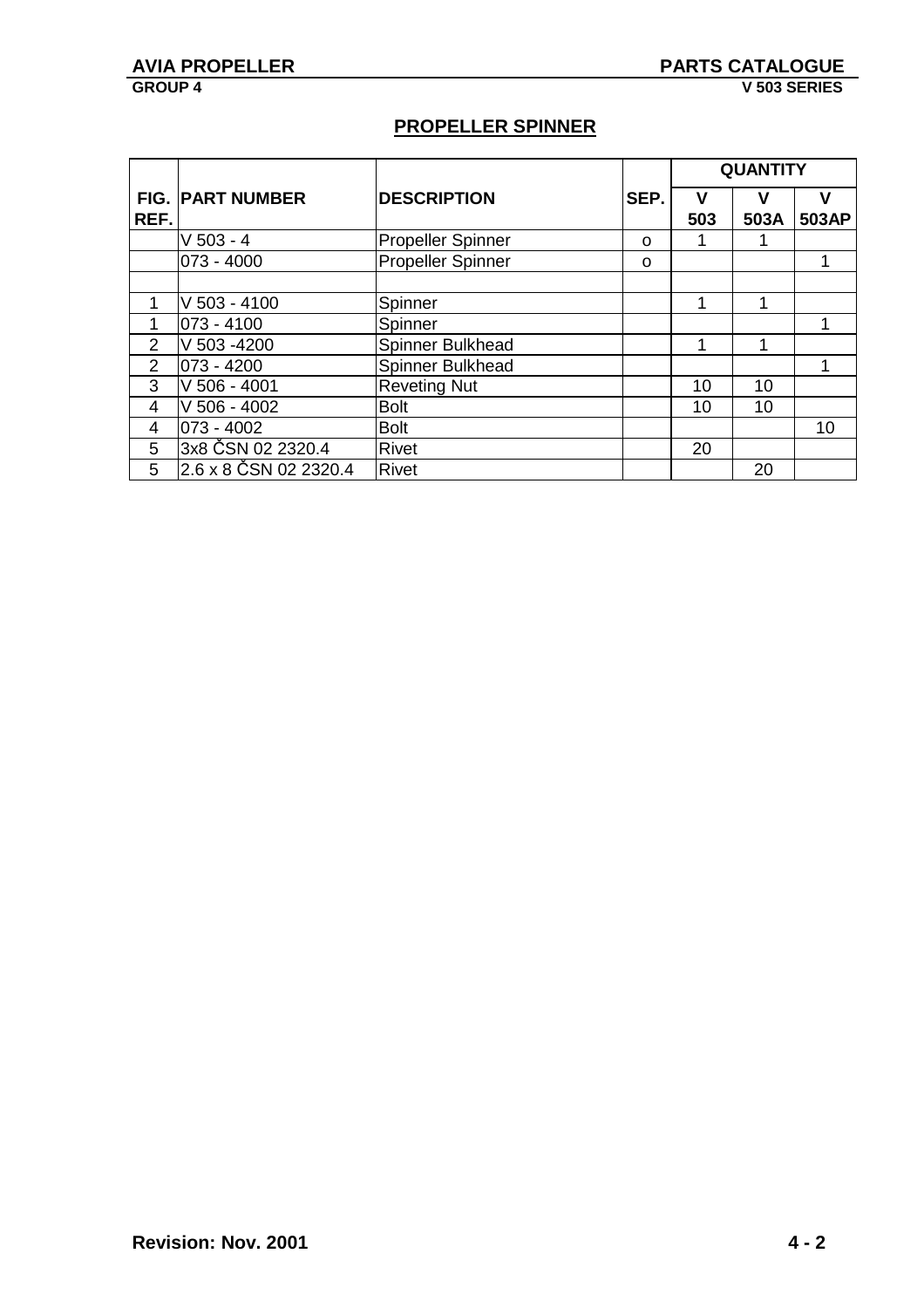

Fig. 12. Shipping Containers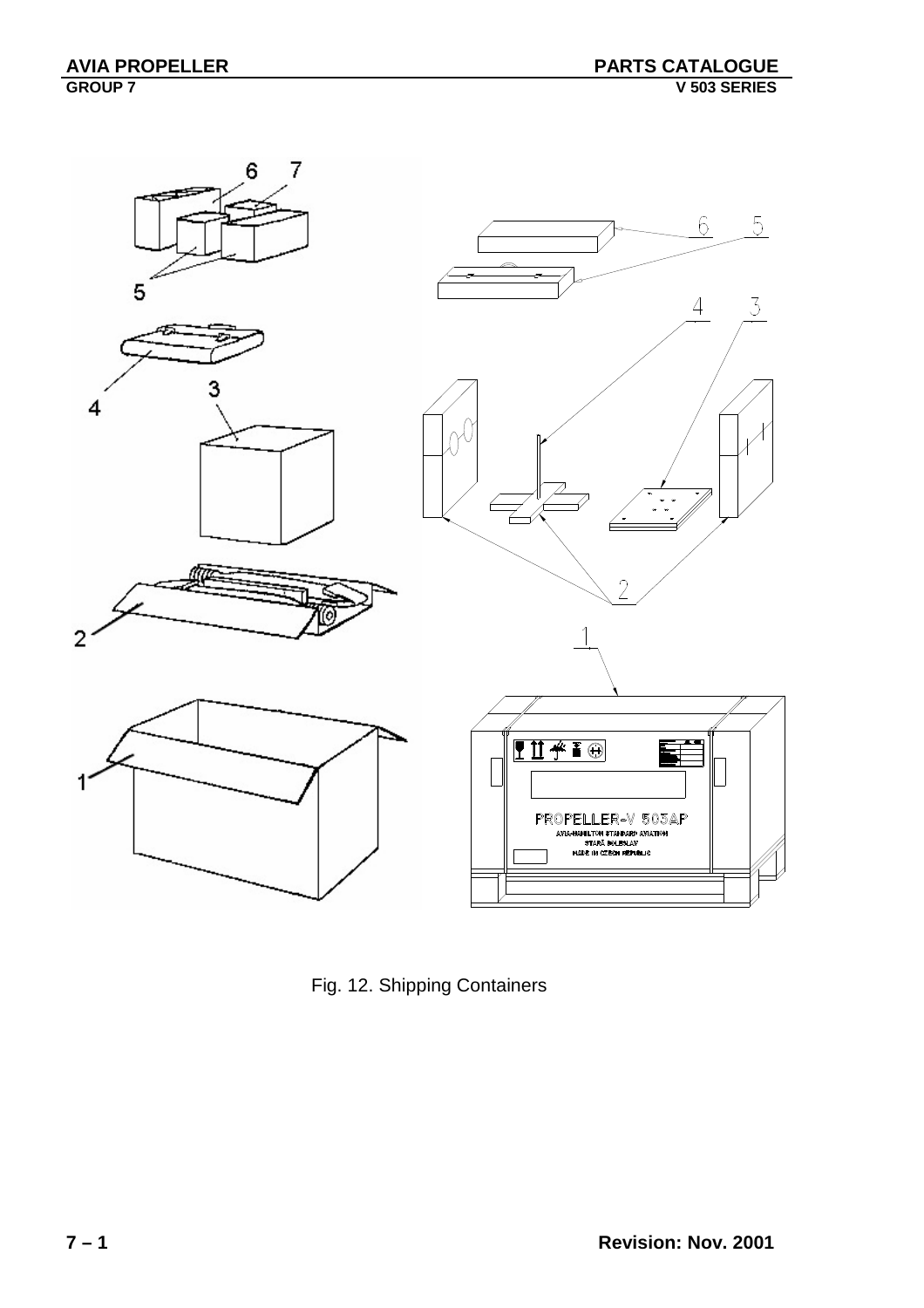### **SHIPPING CONTAINERS**

|                |                         |                                          |          | <b>QUANTITY</b> |           |            |
|----------------|-------------------------|------------------------------------------|----------|-----------------|-----------|------------|
| REF.           | <b>FIG. PART NUMBER</b> | <b>DESCRIPTION</b>                       | SEP.     | v<br>503        | v<br>503A | v<br>503AP |
| 1              | V 503 - 7100            | <b>Fibreboard Case</b>                   | O        |                 |           |            |
| 1              | 073 - 7100              | Transporting case                        | O        |                 |           |            |
| $\overline{2}$ | Assembly                | <b>Propeller Blades Box</b>              | O        |                 | 1         |            |
| $\overline{2}$ | Assembly                | Inlays                                   | O        |                 |           |            |
| 3              | Assembly                | Propeller Hub Box                        | O        |                 | 1         |            |
| 3              | Assembly                | Parts for the propeller hub<br>fastening | O        |                 |           |            |
| 4              | V 503 - 7200            | Assembly Tools - Set "A"                 | $\Omega$ |                 | 1         |            |
| 4              | Assembly                | Parts for the windmill fastening         | O        |                 |           |            |
| 5              | Assembly                | Loose and Spare Parts Box                | $\Omega$ |                 | 1         |            |
| 5              | 073 - 7700              | Bag with a tool of set "A"               | O        |                 |           |            |
| 6              | Assembly                | <b>Windmill Box</b>                      | $\Omega$ |                 |           |            |
| 6              | Assembly                | Box for the loose and spare<br>parts     | O        |                 |           |            |
| $\overline{7}$ | Assembly                | Lining                                   | O        |                 |           |            |

Assembly - Manufacturer Procedure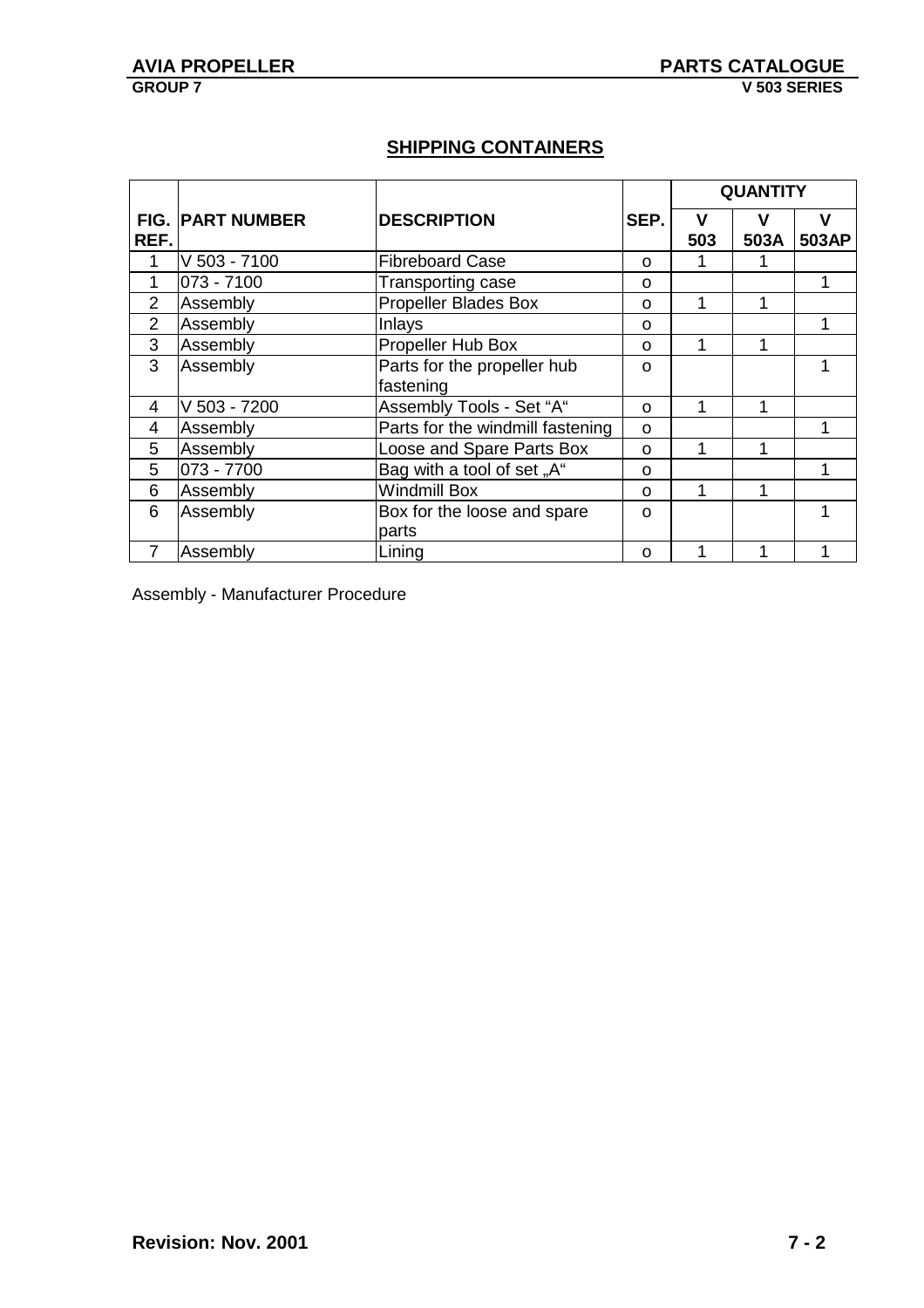#### **SET OF THE V 503 PROPELLER SPARE PARTS**

Spare parts used most often during regular repairs are grouped into sets. To order these parts, it is enought to state the order code of the spare parts set. The proper sets of spare parts are delivered in suitable packaging.

|                         |                          |                       |              | <b>QUANTITY</b> |                |                |  |
|-------------------------|--------------------------|-----------------------|--------------|-----------------|----------------|----------------|--|
|                         | <b>FIG. PART NUMBER</b>  | <b>DESCRIPTION</b>    | SEP.         | $\mathbf{V}$    | V              | $\mathbf{V}$   |  |
| REF.                    |                          |                       |              | 503             | 503A           | 503AP          |  |
|                         | V <sub>503</sub>         | Spare Parts Set (1:1) | $\Omega$     | 1               |                |                |  |
|                         | V 503A                   | Spare Parts Set (1:1) | $\Omega$     |                 | $\mathbf{1}$   |                |  |
|                         | 073 - 7300.7             | Spare Parts Set (1:1) | O            |                 |                | $\mathbf{1}$   |  |
|                         |                          |                       |              |                 |                |                |  |
| 1                       | $V$ 503 - 0004           | Lock Washer           |              | $\mathbf 1$     | $\mathbf{1}$   | $\mathbf{1}$   |  |
| $\overline{2}$          | $V$ 506 - 4002           | Bolt                  | $\Omega$     | 10              | 10             |                |  |
| $\overline{2}$          | 073 - 4002               | <b>Bolt</b>           | $\Omega$     |                 |                | 10             |  |
| $\overline{3}$          | $V$ 506 - 0003           | <b>Nut</b>            | $\mathsf{o}$ | 2               | 2              |                |  |
| $\overline{3}$          | 073 - 0001               | <b>Bolt</b>           | $\Omega$     |                 |                | $\overline{2}$ |  |
| $\overline{\mathbf{4}}$ | V 503-0101 (V503-0105)   | Vane                  | $\Omega$     | $\overline{2}$  |                |                |  |
| $\overline{4}$          | $053 - 0105$             | Vane                  | $\Omega$     |                 | $\overline{2}$ |                |  |
| 4                       | 073 - 0105               | Vane                  | $\Omega$     |                 |                | $\overline{2}$ |  |
| $\overline{5}$          | 073 - 0002               | Washer                | $\Omega$     |                 |                | $\overline{2}$ |  |
| $\overline{6}$          | 073 - 0004               | Washer                | $\mathsf{o}$ |                 |                | $\overline{2}$ |  |
| $\overline{7}$          | 3x25 CSN 02 1781.02      | <b>Cotter Pin</b>     | $\mathsf{o}$ | 2               | $\overline{2}$ |                |  |
| $\overline{7}$          | 3.2x25 ČSN 02 1781.04    | <b>Cotter Pin</b>     | $\Omega$     |                 |                | $\overline{2}$ |  |
| 8                       | 2x22 ČSN 02 1781.04      | <b>Cotter Pin</b>     | O            | 6               | 6              |                |  |
| 9                       | M8 ČSN 02 1403.54        | <b>Nut</b>            | $\mathsf{o}$ | $\overline{2}$  | $\overline{2}$ |                |  |
| $\overline{9}$          | M8 ČSN 02 1403.99        | <b>Nut</b>            | $\Omega$     |                 |                | $\overline{2}$ |  |
| 10                      | 8.4 ČSN 02 1702.14       | Washer                | $\Omega$     | $\overline{2}$  | $\overline{2}$ | $\overline{2}$ |  |
| 11                      | 0.5 I. Oil MK8           | Oil Can               | $\Omega$     | 1               | $\overline{1}$ |                |  |
| 12                      |                          | Funnel                | $\Omega$     | 1               | 1              | $\mathbf{1}$   |  |
| 13                      | 14 ČSN 02 2930           | Locking Ring          | O            |                 |                | $\overline{2}$ |  |
| 14                      | $\varnothing$ 0.8 x 1000 | <b>Binding Wire</b>   | $\mathsf{o}$ |                 |                | 1              |  |

#### **SET OF SPARE PARTS ( 1:1 )**

#### Note:

The above spare parts are delivered with every new propeller.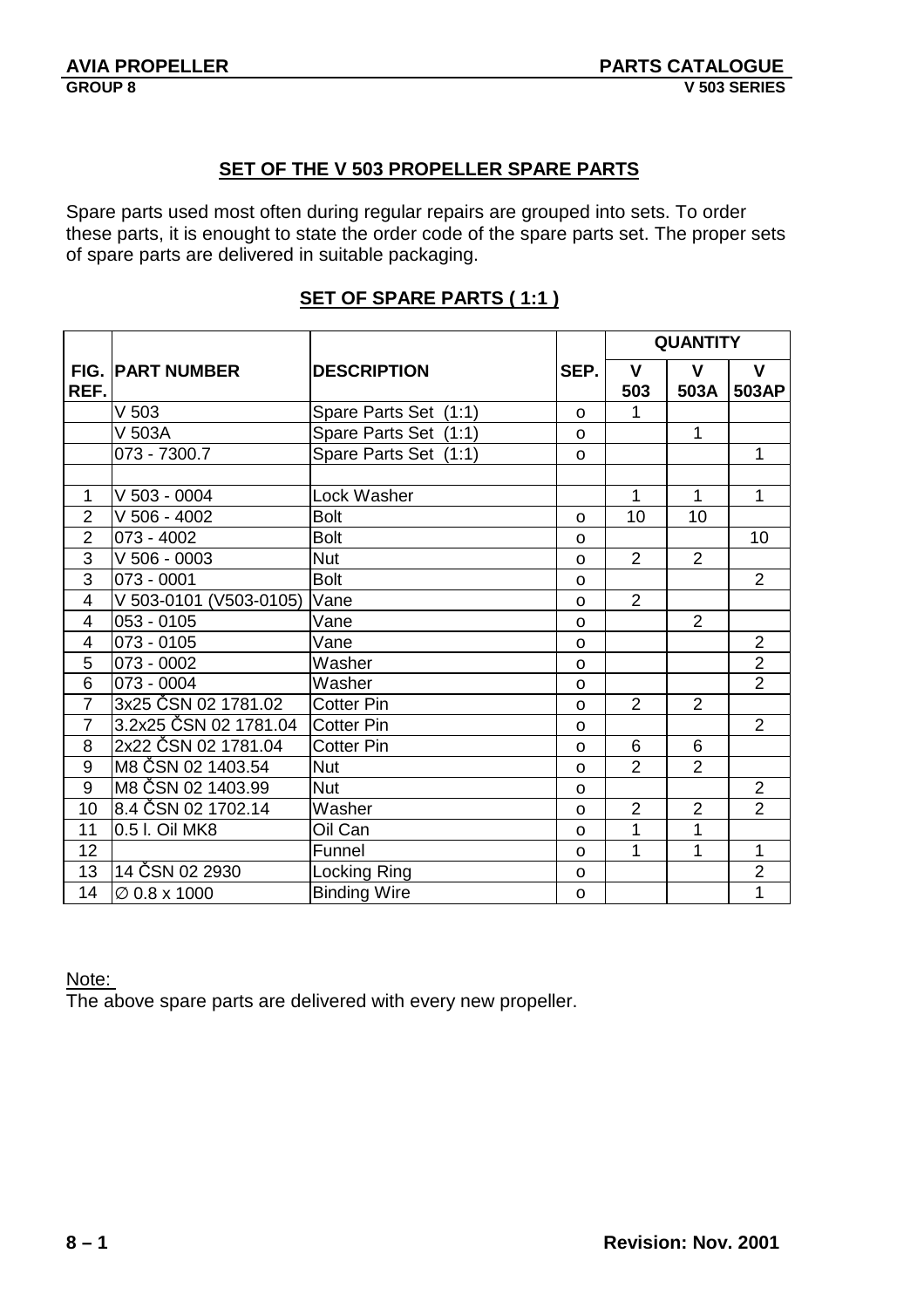### **ASSEMBLY TOOLS - SET "A"**

|                         |                         |                                 |              | <b>QUANTITY</b> |                |              |  |
|-------------------------|-------------------------|---------------------------------|--------------|-----------------|----------------|--------------|--|
| <b>FIG. PART NUMBER</b> |                         | <b>DESCRIPTION</b>              | SEP.         | $\mathbf{V}$    | $\mathbf{V}$   | $\mathbf{V}$ |  |
| REF.                    |                         |                                 |              | 503             | 503A           | 503AP        |  |
|                         | V 503 - 7200            | Assembly Tools - Set "A"        | $\mathsf{o}$ | $\mathbf 1$     | 1              |              |  |
|                         | 073 - 7200              | <b>Assembly Tools - Set "A"</b> | $\Omega$     |                 |                | $\mathbf{1}$ |  |
|                         |                         |                                 |              |                 |                |              |  |
| $\mathbf{1}$            | V 503 - 7210            | Wrench No. 4                    | $\mathsf{o}$ | $\mathbf{1}$    | 1              |              |  |
| $\overline{2}$          | $\sqrt{410 - 7204}$     | Wrench No. 5                    | $\Omega$     | 1               | 1              |              |  |
| 3                       | V 506 - 7240            | Wrench No. 6                    | $\mathbf{o}$ | 1               | 1              |              |  |
| $\overline{4}$          | P 7900 - 7202           | Wrench No. 7                    | $\mathsf{o}$ | 1               | $\overline{1}$ |              |  |
| $\overline{5}$          | V 503 - 7202            | Wrench No. 9                    | o            | 1               | 1              | $\mathbf{1}$ |  |
| 6                       | V 503 - 7201            | Bolt (Wrench No. 10)            | $\Omega$     | 1               | 1              | 1            |  |
| $\overline{7}$          | $\sqrt{410} - 7205$     | Tube                            | $\mathsf{o}$ | $\overline{2}$  | $\overline{2}$ |              |  |
| 8                       | V 506 - 7250            | Remover (Wrench No. 8)          | $\mathsf{o}$ | $\mathbf{1}$    | 1              |              |  |
| 9                       | V 506 - 7270            | <b>Mounting Tube</b>            | $\Omega$     | $\overline{2}$  | $\overline{2}$ |              |  |
| 10                      | Size 3                  | Screwdriver                     | $\mathsf{o}$ | 1               | 1              |              |  |
| 10                      | 350 PH code 008720      | Screwdriver DIN 5262            | $\mathsf{o}$ |                 |                | 1            |  |
| 11                      | 068 - 8110              | Lever                           | $\Omega$     |                 |                | 1            |  |
| 12                      | 073 - 7201              | Wrench Body                     | $\Omega$     |                 |                | 1            |  |
| 13                      | $ 073 - 7203$           | Adapter                         | $\mathsf{o}$ |                 |                | 1            |  |
| 14                      | <b>TONA VSN 2</b>       | <b>Ratchet Adapter</b>          | $\circ$      |                 |                | 1            |  |
| 15                      | <b>TONA UMO 10</b>      | Universal Torque Wrench         | $\Omega$     |                 |                | 1            |  |
| 16                      | 50510 - HMW             | Wrench 13 x 14                  | $\mathsf{o}$ |                 |                | 1            |  |
| 17                      | 8 ČSN 23 0710           | Hexagonal Socket Wrench         | O            |                 |                | 1            |  |
| 18                      | 4 ČSN 23 0710           | <b>Hexagonal Socket Wrench</b>  | $\mathsf{o}$ |                 |                | 1            |  |
| 19                      | TONA 1219 ( $s = 19$ )  | Socket                          | $\Omega$     |                 |                | 1            |  |
| 20                      | TONA 1217 ( $s = 17$ )  | Socket                          | $\mathsf{o}$ |                 |                | 1            |  |
| 21                      | TONA 1113 ( $s = 13$ )  | Socket                          | $\mathsf{o}$ |                 |                | 1            |  |
| 22                      | TONA 1320 (1/2" - 3/8") | Adaptor                         | O            |                 |                | 1            |  |
| 23                      | V 503 - 7300            | Assembly Tool Bag - Set "A"     | $\mathsf{o}$ | $\mathbf{1}$    | 1              |              |  |
| $\overline{23}$         | 073 - 7700              | Assembly Tool Bag - Set "A"     | $\mathsf{o}$ |                 |                | $\mathbf{1}$ |  |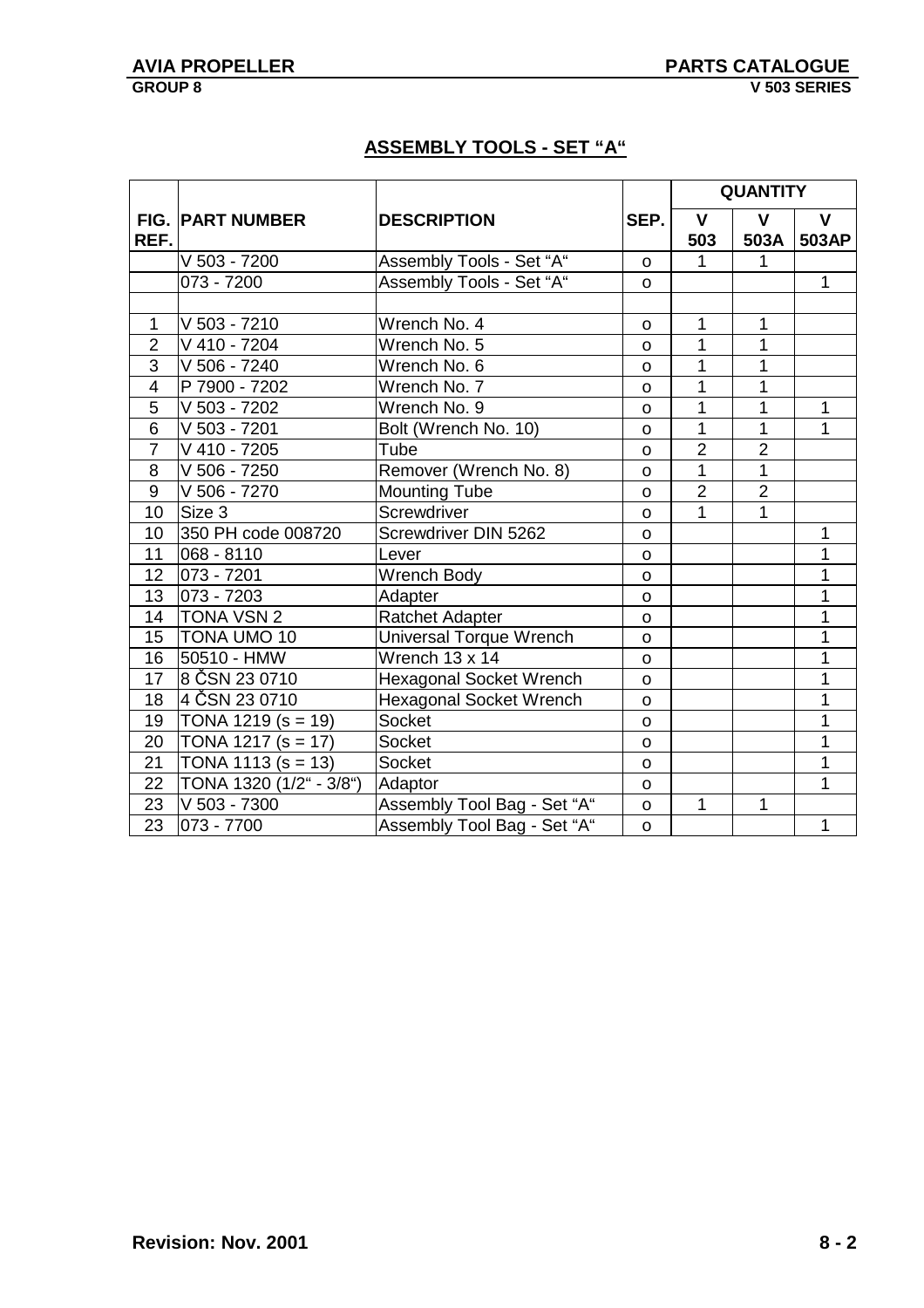### **TECHNICAL AND OPERATIONAL DOCUMENTATION**

| Ref.           | Description<br>Application                                                    | Drawing       | Part<br>Number                                          |
|----------------|-------------------------------------------------------------------------------|---------------|---------------------------------------------------------|
| n-r<br>1       | V 503 Propeller Operator's<br>Installation and<br><b>Maintenance Manual</b>   |               | V503 - 8911.7 CZ<br>V503-8911.7 ENG                     |
| $\overline{2}$ | V 503A Propeller Operator's<br>Installation and<br><b>Maintenance Manual</b>  |               | 053 - 8911.7 CZ<br>053 - 8912.7 ENG<br>053 - 8913.7 RUS |
| 3              | V 503AP Propeller Operator's<br>Installation and<br><b>Maintenance Manual</b> |               | 073 - 8911.7 CZ<br>073 - 8912.7 ENG                     |
| 8              | V 503 Series<br><b>Parts Catalog</b>                                          | $\sqrt{50^3}$ | 073 - 8921.7 CZ<br>073 - 8922.7 ENG                     |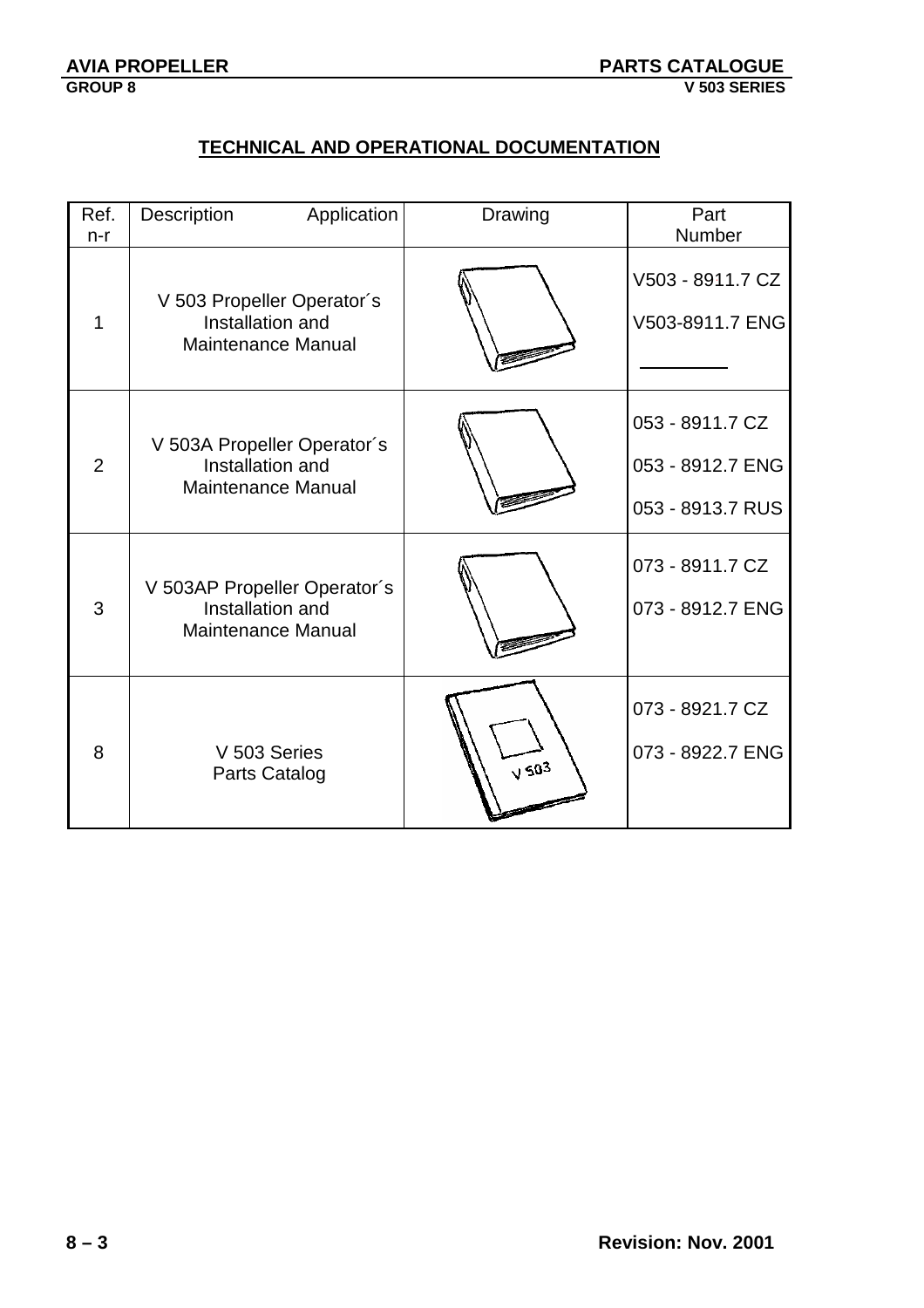### **NUMERICAL INDEX**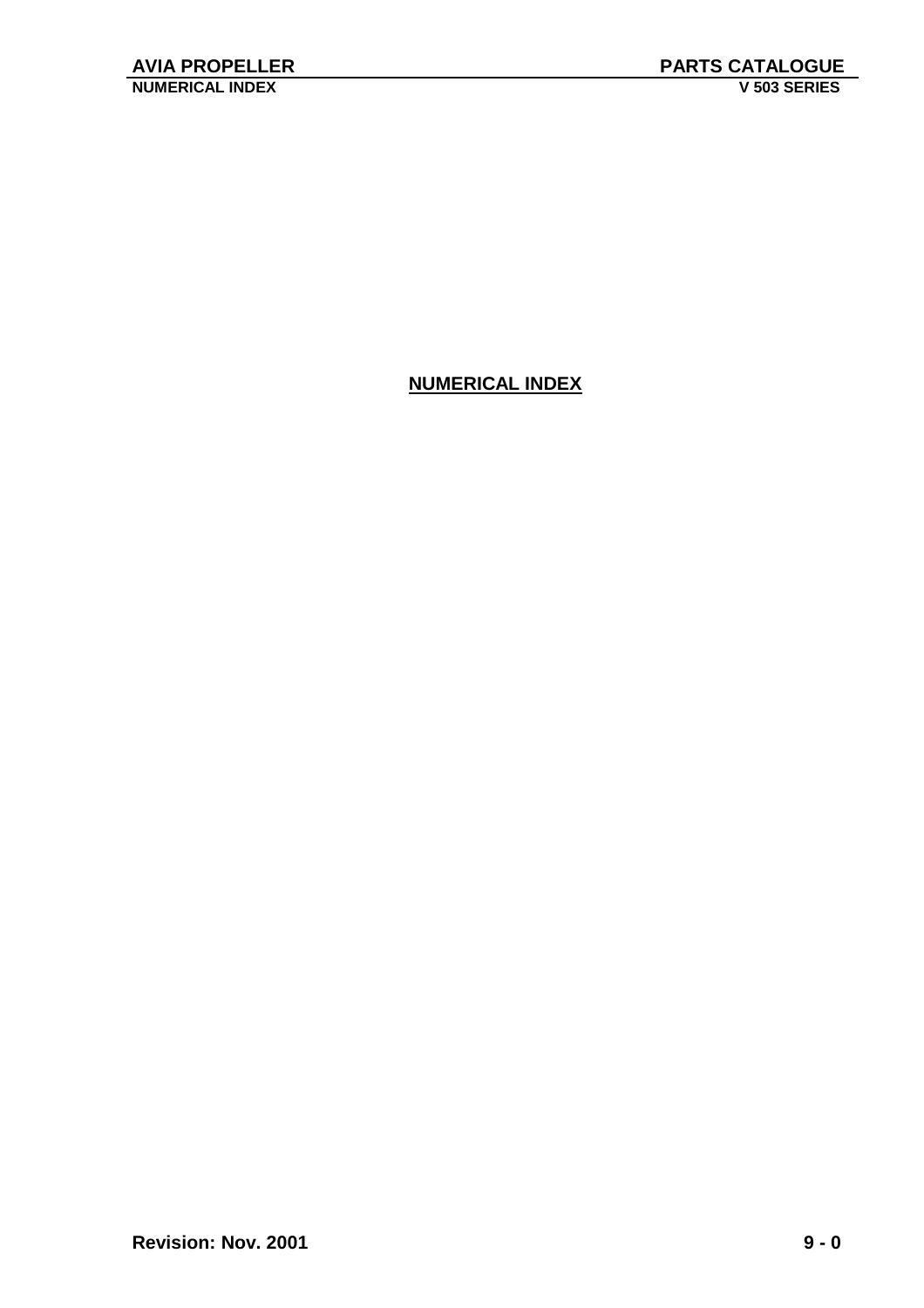#### **NUMERICAL INDEX V 503 SERIES**

### **INDEX OF SPARE PARTS ACCORDING TO PART NUMBERS**

| <b>Part</b>   | Page          | Ref.                    | Part          | Page          | Ref.           |
|---------------|---------------|-------------------------|---------------|---------------|----------------|
| <b>Number</b> | <b>Number</b> | <b>Number</b>           | <b>Number</b> | <b>Number</b> | <b>Number</b>  |
| 000 - 6142    | $2 - 5$       | 11                      | 073 - 0000    | $0 - 3$       | $1 - 20$       |
| 6099          | $2 - 5$       | 11                      | 0001          | $0 - 1$       | 9              |
| 053 - 0000    | $0 - 1$       | 1                       |               | $8 - 1$       | 3              |
|               | $0 - 3$       | $1 - 20$                | 0002          | $0 - 1$       | 10             |
| 0001          | $0 - 3$       | 16                      |               | $8 - 1$       | 5              |
| 0100          | $0 - 3$       | $\overline{7}$          | 0003          | $0 - 3$       | $\mathbf 1$    |
|               | $0 - 5$       | $1 - 11$                | 0004          | $0 - 3$       | $\frac{3}{6}$  |
| 0105          | $0 - 5$       | 1                       |               | $8 - 1$       |                |
|               | $8 - 1$       | 4                       | 0005          | $0 - 1$       | 11             |
| 0111          | $0 - 5$       | $\overline{\mathbf{4}}$ | 0100          | $0 - 3$       | $\overline{7}$ |
| 0112          | $0 - 5$       | 5                       |               | $0 - 5$       | $1 - 11$       |
| 0113          | $0 - 5$       | 6                       | 0105          | $0 - 5$       | $\mathbf 1$    |
| 0115          | $0 - 5$       | $\overline{7}$          |               | $8 - 1$       | 4              |
|               |               |                         | 0110          | $0 - 5$       | 5              |
| 053 - 1000    | $0 - 3$       | 8                       |               |               |                |
|               | $1 - 1$       | $1 - 6$                 | 073 - 1000.1  | $0 - 3$       | 8              |
| 1001.7        | $1 - 1$       | 1                       |               | $1 - 1$       | $1 - 6$        |
| 053 - 2000    | $0 - 3$       | $\boldsymbol{9}$        | 1001.7        | $1 - 1$       | 1              |
|               | $2 - 1$       | $1 - 14$                |               |               |                |
| 2001          | $2 - 1$       | 9                       | 073 - 2000    | $0 - 3$       | 9              |
| 2012          | $2 - 1$       | $\overline{2}$          |               | $2 - 1$       | $1 - 14$       |
| 2200          | $2 - 1$       | 5                       | 2012          | $2 - 1$       | $\overline{2}$ |
|               | $2 - 5$       | $1 - 19$                | 2100          | $2 - 1$       | $\overline{4}$ |
| 2201          | $2 - 5$       | 19                      |               | $2 - 3$       | $1 - 17$       |
| 2221          | $2 - 5$       | 9                       | 2102          | $2 - 3$       | $\mathbf{1}$   |
| 2222          | $2 - 5$       | 10                      | 2103          | $2 - 3$       | 11             |
|               |               |                         | 2104          | $2 - 3$       | 12             |
| 053 - 3000    | $0 - 3$       | 10                      | 2105          | $2 - 3$       | 13             |
|               | $3 - 1$       | $1 - 22$                | 2111          | $2 - 3$       | 9              |
| 3031          | $3 - 1$       | 8                       |               |               |                |
| 3052          | $3 - 1$       | 14                      | 073 - 3000    | $0 - 3$       | 10             |
| 3200          | $3 - 5$       | $1 - 17$                |               | $3 - 1$       | $1 - 22$       |
| 3201          | $3 - 5$       | 11                      | 3001          | $3 - 1$       | $\mathbf 1$    |
| 3202          | $3 - 5$       | 13                      | 3011          | $3 - 3$       | 23             |
| 3211          | $3 - 5$       | 1                       | 3021          | $3 - 1$       | 5              |
| 3212          | $3 - 5$       | $\overline{2}$          | 3051          | $3 - 1$       | 13             |
| 3221          | $3 - 5$       | 5                       | 3052          | $3 - 1$       | 14             |
| 3222          | $3 - 6$       | 6                       | 3053          | $3 - 1$       | 22             |
|               |               |                         | 3054          | $3 - 1$       | 21             |
| 060 - 0001    | $0 - 1$       | 4                       | 3100          | $3 - 3$       | 26             |
|               |               |                         | 3101          | $3 - 3$       | 33             |
| $060 - 2102$  | $2 - 3$       | 4                       | 3102          | $3 - 3$       | 34             |
|               |               |                         | 3200          | $3 - 3$       | 28             |
| 060 - 7100    | $7 - 1$       | 1                       |               | $3 - 5$       | $1 - 17$       |
| 068 - 8110    | $8 - 2$       | 11                      | 3201          | $3 - 5$       | 11             |
| 073 - 0000    | $0 - 1$       | 1                       | 3211          | $3 - 5$       | 1              |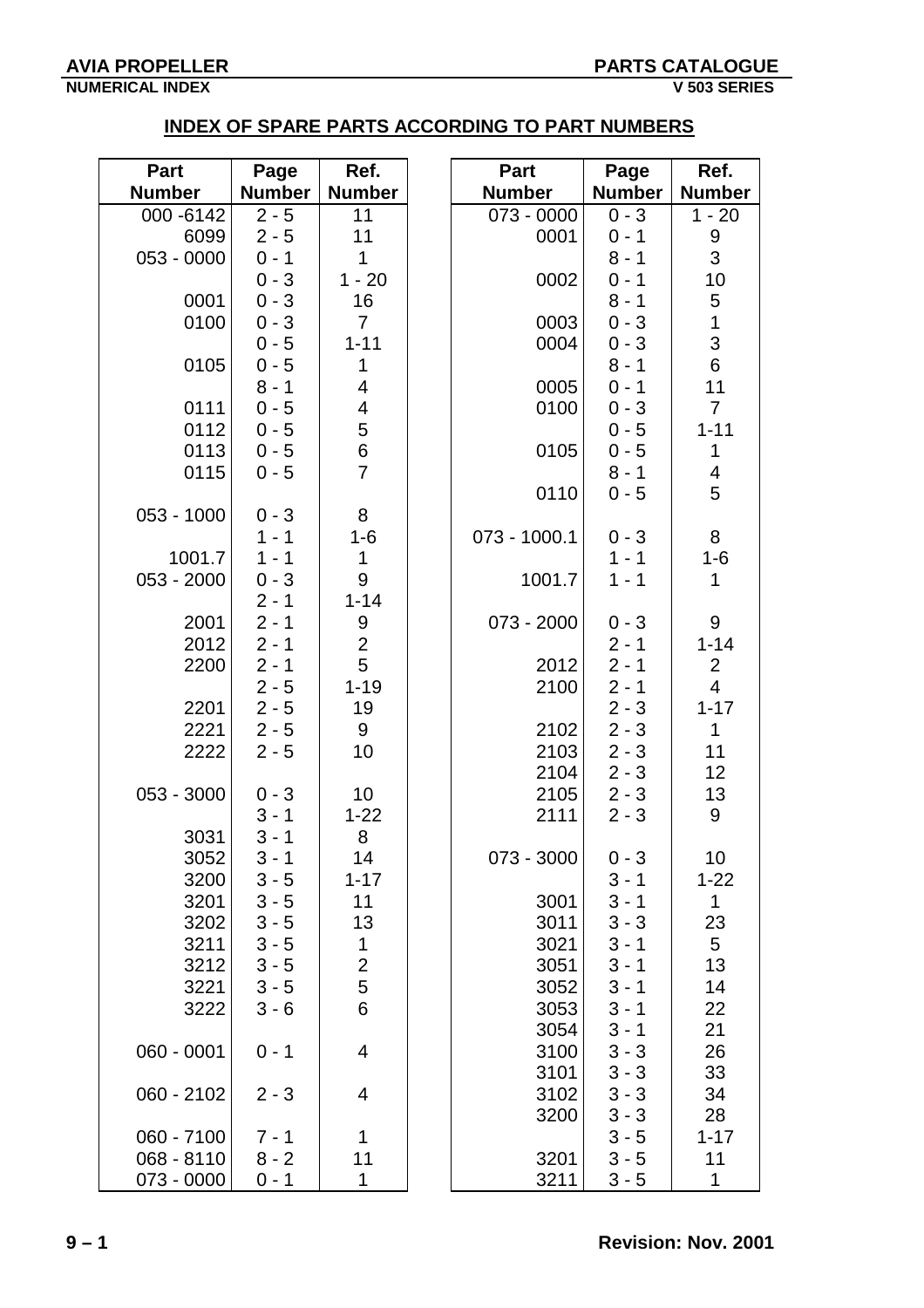#### **AVIA PROPELLER PARTS CATALOGUE NUMERICAL INDEX**

| <b>Part</b>    | Page          | Ref.                    | Part           | Page          | Ref.                     |
|----------------|---------------|-------------------------|----------------|---------------|--------------------------|
| <b>Number</b>  | <b>Number</b> | <b>Number</b>           | <b>Number</b>  | <b>Number</b> | <b>Number</b>            |
| $073 - 4000$   | $0 - 3$       | 11                      | $V$ 503 - 0001 | $0 - 3$       | 1                        |
|                | $4 - 1$       | $1 - 5$                 | 0002           | $0 - 3$       | $\mathbf{2}$             |
| 4002           | $4 - 1$       | 4                       | 0003           | $0 - 3$       | 3                        |
|                | $8 - 1$       | $\overline{c}$          | 0004           | $0 - 3$       | $\overline{\mathbf{4}}$  |
| 4100           | $4 - 1$       | $\mathbf{1}$            |                | $8 - 1$       | $\mathbf 1$              |
| 4200           | $4 - 1$       | $\overline{2}$          | 0005           | $0 - 3$       | 5                        |
|                |               |                         | 0006           | $0 - 3$       | $\,6\,$                  |
| 073 - 7200     | $7 - 1$       | $\overline{4}$          | 0100           | $0 - 3$       | $\overline{7}$           |
|                | $8 - 2$       | $1 - 23$                |                | $0 - 5$       | $1 - 11$                 |
| 7201           | $8 - 2$       | 12 <sub>2</sub>         | 0101           | $0 - 5$       | 1                        |
| 7203           | $8 - 2$       | 13                      |                | $8 - 1$       | 4                        |
| 7300.7         | $8 - 1$       | $1 - 14$                | 0105           | $0 - 5$       | $\mathbf{1}$             |
| 7700           | $8 - 2$       | 23                      |                | $8 - 1$       | $\overline{\mathbf{4}}$  |
|                |               |                         | 0111           | $0 - 5$       | 4                        |
| 073 - 8911.7   | $8 - 3$       | $\mathfrak{S}$          | 0112           | $0 - 5$       | 5                        |
| 8912.7         | $8 - 3$       | $\overline{3}$          | 0113           | $0 - 5$       | $\,6$                    |
|                |               |                         | 0114           | $0 - 5$       | $\overline{7}$           |
| 8921.7         | $8 - 3$       | 4                       |                |               |                          |
| 8922.7         | $8 - 3$       | $\overline{\mathbf{4}}$ | $V$ 503 - 1001 | $1 - 1$       | $\mathbf{1}$             |
|                |               |                         |                |               |                          |
|                |               |                         | $V$ 503 - 2005 | $2 - 1$       | 10                       |
| $V$ 410 - 1002 | $1 - 1$       | $\overline{2}$          | 2011           | $2 - 1$       | $\mathbf 1$              |
|                |               |                         | 2012           | $2 - 1$       | $\overline{2}$           |
| V 410 - 2103   | $0 - 1$       | 6                       | 2100           | $2 - 1$       | $\overline{4}$           |
| 2211           | $2 - 5$       | 1                       |                | $2 - 3$       | $1 - 17$                 |
|                |               |                         | 2101           | $2 - 3$       | 1                        |
| V 410 - 7204   | $8 - 2$       |                         | 2102           | $2 - 3$       | $\overline{c}$           |
| 7205           | $8 - 2$       | $\frac{2}{7}$           | 2103           | $2 - 3$       | 3                        |
|                |               |                         | 2111           | $2 - 3$       | 9                        |
| V415.1-10.06.1 | $2 - 5$       | 14                      | 2112           | $2 - 3$       | 10                       |
|                | $3 - 1$       | 16                      |                | $3 - 3$       | 24                       |
|                |               |                         | $V$ 503 - 3001 | $3 - 1$       | 1                        |
| $V$ 503        | $0 - 1$       | $\mathbf{1}$            | 3002           | $3 - 1$       |                          |
|                | $0 - 3$       | $1 - 20$                | 3003           | $3 - 1$       | $\frac{2}{3}$            |
|                |               |                         | 3007           | $3 - 1$       | $\overline{\mathcal{A}}$ |
| $V$ 503 - 1    | $0 - 3$       | 8                       | 3008           | $3 - 1$       | 4                        |
|                | $1 - 1$       | $1 - 6$                 | 3009           | $3 - 1$       | $\overline{\mathbf{4}}$  |
|                |               |                         | 3011           | $3 - 3$       | 23                       |
| $V$ 503 - 2    | $0 - 3$       | 9                       | 3021           | $3 - 1$       | 5                        |
|                | $2 - 1$       | $1 - 14$                | 3022           | $3 - 1$       | $6\phantom{1}$           |
|                |               |                         | 3031           | $3 - 1$       | $\, 8$                   |
| $V$ 503 - 3    | $0 - 3$       | 10                      | 3041           | $3 - 1$       | 11                       |
|                | $3 - 1$       | $1 - 22$                | 3051           | $3 - 1$       | 13                       |
|                |               |                         | 3052           | $3 - 1$       | 14                       |
| $V$ 503 - 4    | $0 - 3$       | 11                      | 3053           | $3 - 1$       | 15                       |
|                | $4 - 1$       | $1 - 5$                 | 3101           | $3 - 3$       | 26                       |
|                |               |                         |                |               |                          |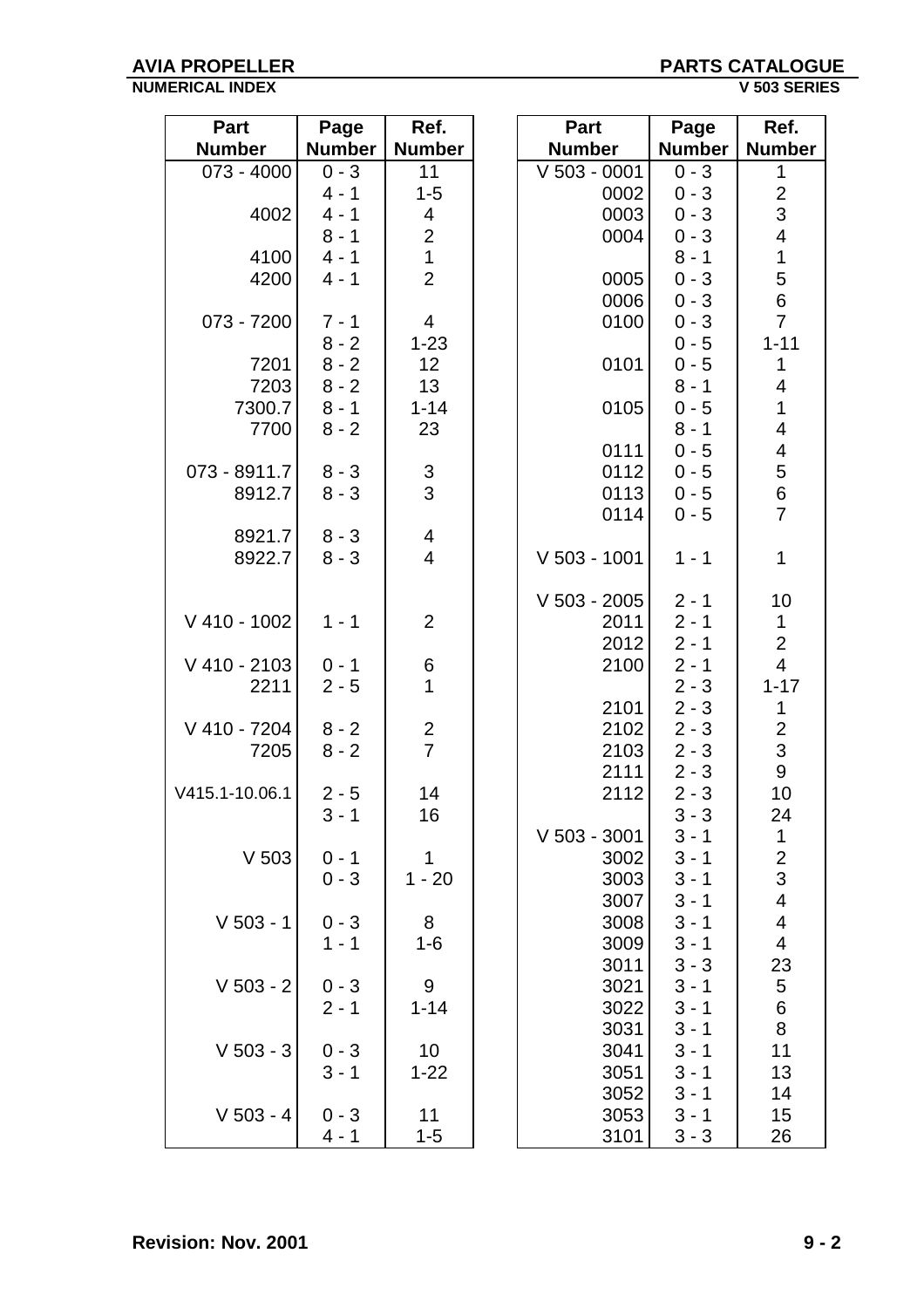**Number | Number** 

| Part           | Page          | Ref.                      | <b>Part</b>    | Page          | Ref.                                  |
|----------------|---------------|---------------------------|----------------|---------------|---------------------------------------|
| <b>Number</b>  | <b>Number</b> | <b>Number</b>             | <b>Number</b>  | <b>Number</b> | <b>Numbe</b>                          |
| $V$ 503 - 3102 | $3 - 3$       | 27                        | V 506 - 2007   | $2 - 1$       | 12                                    |
| 3103           | $3 - 3$       | 27                        |                |               |                                       |
|                |               |                           | $V$ 506 - 2103 | $2 - 3$       | 4                                     |
| V 503 - 3200   | $3 - 3$       | 28                        |                |               |                                       |
|                | $3 - 5$       | $1 - 17$                  | V 506-2200.1   | $2 - 1$       | $5\phantom{.0}$                       |
| 3201           | $3 - 5$       | 11                        |                | $2 - 5$       | $1 - 19$                              |
| 3202           | $3 - 5$       | 12                        | 2201.1         | $2 - 5$       | 9                                     |
| 3203           | $3 - 5$       | 13                        | 2202           | $2 - 5$       | 10                                    |
| 3204           | $3 - 5$       | 14                        | 2204           | $2 - 5$       | 12 <sub>2</sub>                       |
| 3211           | $3 - 5$       | $\mathbf{1}$              | 2205           | $2 - 5$       | 13                                    |
| 3212           | $3 - 5$       | $\frac{2}{3}$             | 2212           | $2 - 5$       | $\overline{2}$                        |
| 3213           | $3 - 5$       |                           | 2213           | $2 - 5$       | $\mathbf{3}$                          |
| 3221           | $3 - 5$       | 5                         | 2214           | $2 - 5$       | $\overline{\mathbf{4}}$               |
| 3222           | $3 - 5$       | $\overline{6}$            | 2215           | $2 - 5$       | $\mathbf 5$                           |
| 3224           | $3 - 5$       | $\overline{7}$            | 2216           | $2 - 5$       | $6\phantom{a}$                        |
| 3225           | $3 - 5$       | 8                         |                |               |                                       |
| 3231           | $3 - 5$       | $9\,$                     | $V$ 506 - 3106 | $3 - 3$       | 30                                    |
| 3232           | $3 - 5$       | 10                        | 3204           | $3 - 3$       | 31                                    |
| $V$ 503 - 4100 | $4 - 1$       | $\mathbf{1}$              | $V$ 506 - 4001 | $4 - 1$       | $\mathfrak{S}$                        |
|                |               |                           | 4002           | $4 - 1$       | $\overline{4}$                        |
| $V$ 503 - 4200 | $4 - 1$       | $\overline{2}$            |                | $8 - 1$       | $\overline{2}$                        |
| $V$ 503 - 6100 | $0 - 1$       | $7 - 8$                   | V 506 - 7240   | $8 - 2$       | $\mathfrak{S}$                        |
| 6101           | $0 - 1$       | 7                         | 7250           | $8 - 2$       | $\begin{array}{c} 8 \\ 9 \end{array}$ |
| 6102           | $0 - 1$       | 8                         | 7270           | $8 - 2$       |                                       |
| $V$ 503 - 7100 | $7 - 1$       | $\mathbf 1$               | ČSN 02 1103.44 |               |                                       |
| 7200           | $7 - 1$       | $\overline{4}$            | M $5x12$       | $0 - 3$       | 13 <sup>°</sup>                       |
|                | $8 - 2$       | $1 - 23$                  | M 5x16         | $0 - 3$       | 13                                    |
| 7201           | $8 - 2$       | 6                         | M 5x18         | $0 - 3$       | 13                                    |
| 7202           | $8 - 2$       | 5                         |                |               |                                       |
| 7210           | $8 - 2$       | $\overline{1}$            | ČSN 02 1208.44 |               |                                       |
| 7300           | $8 - 2$       | 23                        | M 6x12         | $2 - 3$       | 5                                     |
| $V$ 506 - 0001 | $0 - 1$       | $\overline{\mathbf{c}}$   | ČSN 02 1403.54 |               |                                       |
| 0002           | $0 - 1$       | $\ensuremath{\mathsf{3}}$ | M <sub>8</sub> | $0 - 5$       | $\overline{2}$                        |
| 0003           | $0 - 1$       | $\overline{\mathcal{A}}$  |                | $8 - 1$       | 9                                     |
|                | $8 - 1$       | $\overline{3}$            |                |               |                                       |
|                |               |                           | ČSN 02 1403.9  |               |                                       |
| V 506 - 2001   | $2 - 1$       | 6                         | M 8            | $0 - 5$       | $\overline{2}$                        |
| 2002           | $2 - 1$       | $\overline{7}$            |                |               |                                       |
| 2003           | $2 - 1$       | 8                         | ČSN 02 1403.99 |               |                                       |
| 2004           | $2 - 1$       | $\boldsymbol{9}$          | M <sub>8</sub> | $8 - 1$       | 9                                     |
|                | $3 - 3$       | 29                        |                |               |                                       |
| 2006           | $2 - 1$       | 11                        |                |               |                                       |

| V 506 - 2103                                                           | $2 - 3$                                                                                                    | 4                                                                                                             |
|------------------------------------------------------------------------|------------------------------------------------------------------------------------------------------------|---------------------------------------------------------------------------------------------------------------|
| V 506-2200.1                                                           | $2 - 1$                                                                                                    | 5                                                                                                             |
| 2201.1<br>2202<br>2204<br>2205<br>2212<br>2213<br>2214<br>2215<br>2216 | $2 - 5$<br>$2 - 5$<br>$2 - 5$<br>$2 - 5$<br>$2 - 5$<br>$2 - 5$<br>$2 - 5$<br>$2 - 5$<br>$2 - 5$<br>$2 - 5$ | $1 - 19$<br>9<br>10<br>12<br>13<br>$\overline{\mathbf{c}}$<br>$\sqrt{3}$<br>$\overline{\mathbf{4}}$<br>5<br>6 |
| V 506 - 3106<br>3204                                                   | $3 - 3$<br>$3 - 3$                                                                                         | 30<br>31                                                                                                      |
| $V$ 506 - 4001<br>4002                                                 | $4 - 1$<br>$4 - 1$<br>$8 - 1$                                                                              | $\frac{3}{4}$<br>$\overline{2}$                                                                               |
| V 506 - 7240<br>7250<br>7270                                           | $8 - 2$<br>$8 - 2$<br>$8 - 2$                                                                              | 3<br>$\begin{array}{c} 8 \\ 9 \end{array}$                                                                    |
| ČSN 02 1103.44<br>M 5x12<br>M 5x16<br>M 5x18                           | $0 - 3$<br>$0 - 3$<br>$0 - 3$                                                                              | 13<br>13<br>13                                                                                                |
| ČSN 02 1208.44<br>M 6x12                                               | $2 - 3$                                                                                                    | 5                                                                                                             |
| ČSN 02 1403.54<br>M 8                                                  | $0 - 5$<br>$8 - 1$                                                                                         | $\overline{\mathbf{c}}$<br>9                                                                                  |
| ČSN 02 1403.9<br>M 8                                                   | $0 - 5$                                                                                                    | 2                                                                                                             |
| ČSN 02 1403.99<br>M 8                                                  | 8 - 1                                                                                                      | 9                                                                                                             |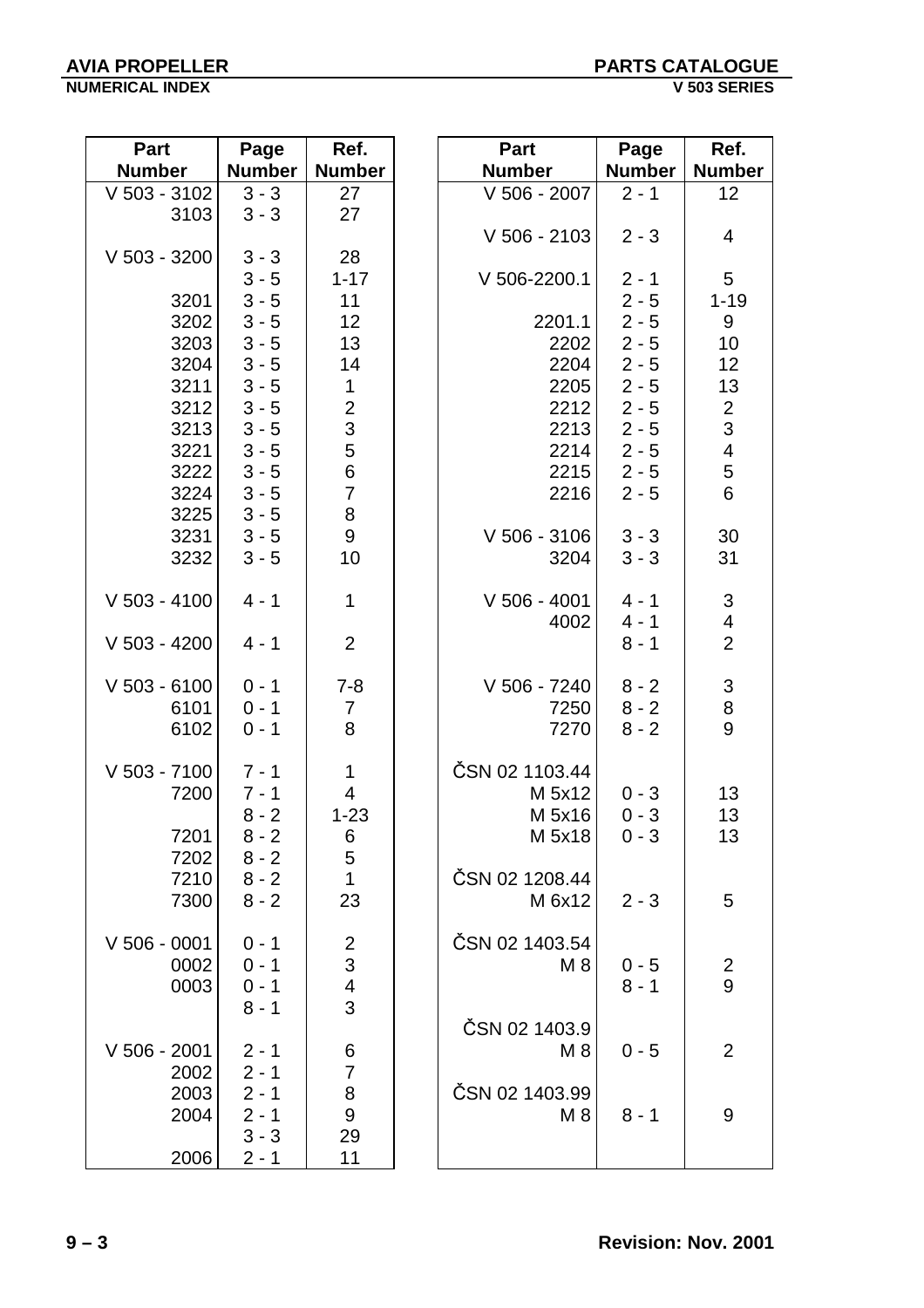#### **AVIA PROPELLER PARTS CATALOGUE NUMERICAL INDEX**

| <b>Part</b>    | Page          | Ref.                 | Part                            | Page          | Ref.          |
|----------------|---------------|----------------------|---------------------------------|---------------|---------------|
| <b>Number</b>  | <b>Number</b> | <b>Number</b>        | <b>Number</b>                   | <b>Number</b> | <b>Number</b> |
| ČSN 02 1492.24 |               |                      | $\overline{\text{CSN 02}}$ 2925 |               |               |
| M 8            | $0 - 3$       | 19                   | 12 <sub>2</sub>                 | $2 - 5$       | 17            |
|                |               |                      | 42                              | $2 - 1$       | 3             |
| ČSN 02 1701.14 |               |                      |                                 |               |               |
| 8.4            | $0 - 5$       | 3                    | ČSN 02 2925.2                   |               |               |
|                |               |                      | 12 <sub>2</sub>                 | $2 - 5$       | 17            |
| ČSN 02 1702.14 |               |                      | 38                              | $3 - 3$       | 32            |
| 5.3            | $0 - 3$       | 15                   | 42                              | $2 - 1$       | 3             |
|                | $3 - 5$       | 17                   | 90                              | $2 - 5$       | 18            |
| 6.4            | $2 - 3$       | 6                    |                                 |               |               |
| 8.4            | $0 - 3$       | 18                   | ČSN 02 2930                     |               |               |
|                | $0 - 5$       | 3                    | 14                              | $0 - 3$       | 20            |
|                | $2 - 3$       | 16                   |                                 | $8 - 1$       | 13            |
|                | $8 - 1$       | 10                   | 15                              | $3 - 1$       | 18            |
| ČSN 02 1703.14 |               |                      | ČSN 02 2931                     |               |               |
| 6.4            | $2 - 3$       | 17                   | 32                              | $3 - 1$       | 10            |
|                |               |                      |                                 |               |               |
| ČSN 02 1781.04 |               |                      | ČSN 02 3680                     |               |               |
| 2x22           | $0 - 1$       | 5                    | I 5/16"                         | $2 - 5$       | 16            |
|                | $8 - 1$       | 8                    | $\varnothing$ 7.938 - 5         | $2 - 5$       | 16            |
| 3.2x25         | $2 - 1$       | 13                   | II <sub>3</sub>                 | $3 - 1$       | 12            |
|                | $8 - 1$       | $\overline{7}$       |                                 | $3 - 5$       | 15            |
|                |               |                      | $3-5$                           | $3 - 1$       | 12            |
| ČSN 02 2150    |               |                      |                                 |               |               |
| 5x12           | $3 - 5$       | $\overline{4}$       | ČSN 02 9269                     |               |               |
|                |               |                      | 80x90                           | $2 - 5$       | 11            |
| ČSN 02 2150.1  |               |                      |                                 |               |               |
| 3x8            | $0 - 5$       | 11                   | ČSN 02 9280.2                   |               |               |
|                | $3 - 5$       | $\overline{4}$       | 66x56                           | $1 - 1$       | 3             |
| 4x10           | $2 - 1$       | 14                   |                                 |               |               |
|                |               |                      | ČSN 02 9310.3                   |               |               |
| ČSN 02 2150.2  | $2 - 3$       |                      | 10x14                           | $2 - 3$       | 8             |
| 4x10<br>4x12   | $3 - 3$       | $\overline{7}$<br>25 | ČSN 23 0710                     |               |               |
|                |               |                      | 4                               | $8 - 2$       | 17            |
| ČSN 02 2302.4  |               |                      | 8                               | $8 - 2$       | 18            |
| 3.5x10         | $0 - 5$       | 10                   |                                 |               |               |
|                |               |                      | ČSN 30 1399.2                   |               |               |
| ČSN 02 2320.4  |               |                      | 10                              | $2 - 5$       | 15            |
| 2.6x6          | $0 - 5$       | 8                    | 15                              | $1 - 1$       | 4             |
| 2.6x8          | $0 - 5$       | 9                    | 20                              | $1 - 1$       | 5             |
|                | $4 - 1$       | 5                    |                                 |               |               |
| 3x8            | $4 - 1$       | 5                    | DIN 5262 350PH                  |               |               |
|                |               |                      | Code 008720                     | $8 - 2$       | 10            |
|                |               |                      |                                 |               |               |